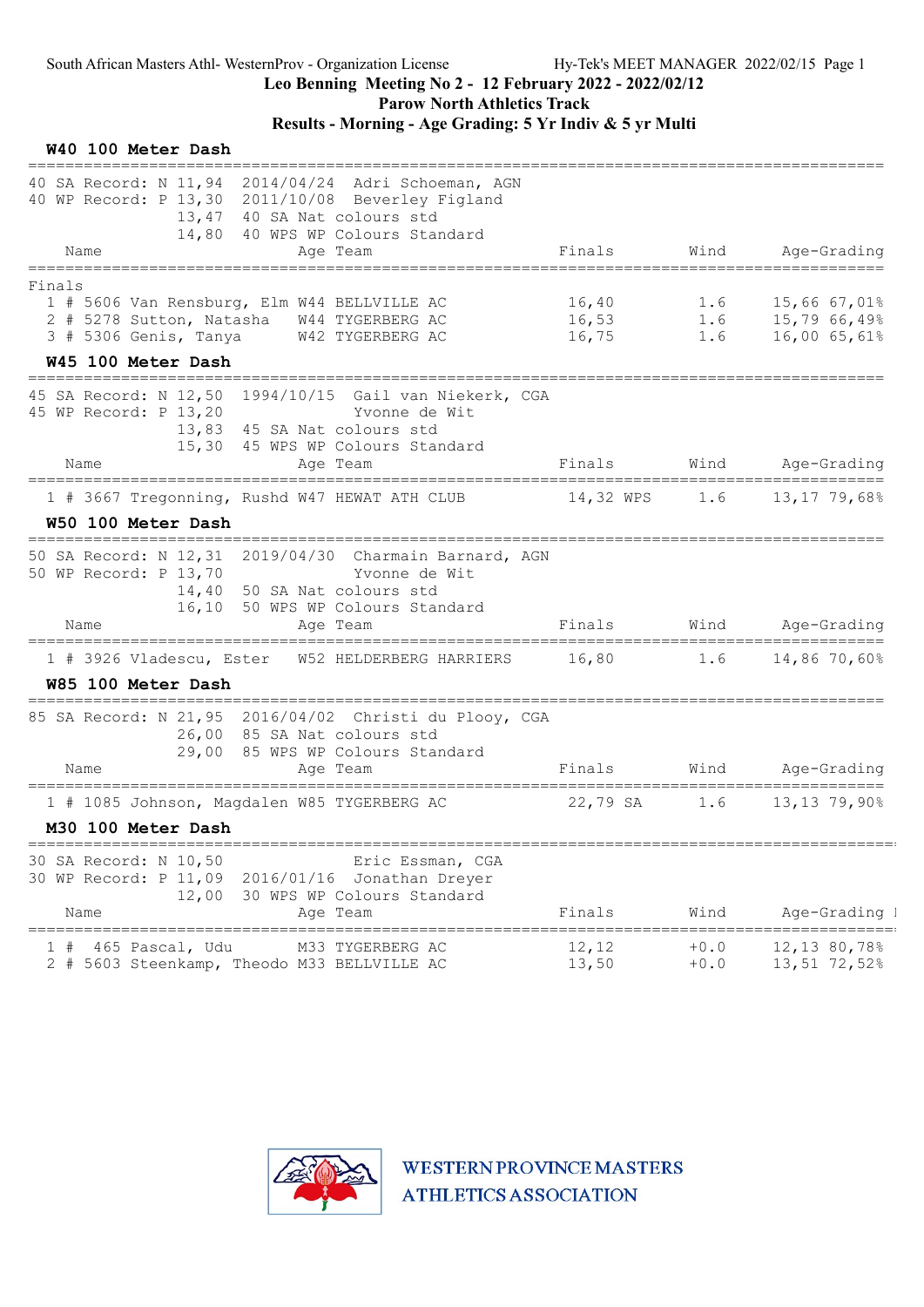### Leo Benning Meeting No 2 - 12 February 2022 - 2022/02/12

Parow North Athletics Track

Results - Morning - Age Grading: 5 Yr Indiv & 5 yr Multi

| M35 100 Meter Dash                                                                                                                                                                                              |                                         |                  |                                                      |
|-----------------------------------------------------------------------------------------------------------------------------------------------------------------------------------------------------------------|-----------------------------------------|------------------|------------------------------------------------------|
| 35 SA Record: N 10,30<br>E. Jeffreys, KZN<br>35 WP Record: P 10,95 2019/03/23 Jonathan Dreyer<br>35 SA Nat colours std<br>11,34<br>12,20 35 WPS WP Colours Standard                                             |                                         |                  |                                                      |
| Age Team<br>Name                                                                                                                                                                                                | Finals                                  | Wind             | Age-Grading 1                                        |
| 1 # 1084 Ntutu, Jonathan<br>M36 TYGERBERG AC<br>M40 100 Meter Dash                                                                                                                                              | 11,37 WPS                               | $+0.0$           | 11,23 87,25%                                         |
| 40 SA Record: N 10,70<br>Stan Wald, CGA<br>40 WP Record: P 11, 13 2018/04/27 Ricardo Mentoor<br>11,70 40 SA Nat colours std<br>12,60 40 WPS WP Colours Standard<br>Name<br>Age Team                             | Finals                                  | Wind             | Age-Grading 1                                        |
| =================================<br>1 # 5608 Dreyer, Jonathan M40 ITHEKO AC<br>2 # 1861 Mentoor, Ricardo M44 BELLVILLE AC                                                                                      | $11,33$ SA $+0.0$<br>$11,73$ WPS $+0.0$ |                  | 10,86 90,20%<br>11,24 87,13%                         |
| M45 100 Meter Dash                                                                                                                                                                                              |                                         |                  |                                                      |
| ==============================<br>45 SA Record: N 11,10<br>Stan Wald, CGA<br>45 WP Record: P 11, 51 2012/03/31 Johan Uys<br>12,05 45 SA Nat colours std<br>13,00 45 WPS WP Colours Standard<br>Name<br>Age Team | Finals                                  | Wind             | Age-Grading 1                                        |
| 1 # 1838 Bothma, Rupert<br>M47 BELLVILLE AC<br>2 # 4469 Louw, Pieter<br>M47 CAPE MULTI-SPORT                                                                                                                    | 13,46<br>14,77                          | $+0.0$<br>$+0.0$ | $12,51$ 78,31%<br>13,72 71,36%                       |
| M50 100 Meter Dash                                                                                                                                                                                              |                                         |                  |                                                      |
| 50 SA Record: N 11,70<br>Stan Wald, CGA<br>50 WP Record: P 12,16<br>Basil Carnie<br>12,17 50 SA Nat colours std<br>13,40<br>50 WPS WP Colours Standard<br>Age Team<br>Name                                      | Finals                                  | Wind             | Age-Grading                                          |
| M50 BELLVILLE AC<br>Cloete, John<br>1<br>2 # 1650 Russell, Scott M53 CAPE PEN UNIVERS<br>3 # 1237 Solomons, Anthony M51 DCS DRAKENSTEIN                                                                         | 12,44 WPS<br>13,29 WPS<br>14,88         | 1.1<br>1.1       | 11,20 87,46%<br>11,96 81,87%<br>$1.1$ 13, 39 73, 12% |
| M55 100 Meter Dash                                                                                                                                                                                              |                                         |                  |                                                      |
| 55 SA Record: N 11,80<br>T. George<br>55 WP Record: P 12,06 2011/04/09 Joseph Warries<br>12,52 55 SA Nat colours std<br>14,00<br>55 WPS WP Colours Standard<br>Name<br>Aqe Team                                 | Finals                                  | Wind             | Age-Grading                                          |
|                                                                                                                                                                                                                 |                                         |                  |                                                      |

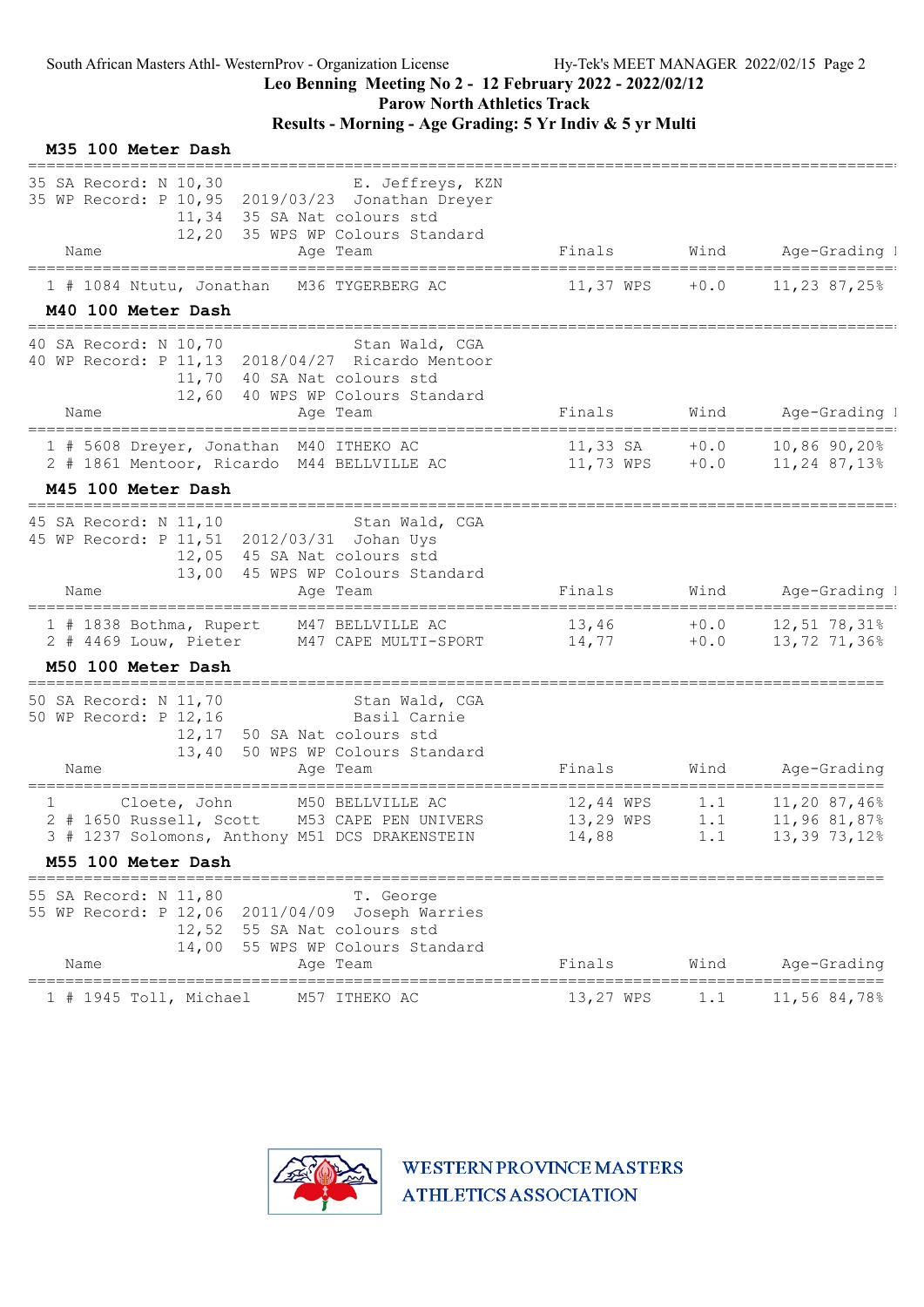#### Leo Benning Meeting No 2 - 12 February 2022 - 2022/02/12

Parow North Athletics Track

### Results - Morning - Age Grading: 5 Yr Indiv & 5 yr Multi

| M65 100 Meter Dash                                                        |                                                                                                                                                         |             |            |                                |
|---------------------------------------------------------------------------|---------------------------------------------------------------------------------------------------------------------------------------------------------|-------------|------------|--------------------------------|
| 65 SA Record: N 13,10<br>Name                                             | A. van Zyl, KZN<br>65 WP Record: P 13,44 2021/04/10 Joseph Warries<br>13,73 65 SA Nat colours std<br>15,40 65 WPS WP Colours Standard<br>Aqe Team       | Finals      | Wind       | Age-Grading                    |
|                                                                           | 1 # 2402 Deetlefs, Pietie M69 BELLVILLE AC                                                                                                              | 14,71 WPS   | 1.1        | 11,94 82,05%                   |
| M70 100 Meter Dash                                                        |                                                                                                                                                         |             |            |                                |
| 70 SA Record: N 12,90<br>70 WP Record: P 13,92                            | F.P. Reid, CGA<br>Ron Cross<br>14,43 70 SA Nat colours std<br>16,20 70 WPS WP Colours Standard                                                          |             |            |                                |
| Name                                                                      | Age Team                                                                                                                                                | Finals      |            | Wind Age-Grading               |
| 1 # 5307 Bester, Jannie                                                   | M70 INDIVIDUAL ENTRY                                                                                                                                    | 17,30       |            | $1.1$ $13,47$ $72,72$          |
| W40 200 Meter Dash                                                        |                                                                                                                                                         |             |            |                                |
| 40 WP Record: P 26,50<br>Name                                             | 40 SA Record: N 24,46 2014/04/26 Adri Schoeman, AGN<br>Koba Bellingan<br>27,72 40 SA Nat colours std<br>31,00 40 WPS WP Colours Standard<br>Aqe Team    | Finals      |            | Wind Age-Grading               |
|                                                                           | 1 # 5278 Sutton, Natasha W44 TYGERBERG AC                                                                                                               | $36,39$ 0.8 |            | 34,00 62,76%                   |
| W45 200 Meter Dash                                                        |                                                                                                                                                         |             |            |                                |
| 45 WP Record: P 27,30<br>Name                                             | 45 SA Record: N 25, 41 2021/03/06 Shona Hutchinson, KZN<br>Anne McKenzie<br>28,84 45 SA Nat colours std<br>32,00 45 WPS WP Colours Standard<br>Age Team | Finals      |            | Wind Age-Grading               |
| 2                                                                         | 1 # 3667 Tregonning, Rushd W47 HEWAT ATH CLUB 30,42 WPS<br>Matiwane, Busiswe W46 NEDBANK WP                                                             | 37,46       | 0.8<br>0.8 | 27,33 78,11%<br>$33,65$ 63,43% |
| W50 200 Meter Dash<br>_____________________                               |                                                                                                                                                         |             |            |                                |
| 50 SA Record: N 26,95<br>50 WP Record: P 28,30<br>30, 27<br>33,50<br>Name | 2010/02/20 Ronel Beukes, BOL<br>Y de Witt<br>50 SA Nat colours std<br>50 WPS WP Colours Standard<br>Age Team                                            | Finals      | Wind       | Age-Grading                    |
| 1 # 3926 Vladescu, Ester                                                  | W52 HELDERBERG HARRIERS                                                                                                                                 | 35,45       | 0.8        | 30,57 69,82%                   |

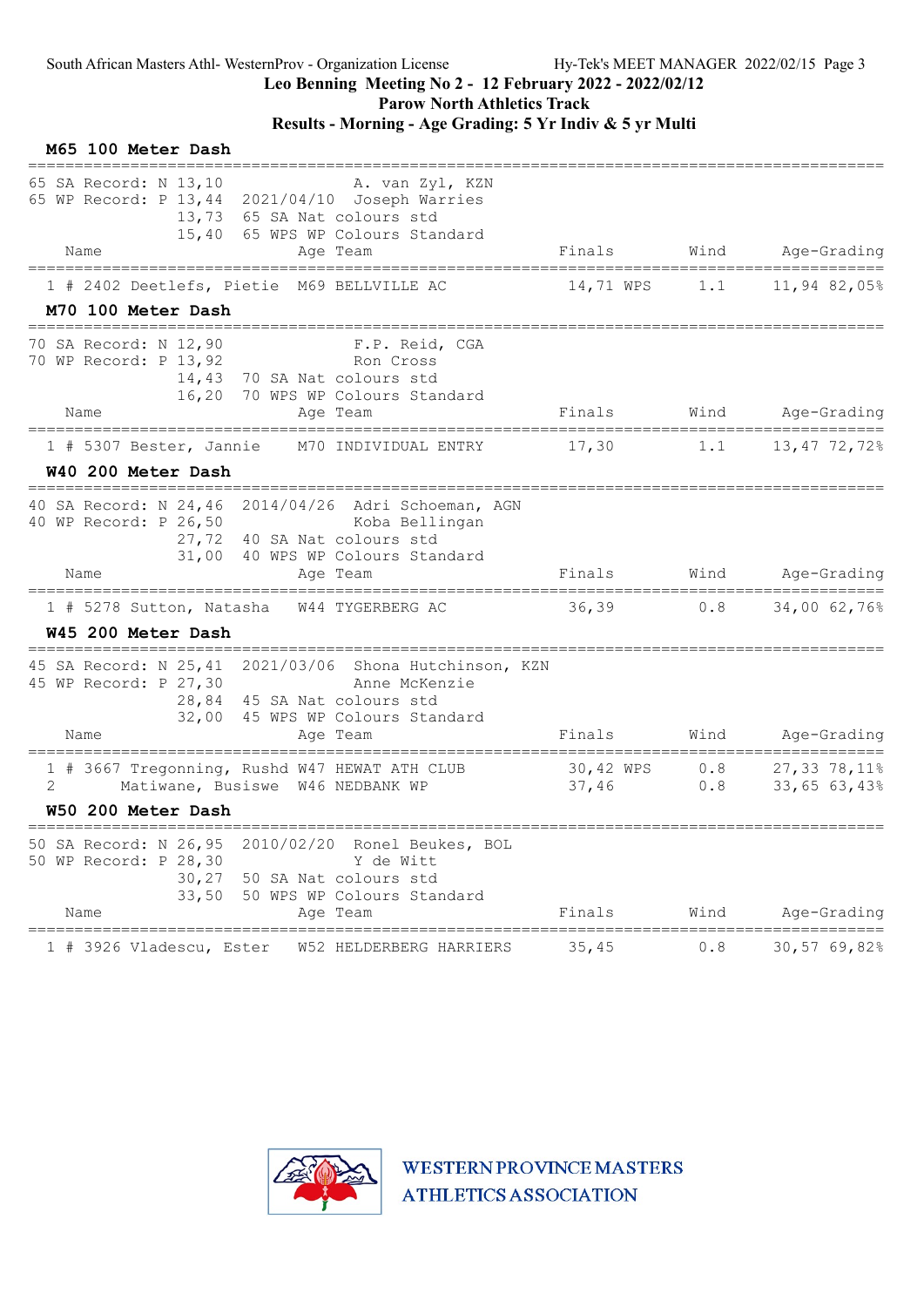#### Leo Benning Meeting No 2 - 12 February 2022 - 2022/02/12

Parow North Athletics Track

#### Results - Morning - Age Grading: 5 Yr Indiv & 5 yr Multi

#### W65 200 Meter Dash ============================================================================================ 65 SA Record: N 30,92 2012/03/31 Toy Ungerer, SWD 65 WP Record: P 34,00 Isabel Hofmeyr 36,91 65 SA Nat colours std 41,30 65 WPS WP Colours Standard Name **Age Team** Age Team Finals Wind Age-Grading ============================================================================================ 1 # 2167 Riviera, Joy W67 SPARTAN HARRIERS AC 43,79 0.8 33,03 64,60% W85 200 Meter Dash ============================================================================================ 85 SA Record: N 51,20 2006/04/02 Christi du Plooy, CGA 56,00 85 SA Nat colours std 1:03,00 85 WPS WP Colours Standard Name Age Team Finals Wind Age-Grading ============================================================================================ 1 # 1085 Johnson, Magdalen W85 TYGERBERG AC 57,57 WPS 0.8 28,40 75,16% M30 200 Meter Dash =============================================================================================== E. Essman, CGA 30 WP Record: P 21,78 2021/05/29 Roscoe Engel 24,50 30 WPS WP Colours Standard Name Age Team Finals Wind Age-Grading H# =============================================================================================== 1 # 465 Pascal, Udu M33 TYGERBERG AC 25,17 1.4 25,18 76,76% 2 2 # 5603 Steenkamp, Theodo M33 BELLVILLE AC M35 200 Meter Dash =============================================================================================== 35 SA Record: N 21,20 E Jeffreys, KZN 35 WP Record: P 22,22 2017/10/21 Jonathan Dreyer 22,90 35 SA Nat colours std 25,00 35 WPS WP Colours Standard Name **Age Team Replace Age-Grading I** Reserve Age Team Finals Wind Age-Grading I =============================================================================================== 1 # 1084 Ntutu, Jonathan M36 TYGERBERG AC 23,05 WPS 1.4 22,68 85,21% 2 M40 200 Meter Dash =============================================================================================== 40 SA Record: N 22,00 Stan Wald, CGA 40 WP Record: P 22,65 2018/03/24 Ricardo Mentoor 23,42 40 SA Nat colours std 25,50 40 WPS WP Colours Standard Name Ream Age Team Finals Wind Age-Grading I =============================================================================================== 1 # 5608 Dreyer, Jonathan M40 ITHEKO AC 2 # 1861 Mentoor, Ricardo M44 BELLVILLE AC 23,19 SA 1.4 22,12 87,37% 2 3 # 1888 Le Grange, Jacobu M41 BELLVILLE AC 25,49 WPS 1.4 24,31 79,48% 2

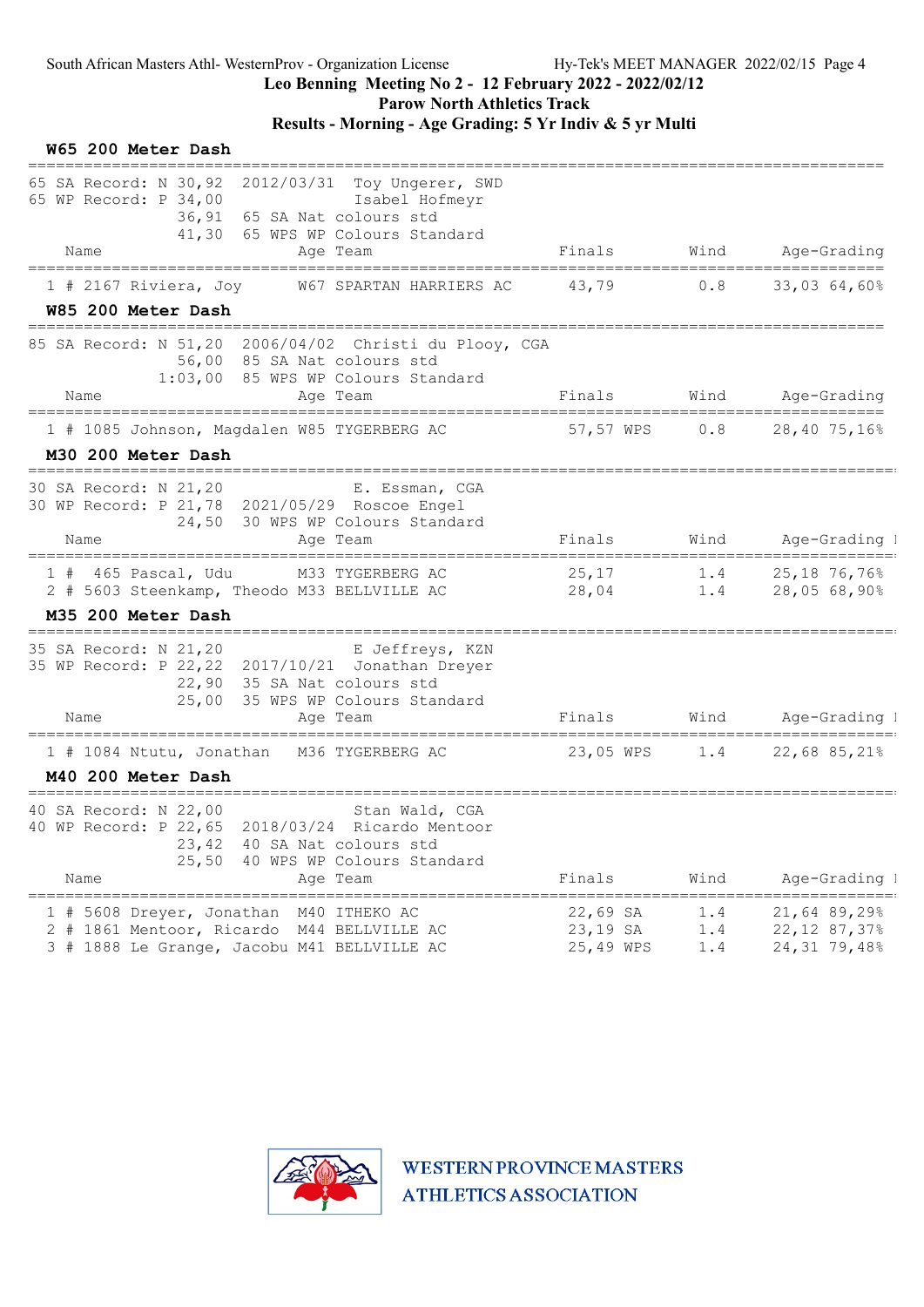Parow North Athletics Track

### Results - Morning - Age Grading: 5 Yr Indiv & 5 yr Multi

| M45 200 Meter Dash                                                                                                                                                                                                           |                            |     |                                                   |
|------------------------------------------------------------------------------------------------------------------------------------------------------------------------------------------------------------------------------|----------------------------|-----|---------------------------------------------------|
| 45 SA Record: N 22,90<br>Stan Wald, CGA<br>45 WP Record: P 23,89 2017/05/18 Marius Basson<br>24,22 45 SA Nat colours std<br>26,50 45 WPS WP Colours Standard<br>Age Team<br>Name                                             | Finals                     |     | Wind Age-Grading                                  |
| 1 # 1838 Bothma, Rupert<br>M47 BELLVILLE AC<br>M47 CAPE MULTI-SPORT 30,10 1.6 27,80 69,50%<br>2 # 4469 Louw, Pieter<br>M50 200 Meter Dash                                                                                    | 26,86                      | 1.6 | 24,81 77,89%                                      |
| 50 SA Record: N 23,29<br>Stan Wald, CGA<br>50 WP Record: P 24,79 Basil Carnie<br>25,00 50 SA Nat colours std<br>27,50 50 WPS WP Colours Standard<br>Name<br>Age Team                                                         | Finals                     |     | Wind Age-Grading                                  |
| ==================================<br>M50 BELLVILLE AC<br>Cloete, John<br>$1 \qquad \qquad$<br>2 # 1237 Solomons, Anthony M51 DCS DRAKENSTEIN 26,79 WPS 1.6 23,94 80,74%<br>Forntein, Maurice M51 DCS DRAKENSTEIN 28,12<br>3 |                            |     | 25,30 WPS 1.6 22,61 85,49%<br>$1.6$ 25,13 76,92%  |
| M65 200 Meter Dash                                                                                                                                                                                                           |                            |     |                                                   |
| 65 SA Record: N 26,99<br>Monty Hacker, CGA<br>65 WP Record: P 27,78 2021/11/20 Joseph Warries<br>28,40 65 SA Nat colours std<br>32,00 65 WPS WP Colours Standard<br>Name<br>Age Team                                         |                            |     | Finals Wind Age-Grading                           |
| 1 # 2402 Deetlefs, Pietie M69 BELLVILLE AC<br>W30 400 Meter Dash                                                                                                                                                             | 31,74 WPS 1.6 25,42 76,02% |     |                                                   |
| 30 SA Record: N 55,99 2005/02/18 S Hutchinson, KZN<br>30 WP Record: P 58,25 2019/04/05 Kobie Griffiths<br>1:07,00 30 WPS WP Colours Standard<br>Age Team<br>Name                                                             | Finals                     |     | Age-Grading                                       |
| 865 Makochekanwa, Eve W33 NEDBANK WP<br>1#<br>W35 400 Meter Dash                                                                                                                                                             | 1:11,01                    |     | _____________________________<br>$1:11,02$ 67,03% |
| 35 SA Record: N 56,00 1965/07/20<br>Anne McKenzie, CGA<br>35 WP Record: P 58,51 2018/03/16 Mandie Brandt<br>1:02,08 35 SA Nat colours std<br>1:09,00 35 WPS WP Colours Standard<br>Name<br>Age Team                          | Finals                     |     | Age-Grading                                       |
| Van Rensburg, Mari W37 PAROW AC                                                                                                                                                                                              | 1:22,81                    |     | $1:21,15$ 58,66%                                  |

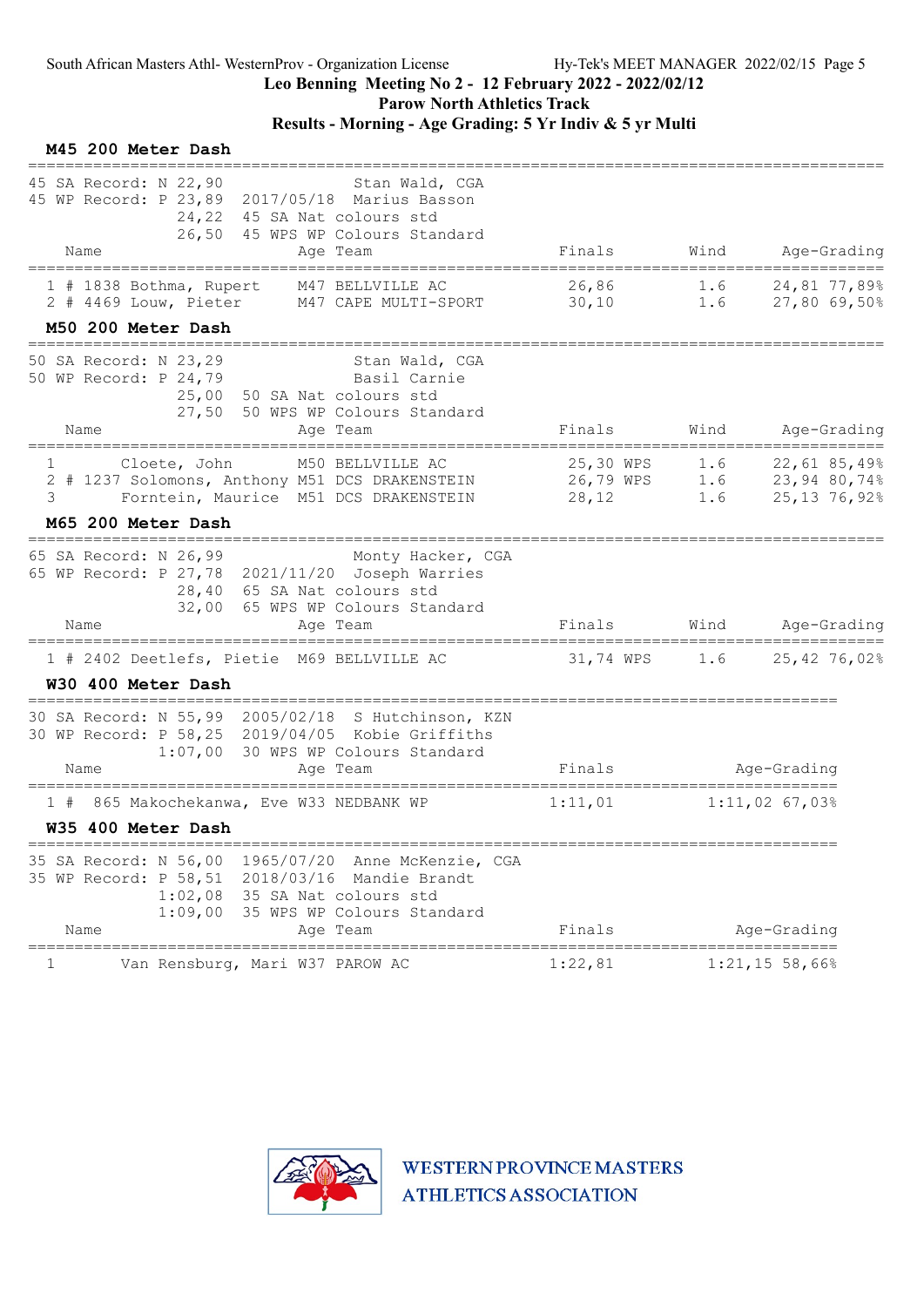#### Leo Benning Meeting No 2 - 12 February 2022 - 2022/02/12

Parow North Athletics Track

### Results - Morning - Age Grading: 5 Yr Indiv & 5 yr Multi

| W40 400 Meter Dash                                                                                                                                                                                                    |               |                  |
|-----------------------------------------------------------------------------------------------------------------------------------------------------------------------------------------------------------------------|---------------|------------------|
| 40 SA Record: N 56,30<br>1967/10/28 Anne McKenzie, CGA<br>40 WP Record: P 56,50<br>Anne McKenzie<br>$1:04,00$ 40 SA Nat colours std<br>1:12,00 40 WPS WP Colours Standard<br>Name<br>Age Team                         | Finals        | Age-Grading      |
| Miske, Mirjam<br>W42 TYGERBERG AC<br>1<br>W45 400 Meter Dash                                                                                                                                                          | 1:20,24       | $1:15,36$ 63,17% |
| 2020/02/15<br>S Hutchinson, KZN<br>58,43<br>45 SA Record: N<br>45 WP Record: P 1:00,50<br>Anne McKenzie<br>$1:06,50$ 45 SA Nat colours std<br>1:15,00<br>45 WPS WP Colours Standard<br>Name<br>Age Team               | Finals        | Age-Grading      |
| Matiwane, Busiswe W46 NEDBANK WP<br>$\mathbf{1}$                                                                                                                                                                      | 1:17,82       | 1:09,9168,098    |
| W50 400 Meter Dash                                                                                                                                                                                                    |               |                  |
| 50 SA Record: N 1:01,14<br>7/2011<br>Elaine Pretorius, AGN<br>50 WP Record: P 1:03,20<br>Anne McKenzie<br>$1:09,52$ 50 SA Nat colours std<br>1:18,00 50 WPS WP Colours Standard<br>Name<br>Age Team                   | Finals        | Age-Grading      |
| 1 # 3926 Vladescu, Ester W52 HELDERBERG HARRIERS<br>M40 400 Meter Dash                                                                                                                                                | $1:14,44$ WPS | $1:03,84$ 74,57% |
| ==============================<br>40 SA Record: N 49,70<br>Leon Hacker, CGA<br>40 WP Record: P 50,38 2011/04/09 Shawn Abrahams<br>52,41 40 SA Nat colours std<br>58,00 40 WPS WP Colours Standard<br>Name<br>Age Team | Finals        | Age-Grading H#   |
| 1 # 1888 Le Grange, Jacobu M41 BELLVILLE AC                                                                                                                                                                           | 58,53         | 54,75 78,87% 2   |
| M45 400 Meter Dash                                                                                                                                                                                                    |               |                  |
| 45 SA Record: N 51,07 9/2018<br>Spencer Moraope, NWN<br>45 WP Record: P 52,44 2017/05/18 Marius Basson<br>54,44 45 SA Nat colours std<br>1:00,00<br>45 WPS WP Colours Standard<br>Name<br>Age Team                    | Finals        | Age-Grading H#   |
| $\mathbf 1$<br>Bezuidenhout, Roge M48 INDIVIDUAL ENTRY                                                                                                                                                                | 1:00,96       | 55,20 78,23% 2   |

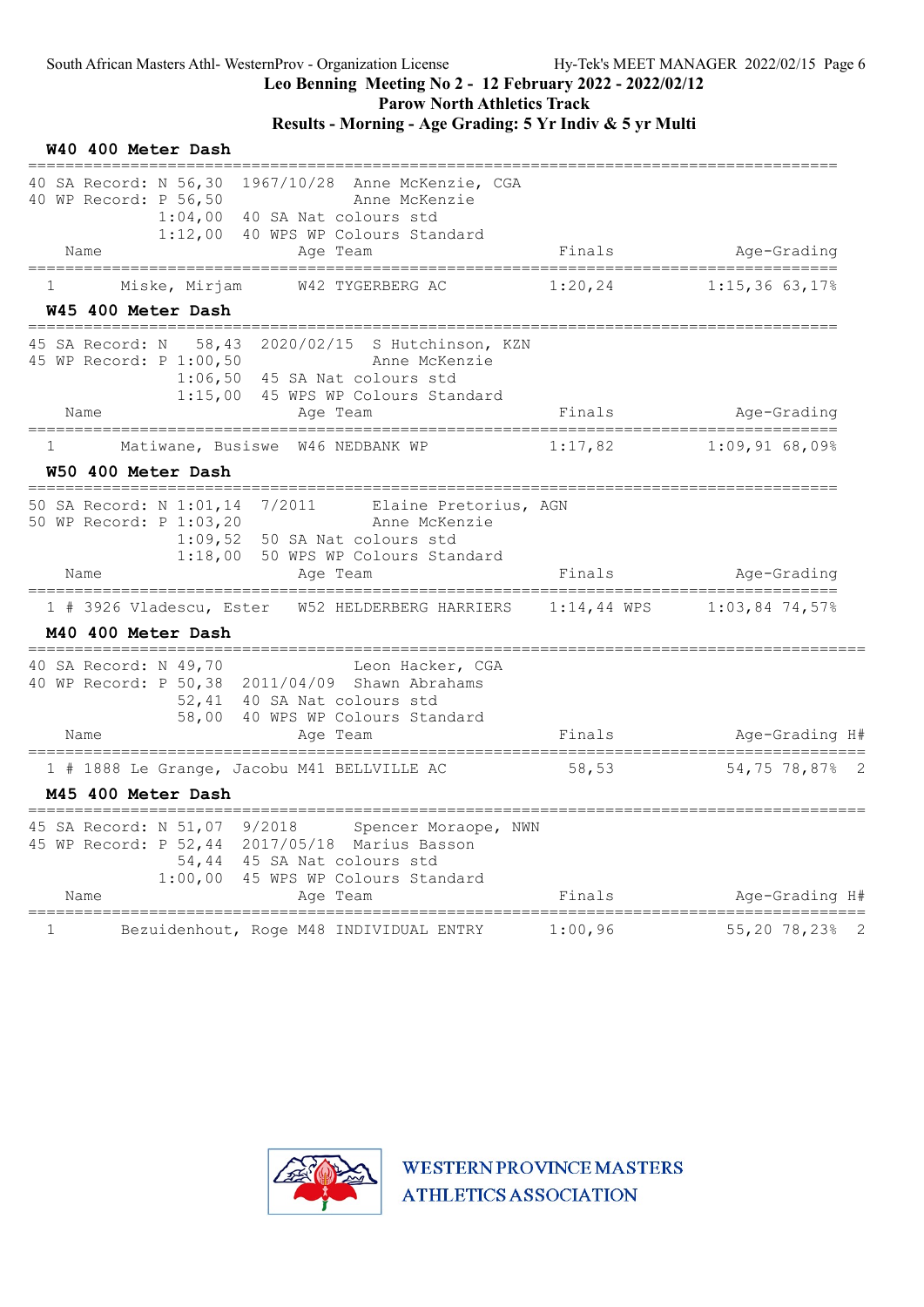Parow North Athletics Track

### Results - Morning - Age Grading: 5 Yr Indiv & 5 yr Multi

#### M50 400 Meter Dash ========================================================================================== 50 SA Record: N 52,50 Miloje Crujic, CGA 50 WP Record: P 55,70 J. Swiegers 56,36 50 SA Nat colours std 1:02,00 50 WPS WP Colours Standard Name **Age Team** Age Team Finals Age-Grading H# ========================================================================================== 1 # 5275 Van Zyl, Oloff M52 SEVENOAKS AC 58,80 WPS 51,48 83,89% 1 2 # 1650 Russell, Scott M53 CAPE PEN UNIVERS 1:01,34 WPS 53,70 80,42% 1 3 Forntein, Maurice M51 DCS DRAKENSTEIN 1:02,63 54,83 78,76% 2 M60 400 Meter Dash ======================================================================================= 60 SA Record: N 55,53 Miloje Crujic, CGA 60 WP Record: P 1:01,41 2017/05/18 Joseph Warries 1:01,66 60 SA Nat colours std 1:09,00 60 WPS WP Colours Standard Name Age Team Age Team Finals Age-Grading ======================================================================================= 1 # 5604 Omar, Nassar M63 INDIVIDUAL ENTRY 1:11,89 58,62 73,67% M65 400 Meter Dash ======================================================================================= 65 SA Record: N 59,52 A. van Zyl, KZN 65 WP Record: P 1:03,44 2021/04/10 Joseph Warries 1:05,36 65 SA Nat colours std 1:13,00 65 WPS WP Colours Standard Name **Age Team** Age Team Finals Age-Grading ======================================================================================= 1 Rhoda, Keith M65 CARBINEERS ATH CLUB M70 400 Meter Dash ======================================================================================= 70 SA Record: N 1:04,16 Lucas Nel, KZN 70 WP Record: P 1:11,70 N. Sharpley 1:11,06 70 SA Nat colours std 1:20,00 70 WPS WP Colours Standard Name **Age Team** Age Team Finals Age-Grading ======================================================================================= 1 April, Niklaas M70 INDIVIDUAL ENTRY 1:28,97 1:06,38 65,06% W35 800 Meter Run ======================================================================================= 35 SA Record: N 2:08,00 1965/07/15 Anne McKenzie, CGA 35 WP Record: P 2:11,34 2018/02/03 Mandie Brandt 2:29,00 35 SA Nat colours std 2:45,00 35 WPS WP Colours Standard Name **Age Team** Age Team Finals Age-Grading ======================================================================================= 1 # 2915 Lepati, Emmeranth W38 ELSIESRIVIER RUN 2:40,81 WPS 2:40,03 70,79%<br>2 Van Rensburg, Mari W37 PAROW AC 2:46,85 2:46,04 68,23% 2 Van Rensburg, Mari W37 PAROW AC 2:46,85 2:46,04 68,23%

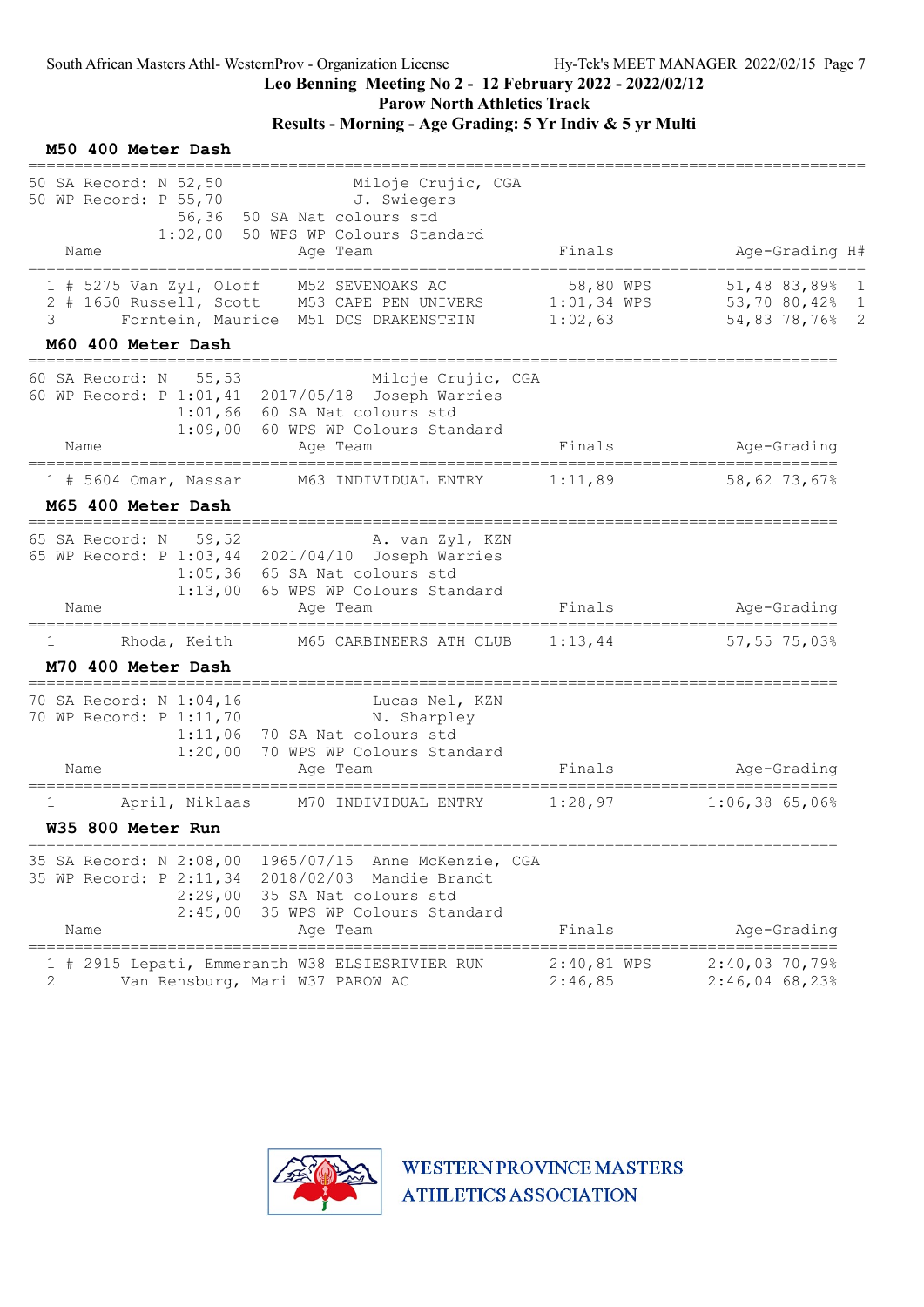# Leo Benning Meeting No 2 - 12 February 2022 - 2022/02/12

Parow North Athletics Track

### Results - Morning - Age Grading: 5 Yr Indiv & 5 yr Multi

| 50 SA Record: N 2:21,43 9/2018 Salome Vermeulen, AGN<br>50 WP Record: P 2:23,10<br>Anne McKenzie<br>2:42,00 50 SA Nat colours std<br>3:00,00 50 WPS WP Colours Standard<br>Finals<br>Name<br>Age Team<br>3:30,74<br>1 # 3926 Vladescu, Ester<br>W52 HELDERBERG HARRIERS<br>M35 800 Meter Run<br>=====================<br>35 SA Record: N 1:49,40<br>Deon Brummer, AGN<br>35 WP Record: P 1:53,78<br>Johan Landsman<br>2:00,00 35 SA Nat colours std<br>2:14,00 35 WPS WP Colours Standard<br>Finals<br>Name<br>Age Team<br>-------------------------<br>$2:13,05$ WPS<br>1 # 2909 Mdwangu, Sandile M37 ITHEKO AC<br>2 # 5636 Titus, Brandon M35 ITHEKO AC<br>2:30,83<br>M40 800 Meter Run<br>=================<br>40 SA Record: N 1:55,80<br>S. Ditsele<br>40 WP Record: P 1:56,52<br>T. Brown<br>2:01,00 40 SA Nat colours std<br>2:16,00 40 WPS WP Colours Standard<br>Finals<br>Name<br>Age Team<br>1 # 2941 Van Rooyen, Chris M44 BOXER WP ATH CLUB 2:13,24 WPS<br>M45 800 Meter Run<br>========================<br>45 SA Record: N 1:58,10 2019/11/09 Spence Moraope, NWN<br>45 WP Record: P 1:59,09<br>T. Brown<br>2:07,00 45 SA Nat colours std<br>2:22,00 45 WPS WP Colours Standard<br>Finals<br>Name<br>Age Team<br>$2:16,75$ WPS<br>Swartz, Quintin M47 TITANS | W50 800 Meter Run |  |                                                                        |
|---------------------------------------------------------------------------------------------------------------------------------------------------------------------------------------------------------------------------------------------------------------------------------------------------------------------------------------------------------------------------------------------------------------------------------------------------------------------------------------------------------------------------------------------------------------------------------------------------------------------------------------------------------------------------------------------------------------------------------------------------------------------------------------------------------------------------------------------------------------------------------------------------------------------------------------------------------------------------------------------------------------------------------------------------------------------------------------------------------------------------------------------------------------------------------------------------------------------------------------------------------------------------|-------------------|--|------------------------------------------------------------------------|
|                                                                                                                                                                                                                                                                                                                                                                                                                                                                                                                                                                                                                                                                                                                                                                                                                                                                                                                                                                                                                                                                                                                                                                                                                                                                           |                   |  |                                                                        |
|                                                                                                                                                                                                                                                                                                                                                                                                                                                                                                                                                                                                                                                                                                                                                                                                                                                                                                                                                                                                                                                                                                                                                                                                                                                                           |                   |  | Age-Grading                                                            |
|                                                                                                                                                                                                                                                                                                                                                                                                                                                                                                                                                                                                                                                                                                                                                                                                                                                                                                                                                                                                                                                                                                                                                                                                                                                                           |                   |  | $3:03,54$ 61,72%                                                       |
|                                                                                                                                                                                                                                                                                                                                                                                                                                                                                                                                                                                                                                                                                                                                                                                                                                                                                                                                                                                                                                                                                                                                                                                                                                                                           |                   |  | Age-Grading                                                            |
|                                                                                                                                                                                                                                                                                                                                                                                                                                                                                                                                                                                                                                                                                                                                                                                                                                                                                                                                                                                                                                                                                                                                                                                                                                                                           |                   |  | $2:11,95$ 76,63%<br>2:29,5867,60%                                      |
|                                                                                                                                                                                                                                                                                                                                                                                                                                                                                                                                                                                                                                                                                                                                                                                                                                                                                                                                                                                                                                                                                                                                                                                                                                                                           |                   |  |                                                                        |
|                                                                                                                                                                                                                                                                                                                                                                                                                                                                                                                                                                                                                                                                                                                                                                                                                                                                                                                                                                                                                                                                                                                                                                                                                                                                           |                   |  |                                                                        |
|                                                                                                                                                                                                                                                                                                                                                                                                                                                                                                                                                                                                                                                                                                                                                                                                                                                                                                                                                                                                                                                                                                                                                                                                                                                                           |                   |  | Age-Grading                                                            |
|                                                                                                                                                                                                                                                                                                                                                                                                                                                                                                                                                                                                                                                                                                                                                                                                                                                                                                                                                                                                                                                                                                                                                                                                                                                                           |                   |  | $2:07,38$ 79,38%                                                       |
|                                                                                                                                                                                                                                                                                                                                                                                                                                                                                                                                                                                                                                                                                                                                                                                                                                                                                                                                                                                                                                                                                                                                                                                                                                                                           |                   |  |                                                                        |
|                                                                                                                                                                                                                                                                                                                                                                                                                                                                                                                                                                                                                                                                                                                                                                                                                                                                                                                                                                                                                                                                                                                                                                                                                                                                           |                   |  | Age-Grading                                                            |
| $\mathbf{2}$<br>$2:17,89$ WPS<br>Oosthuizen, Marius M45 INDIVIDUAL ENTRY<br>3<br>Bezuidenhout, Roge M48 INDIVIDUAL ENTRY<br>2:24,21<br>4 # 2892 Juries, Chubasco M46 ITHEKO AC<br>2:40,52                                                                                                                                                                                                                                                                                                                                                                                                                                                                                                                                                                                                                                                                                                                                                                                                                                                                                                                                                                                                                                                                                 | 1                 |  | 2:05,8680,34%<br>$2:06,91$ 79,68%<br>$2:12,72$ 76,19%<br>2:27,7368,45% |
| M50 800 Meter Run                                                                                                                                                                                                                                                                                                                                                                                                                                                                                                                                                                                                                                                                                                                                                                                                                                                                                                                                                                                                                                                                                                                                                                                                                                                         |                   |  |                                                                        |
| 50 SA Record: N 2:01,86<br>Len Claassen, AGN<br>50 WP Record: P 2:09,45<br>Vince O'Donoghue<br>$2:11,00$ 50 SA Nat colours std<br>2:27,00 50 WPS WP Colours Standard<br>Finals<br>Name<br>Age Team                                                                                                                                                                                                                                                                                                                                                                                                                                                                                                                                                                                                                                                                                                                                                                                                                                                                                                                                                                                                                                                                        |                   |  | Age-Grading                                                            |
| $======$<br>============<br>=============<br>__________<br>750 Cooper, Andrew<br>$2:26,55$ WPS<br>M54 NEDBANK WP<br>$1 +$                                                                                                                                                                                                                                                                                                                                                                                                                                                                                                                                                                                                                                                                                                                                                                                                                                                                                                                                                                                                                                                                                                                                                 |                   |  | $2:09,66$ 77,99%                                                       |

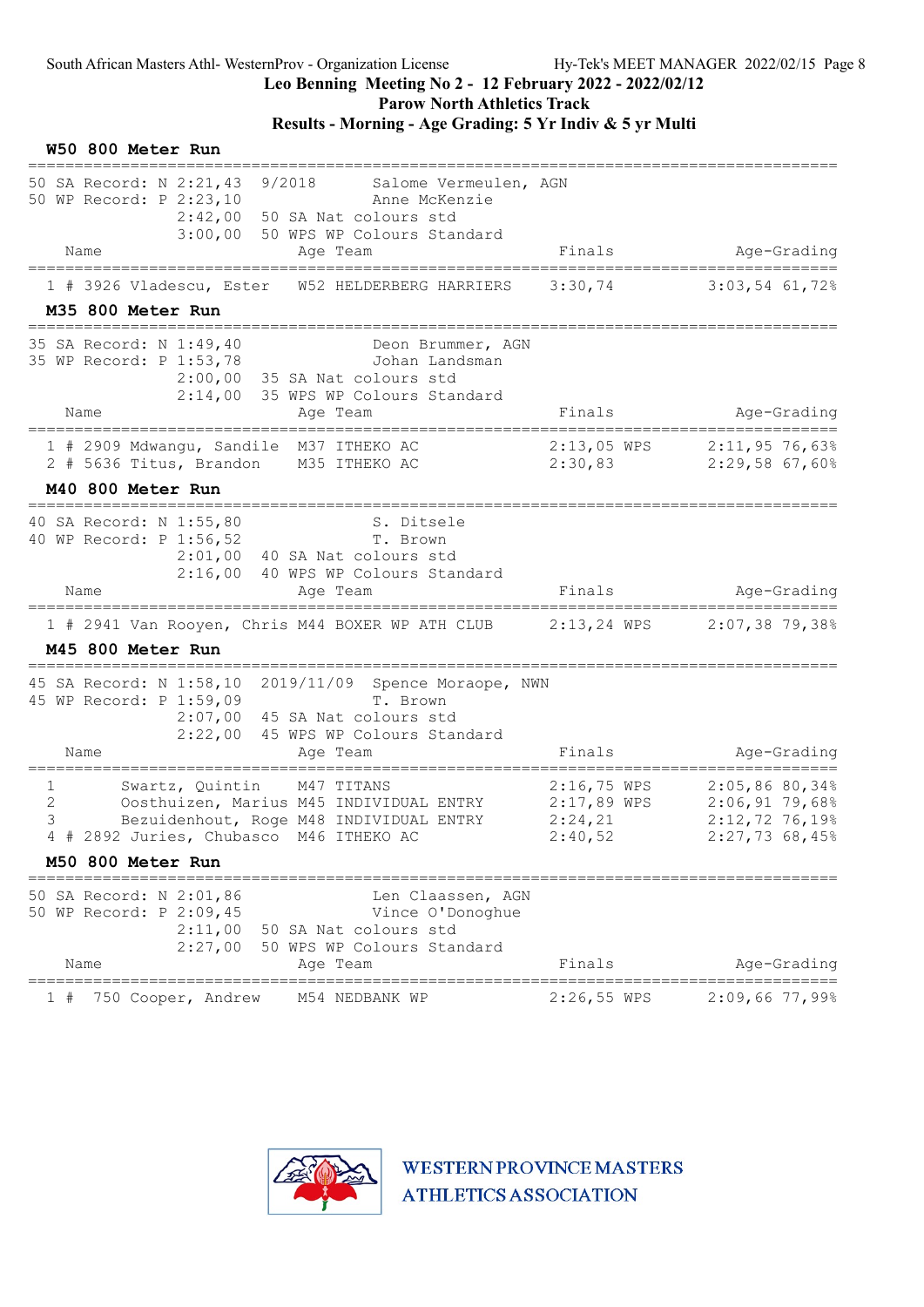Parow North Athletics Track

|    | M55 800 Meter Run                                          |                |                                                                                                                                                                                     |               |                                                  |
|----|------------------------------------------------------------|----------------|-------------------------------------------------------------------------------------------------------------------------------------------------------------------------------------|---------------|--------------------------------------------------|
|    | 55 SA Record: N 2:03,70                                    |                | 2001/12/01<br>Stan Immelman, CGA<br>55 WP Record: P 2:12,72 2019/05/02 Thobias Philander<br>2:18,00 55 SA Nat colours std<br>2:35,00 55 WPS WP Colours Standard                     |               |                                                  |
|    | Name                                                       |                | Age Team                                                                                                                                                                            | Finals        | Age-Grading                                      |
|    | M60 800 Meter Run                                          |                | 1 # 2917 Philander, Tobias M57 ELSIESRIVIER RUN                                                                                                                                     | 2:24,39 WPS   | 2:02,5982,48%                                    |
|    | 60 SA Record: N 2:16,49<br>Name                            | 2:44,00        | 7/2011<br>Len Claassen, AGN<br>60 WP Record: P 2:20,58 2021/11/13 R. Hugo<br>2:26,00 60 SA Nat colours std<br>60 WPS WP Colours Standard<br>Age Team                                | Finals        | Age-Grading                                      |
|    | ==================<br>$1$ # 5604 Omar, Nassar              |                | M63 INDIVIDUAL ENTRY                                                                                                                                                                | 3:00,85       | =======================<br>2:27,0968,74%         |
|    | M65 800 Meter Run                                          |                |                                                                                                                                                                                     |               |                                                  |
|    | Name                                                       | 2:58,00        | 65 SA Record: N 2:26,15 10/2016 Len Claassen, AGN<br>65 WP Record: P 2:38,65 2021/02/27 Robbie Lindsay<br>$2:40,00$ 65 SA Nat colours std<br>65 WPS WP Colours Standard<br>Age Team | Finals        | Age-Grading                                      |
| 1  | M70 800 Meter Run                                          | Rhoda, Keith   | M65 CARBINEERS ATH CLUB                                                                                                                                                             | $2:57,57$ WPS | $2:18,08$ 73,23%                                 |
|    | ___________<br>70 SA Record: N 2:31,71<br>Name             | 3:10,00        | 2008/04/25 Ken Nurden, AGN<br>70 WP Record: P 2:52,93 2015/11/14 Richard Osrin<br>2:50,00 70 SA Nat colours std<br>70 WPS WP Colours Standard<br>Age Team                           | Finals        | Age-Grading                                      |
| 1  | W40 1500 Meter Run<br>================                     | April, Niklaas | M70 INDIVIDUAL ENTRY                                                                                                                                                                | 3:53,60       | ============================<br>$2:53,34$ 58,33% |
|    | 40 SA Record: N 4:36,00<br>40 WP Record: P 4:43,87<br>Name | 5:57,00        | 1967/07/20 Anne McKenzie, CGA<br>Athalie van Beuge<br>5:05,00 40 SA Nat colours std<br>40 WPS WP Colours Standard<br>Age Team                                                       | Finals        | Age-Grading                                      |
| 1# |                                                            |                | 135 Mgqoboka, Nobuntu W43 GUGULETHU AC                                                                                                                                              | 7:22,08       | 6:58,0855,618                                    |

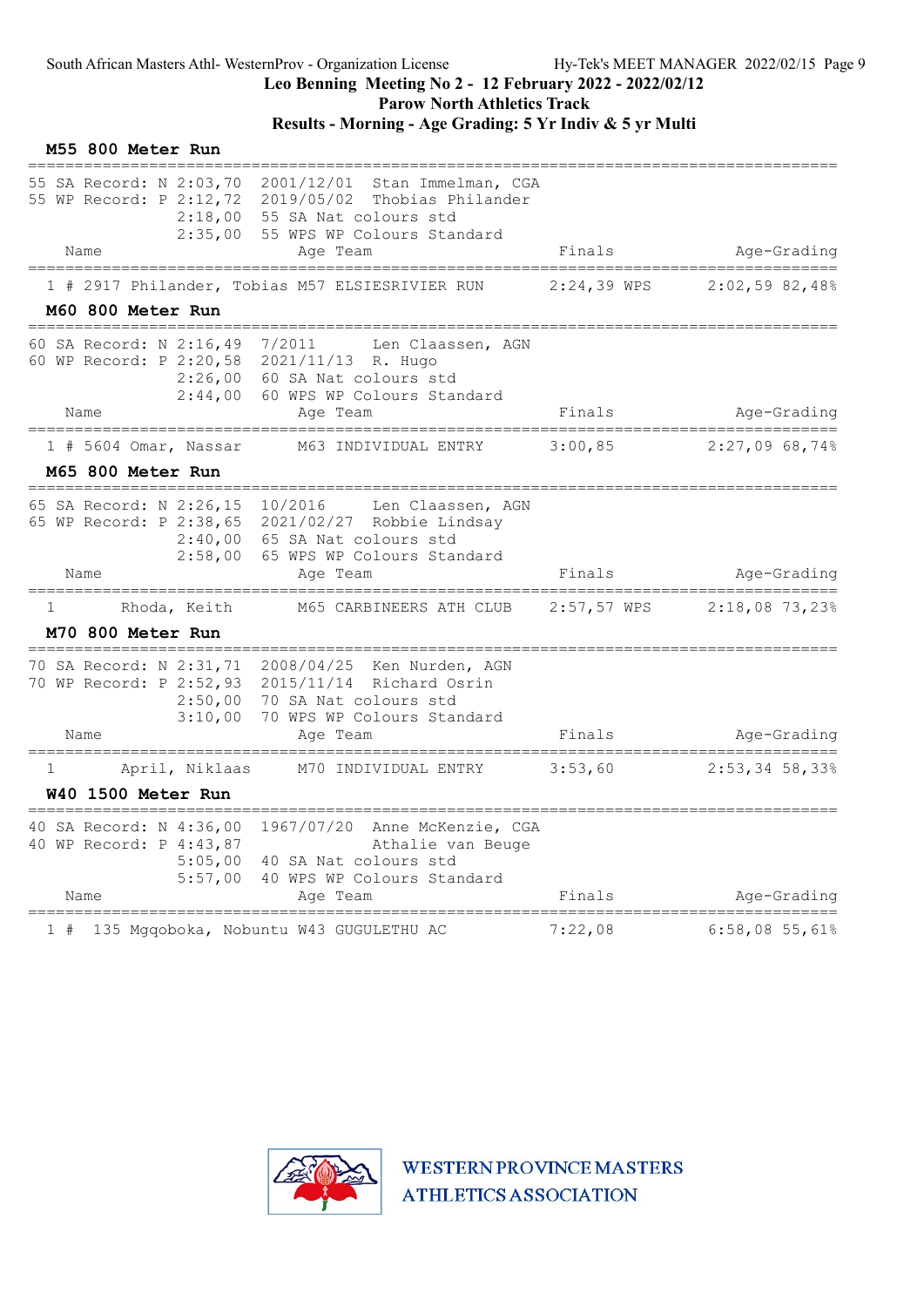### Leo Benning Meeting No 2 - 12 February 2022 - 2022/02/12

Parow North Athletics Track

### Results - Morning - Age Grading: 5 Yr Indiv & 5 yr Multi

| M35 1500 Meter Run                                                                                                                                                                                                      |                        |                                                                    |
|-------------------------------------------------------------------------------------------------------------------------------------------------------------------------------------------------------------------------|------------------------|--------------------------------------------------------------------|
| 35 SA Record: N 3:54,04<br>Deon Brummer, AGN<br>35 WP Record: P 3:54,04<br>Johan Landsman<br>$4:00,00$ 35 SA Nat colours std<br>4:41,00 35 WPS WP Colours Standard<br>Age Team<br>Name                                  | Finals                 | Age-Grading                                                        |
| ======================<br>1 # 2807 Kammies, Morne<br>M35 SANLAM AC<br>M45 1500 Meter Run                                                                                                                                | $4:18,68$ WPS          | 4:16,4380,338                                                      |
| 45 SA Record: N 4:03,13<br>Terence Brown, KZN<br>45 WP Record: P 4:03,13<br>Terence Brown<br>4:15,00 45 SA Nat colours std<br>4:58,00 45 WPS WP Colours Standard<br>Name<br>Age Team                                    | Finals                 | Age-Grading                                                        |
| Gibson, Michael<br>$1 \quad \blacksquare$<br>M45 FISHHOEK AC<br>Swartz, Quintin M47 TITANS<br>2<br>M45 GROOT CONSTANTIA 4:56,95 WPS 4:30,97 76,02%<br>3 # 3591 Bailey, Jason<br>4 # 2892 Juries, Chubasco M46 ITHEKO AC | 4:27,96 WPS<br>5:18,35 | $4:04,52$ 84,25%<br>4:55,36 WPS 4:29,52 76,43%<br>$4:50,50$ 70,91% |
| M50 1500 Meter Run<br>;=================================                                                                                                                                                                |                        |                                                                    |
| 50 SA Record: N 4:18,94 2004/02/20 Sean Rice, CGA<br>50 WP Record: P 4:23,75 2018/02/17 Thobias Philander<br>4:29,00 50 SA Nat colours std<br>5:15,00 50 WPS WP Colours Standard<br>Name<br>Age Team                    | Finals                 | Age-Grading                                                        |
| 750 Cooper, Andrew M54 NEDBANK WP<br>1#<br><b>M55 1500 Meter Run</b>                                                                                                                                                    |                        | 4:55,45 WPS 4:17,96 79,86%                                         |
| 55 SA Record: N 4:32,40<br>Sybrand Mostert, WPA<br>55 WP Record: P 4:32,40<br>Stefanus Mostert<br>$4:41,00$ 55 SA Nat colours std<br>5:29,00 55 WPS WP Colours Standard<br>Name<br>Age Team                             | Finals                 | Age-Grading                                                        |
| ======================<br>1 # 2917 Philander, Tobias M57 ELSIESRIVIER RUN<br><b>W40 5000 Meter Run</b>                                                                                                                  | $5:02,80$ WPS          | _________________________<br>$4:12$ , $45$ 81,60%                  |
| 40 SA Record: N 17:54,40<br>2001/07/04<br>D. Sandford, SWD<br>40 WP Record: P 18:14,70 2018/03/10<br>Simae Bulelwa<br>19:14,00 40 SA Nat colours std<br>22:30,00<br>40 WPS WP Colours Standard<br>Name<br>Age Team      | Finals                 | Age-Grading                                                        |
| ========================<br>588 Dayeni, Philiswa<br>W42 VARSITY OLD BOYS AC<br>1#                                                                                                                                       | 21:45,19 WPS           | $21:15,83$ 67,77%                                                  |

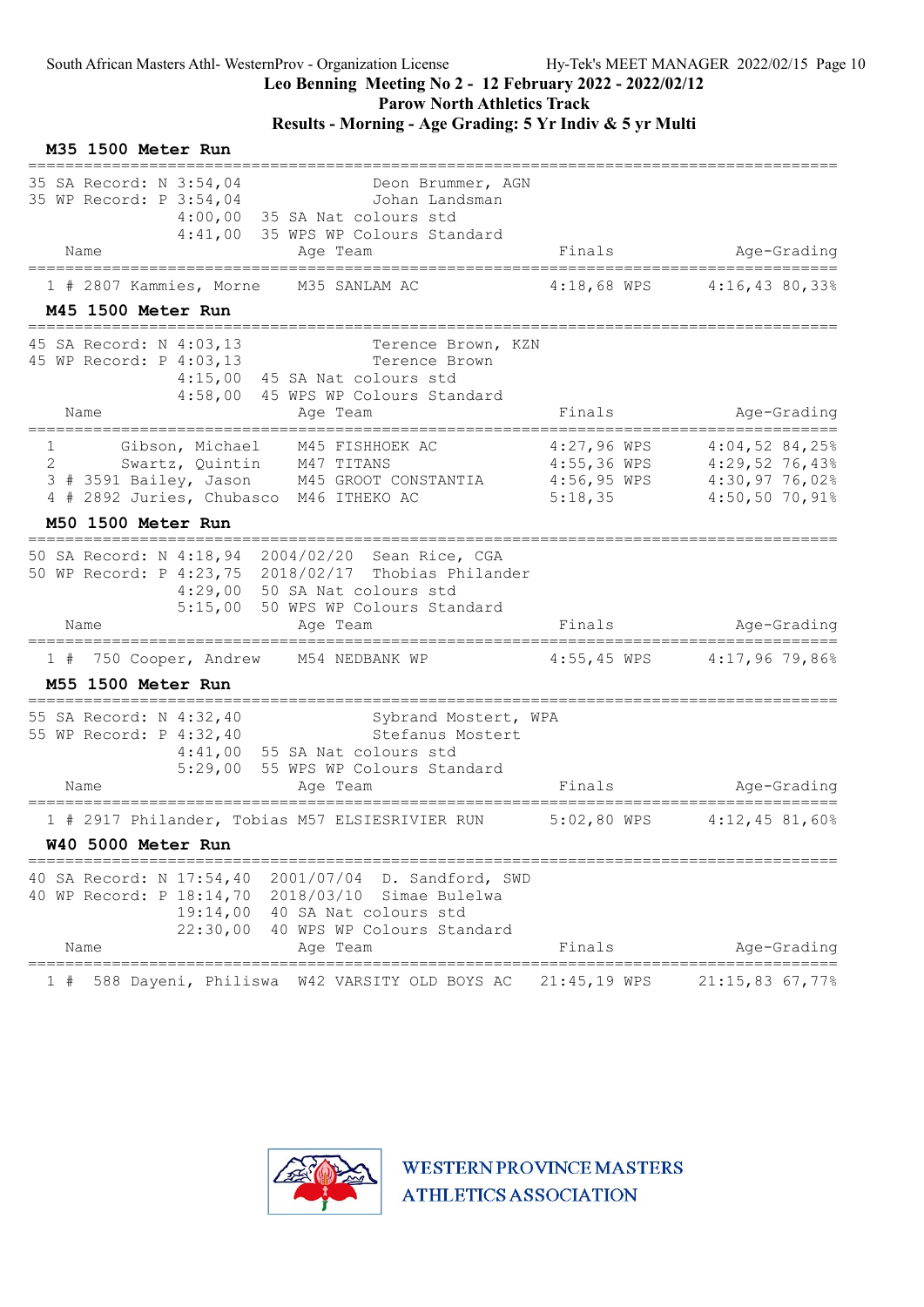Parow North Athletics Track

### Results - Morning - Age Grading: 5 Yr Indiv & 5 yr Multi

#### W50 5000 Meter Run ======================================================================================= 50 SA Record: N 18:55,90 1993/05/07 J. Hann 50 WP Record: P 18:55,90 J. Hann 20:39,00 50 SA Nat colours std 24:00,00 50 WPS WP Colours Standard Name Age Team Age Team Finals Age-Grading ======================================================================================= 1 Van Rensburg, Tana W51 ATLANTIC ATHLETI 21:56,68 WPS 19:08,81 75,27% 2 # 2570 Davis, Lynn W53 ATLANTIC ATHLETI 23:30,51 WPS 20:30,68 70,26% 3 # 3926 Vladescu, Ester W52 HELDERBERG HARRIERS 28:25,29 24:47,87 58,12% W65 5000 Meter Run ======================================================================================= 65 SA Record: N 22:43,00 2014/04/26 L. Ruickbie, CGA 65 WP Record: P 23:38,50 Jane Geldenhuys 26:00,00 65 SA Nat colours std 30:20,00 65 WPS WP Colours Standard Name Research Age Team Research Research Research Finals Age-Grading ======================================================================================= 1 # 252 Will, Nancy W69 PINELANDS AC M30 5000 Meter Run ======================================================================================= 30 SA Record: N 14:16,25 2002/05/04 M. Nobanda 30 WP Record: P 15:20,80 W. Visser 17:30,00 30 WPS WP Colours Standard Name **Age Team** Age Team Finals Age-Grading ======================================================================================= 1 Beja, Siseko M31 GUGULETHU AC 17:20,28 WPS 17:20,29 72,77% 2 October, Faizel M34 ITHEKO AC 17:46,70 17:46,71 70,97% M35 5000 Meter Run ======================================================================================= 35 SA Record: N 14:15,10 H. Lekgangane 35 WP Record: P 14:56,42 J. September 15:10,00 35 SA Nat colours std 17:45,00 35 WPS WP Colours Standard Name Age Team Age Team Finals Age-Grading ======================================================================================= 1 # 2807 Kammies, Morne M35 SANLAM AC 15:45,29 WPS 15:45,30 80,08% 2 Gelem, Phumezo M36 EASTERN KRAAIFON 18:39,78 18:39,79 67,60% 3 # 2661 Ockhuis, Garron M36 GOODWOOD HARRIERS 18:50,27 18:50,28 66,98% M40 5000 Meter Run ======================================================================================= 40 SA Record: N 15:06,30 Brian Mather 40 WP Record: P 15:06,30 B Mather 15:22,00 40 SA Nat colours std 18:00,00 40 WPS WP Colours Standard<br>Name Age Team Finals Age-Grading ======================================================================================= 1 # 830 Broers, Neil M40 NEDBANK WP

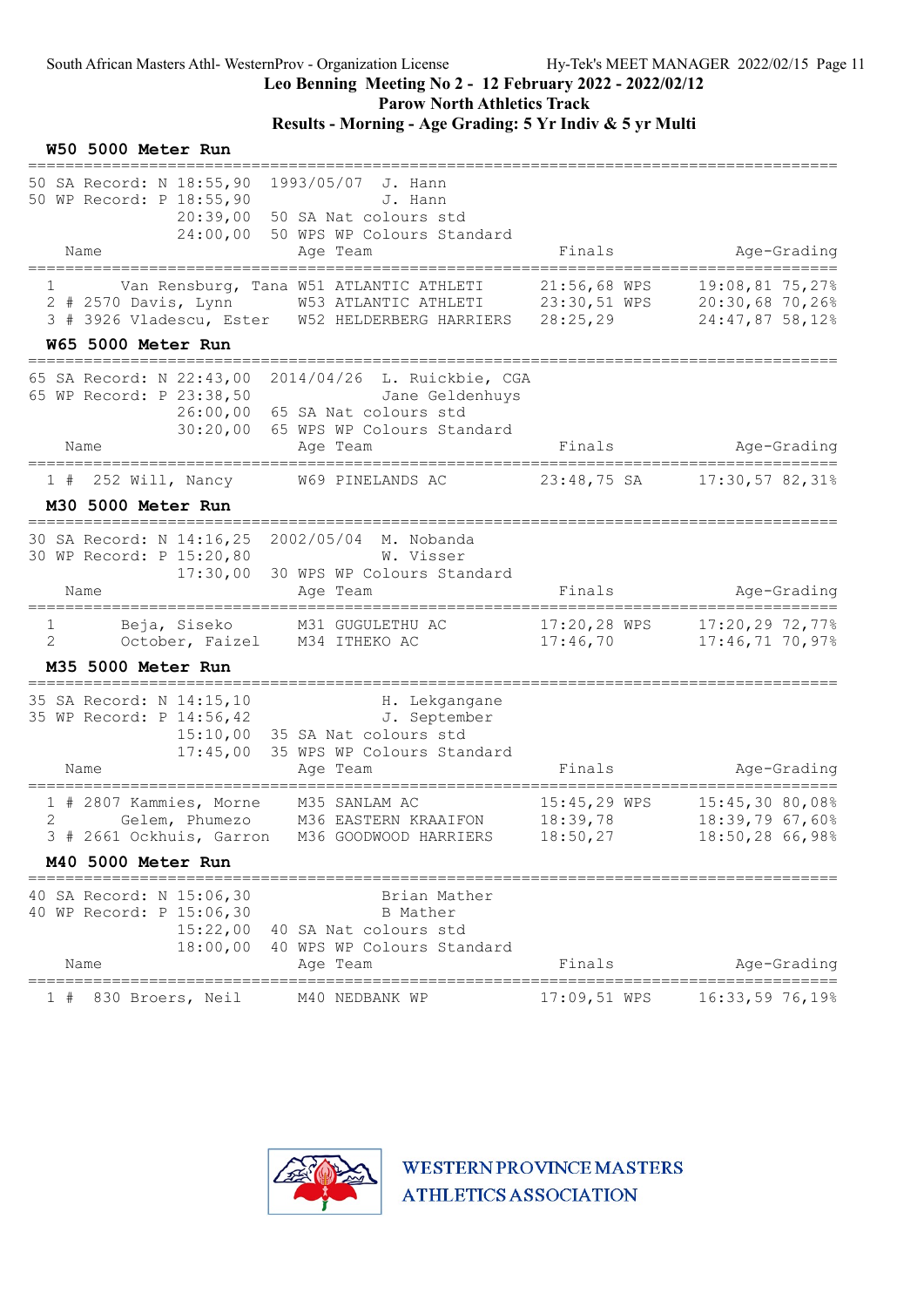#### Leo Benning Meeting No 2 - 12 February 2022 - 2022/02/12

Parow North Athletics Track

### Results - Morning - Age Grading: 5 Yr Indiv & 5 yr Multi

| M45 5000 Meter Run                                                                   |                                                                                                                               |                              |                                    |
|--------------------------------------------------------------------------------------|-------------------------------------------------------------------------------------------------------------------------------|------------------------------|------------------------------------|
| 45 SA Record: N 15:19,68<br>45 WP Record: P 15:19,68<br>16:07,00<br>Name             | Steve Hollier, CGA<br>S. Hollier<br>45 SA Nat colours std<br>18:50,00 45 WPS WP Colours Standard<br>Age Team                  | Finals                       | Age-Grading                        |
| ==================<br>1 # 2892 Juries, Chubasco M46 ITHEKO AC                        |                                                                                                                               | 19:23,84                     | 18:02,61 69,92%                    |
| M50 5000 Meter Run                                                                   |                                                                                                                               |                              |                                    |
| 50 SA Record: N 16:01,50<br>2003<br>50 WP Record: P 16:37,76<br>19:25,00             | Sean Rice, CGA<br>S. Hollier<br>16:31,00 50 SA Nat colours std<br>50 WPS WP Colours Standard                                  |                              |                                    |
| Name                                                                                 | Age Team                                                                                                                      | Finals                       | Age-Grading                        |
| 1 # 750 Cooper, Andrew<br>728 Clark, Adam<br>2#                                      | M54 NEDBANK WP<br>M50 NEDBANK WP                                                                                              | 17:47,77 WPS<br>18:29,92 WPS | 15:55,98 79,19%<br>16:33,72 76,18% |
| M55 5000 Meter Run                                                                   |                                                                                                                               |                              |                                    |
| 55 SA Record: N 16:54,76<br>55 WP Record: P 16:54,60<br>Name                         | Sybrand Mostert, WPA<br>Stefanus Mostert<br>17:33,00 55 SA Nat colours std<br>20:40,00 55 WPS WP Colours Standard<br>Age Team | Finals                       | Age-Grading                        |
| 2#                                                                                   | 1 # 2568 Kelly, Percy M57 ATLANTIC ATHLETI 19:10,04 WPS<br>938 Grobbelaar, Johan M59 NEDBANK SWD                              | 19:24,96 WPS                 | 16:29,50 76,50%<br>16:42,34 75,52% |
| M60 5000 Meter Run                                                                   |                                                                                                                               |                              |                                    |
| 60 SA Record: N 17:50,60<br>60 WP Record: P 19:03,08<br>18:21,00<br>21:30.00<br>Name | GW Loedolff, AGN<br>Stefanus Mostert<br>60 SA Nat colours std<br>60 WPS WP Colours Standard<br>Age Team                       | Finals                       | Age-Grading                        |
| Isaacs, Kevin<br>1                                                                   | M62 TOPFORM AC                                                                                                                | 20:34,50 WPS                 | 16:59,09 74,28%                    |
| M65 5000 Meter Run                                                                   |                                                                                                                               |                              |                                    |
| 65 SA Record: N 18:25,70<br>65 WP Record: P 19:29,59<br>20:03,00<br>23:30,00<br>Name | GW Loedolff, AGN<br>Stefanus Mostert<br>65 SA Nat colours std<br>65 WPS WP Colours Standard<br>Age Team                       | Finals                       | Age-Grading                        |
| ===============<br>1 # 2574 Wagenheim, Mark                                          | —————<br>M65 ATLANTIC ATHLETI                                                                                                 | 21:42,33 WPS                 | $17:07,80$ 73,65%                  |

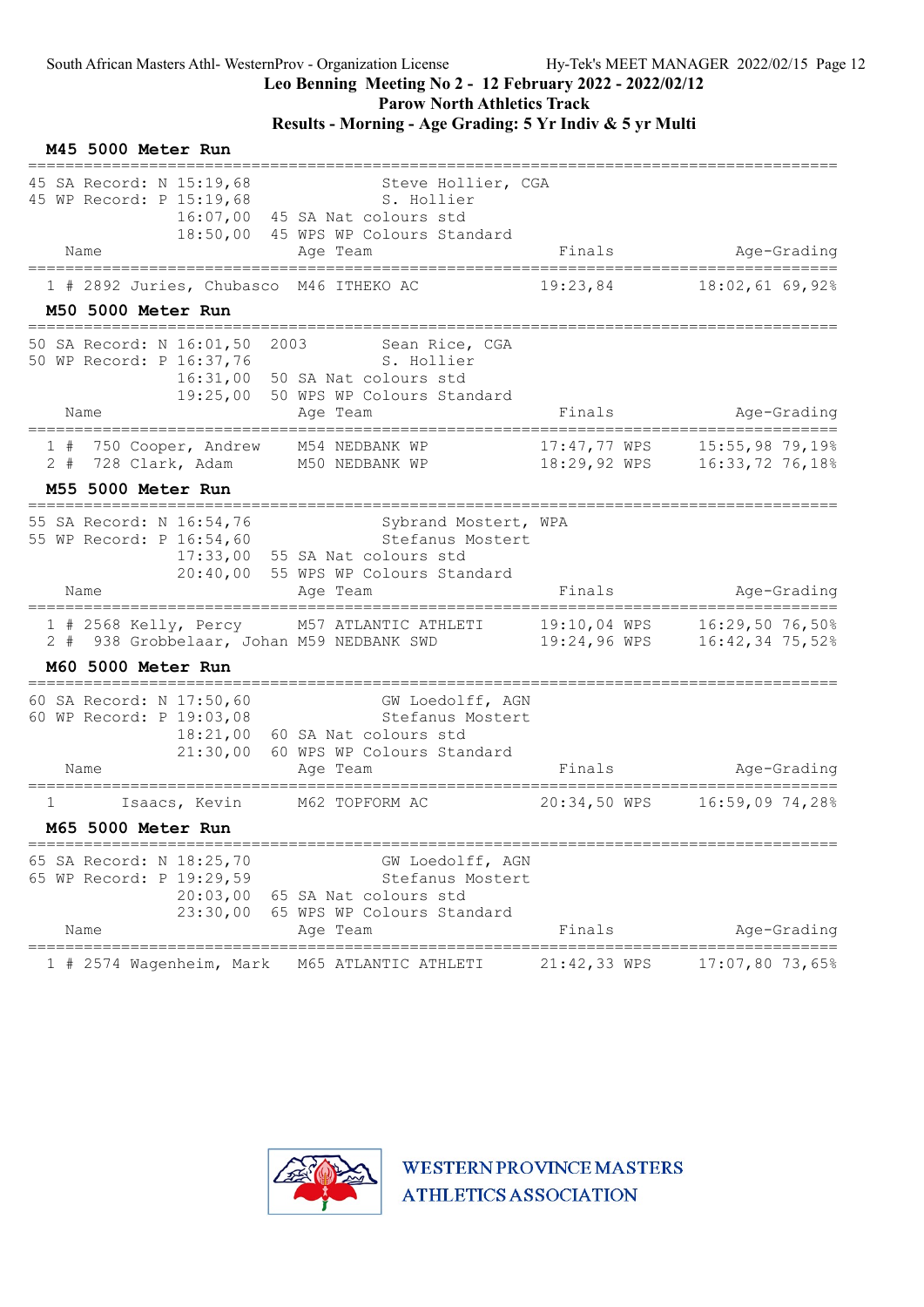Parow North Athletics Track

| M70 5000 Meter Run                                                                                                                                                                                   |                                                                                  |
|------------------------------------------------------------------------------------------------------------------------------------------------------------------------------------------------------|----------------------------------------------------------------------------------|
| 70 SA Record: N 19:40,94 2006/03/25 Ken Nurden, AGN<br>70 WP Record: P 21:53,10 2013/11/16 Peter Donald<br>21:43,00 70 SA Nat colours std<br>25:30,00 70 WPS WP Colours Standard<br>Age Team<br>Name | Age-Grading<br>Finals                                                            |
| ==================<br>Collier, Brian<br>M72 ATLANTIC ATHLETI                                                                                                                                         | ==================================<br>23:26,38 WPS<br>$17:31,98$ 71,96%          |
| M72 STRAND AC<br>2 # 2968 Naude, Alan                                                                                                                                                                | 24:36,46 WPS 18:24,40 68,54%                                                     |
| M75 5000 Meter Run<br>;====================================                                                                                                                                          |                                                                                  |
| 75 SA Record: N 21:30,10 2010/04/30 Ken Nurden, AGN<br>75 WP Record: P 26:08,90 2013/03/16 Bub Evans<br>25:02,00 75 SA Nat colours std<br>29:30,00 75 WPS WP Colours Standard                        |                                                                                  |
| Name<br>Age Team<br>====================================                                                                                                                                             | Finals<br>Age-Grading                                                            |
| M79 WEST COAST AC<br>$1$ # 5259 Donald, Peter                                                                                                                                                        | 28:43,19 WPS 20:02,45 62,96%                                                     |
| M50 100 Short Hurdles                                                                                                                                                                                |                                                                                  |
| 50 SA Record: N 14,75<br>C Truter, WPA<br>50 WP Record: P 14,75<br>C. Truter<br>16,50 50 SA Nat colours std<br>19,30 50 WPS WP Colours Standard<br>Name<br>Age Team                                  | Finals<br>Wind Age-Grading                                                       |
| $1$ # 1650 Russell, Scott<br>M50 400 Long Hurdles                                                                                                                                                    | M53 CAPE PEN UNIVERS       16,64 WPS   -1.1    15,99 80,77%                      |
| 50 SA Record: N 1:01,29 2004/03/25 J. Swiegers<br>50 WP Record: P 1:01,29<br>J. Swiegers<br>$1:06,36$ 50 SA Nat colours std<br>1:14,50 50 WPS WP Colours Standard<br>Age Team<br>Name                | ==========================<br>Finals<br>Age-Grading                              |
| M53 NEDBANK WP<br>1#<br>753 Isaacs, Duncan                                                                                                                                                           | 1:31,70<br>1:19,9358,53%                                                         |
| W40 High Jump                                                                                                                                                                                        |                                                                                  |
| 40 SA Record: N 1,70m<br>2007/02/02<br>Dinah Heymans, FSA<br>40 WP Record: P 1,30m<br>H Lotter<br>40 SA Nat colours std<br>1,42m<br>40 WPS WP Colours Standard<br>1,27m<br>Age Team<br>Name          | Finals<br>Age-Grading                                                            |
| -----------------<br>5606 Van Rensburg, Elm W44 BELLVILLE AC<br>1 # 5306 Genis, Tanya<br>W42 TYGERBERG AC                                                                                            | ===============<br>=========<br>1,20mN<br>1,32m 63,49%<br>1,20mN<br>1,32m 63,49% |

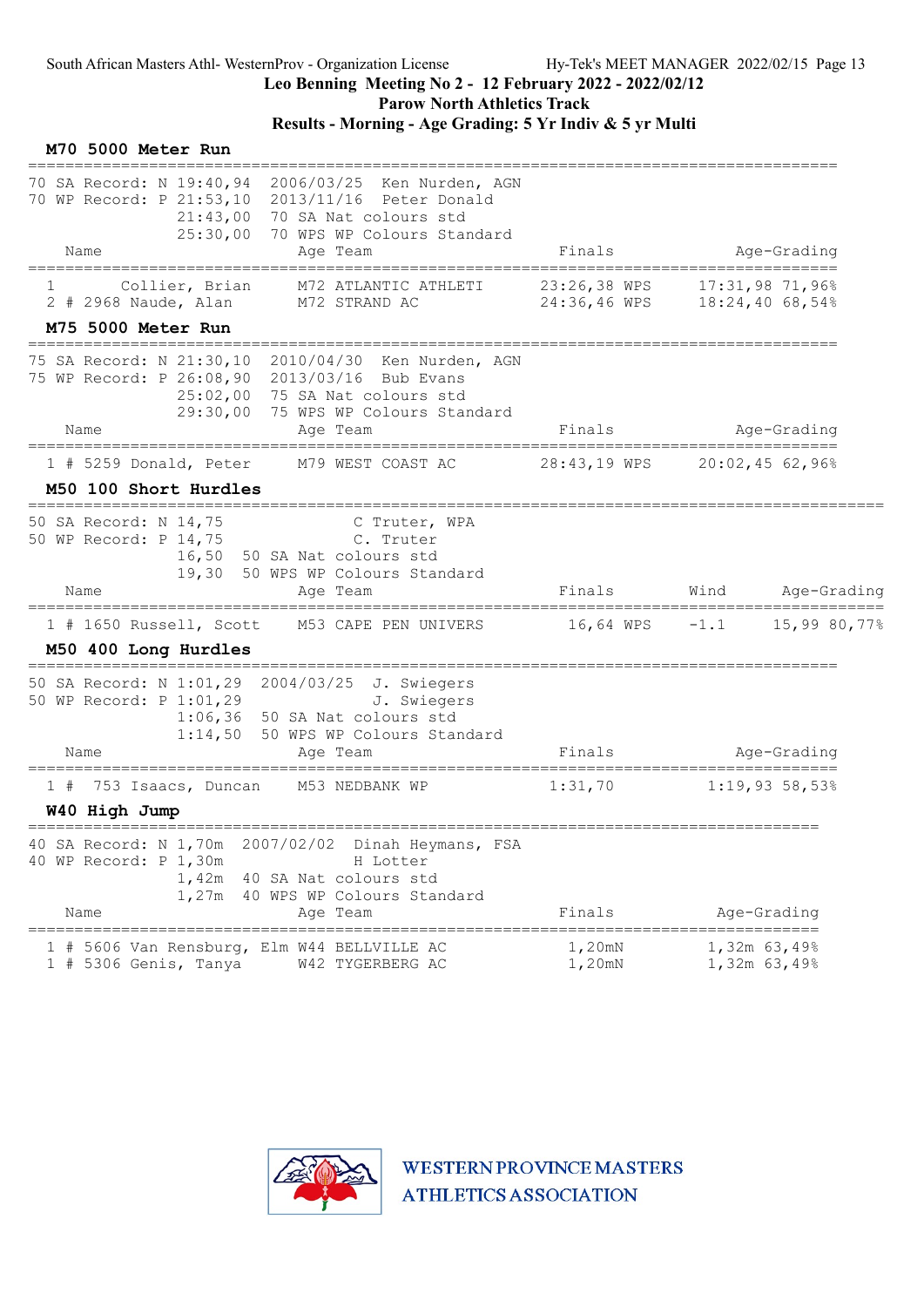Parow North Athletics Track

Results - Morning - Age Grading: 5 Yr Indiv & 5 yr Multi

W50 High Jump ===================================================================================== 50 SA Record: N 1,53m 2017/04/01 Dinah Heymans, FSA 50 WP Record: P 1,28m 2013/04/26 Jackie Basson 1,28m 50 SA Nat colours std 1,15m 50 WPS WP Colours Standard Name Research Age Team Research Rinals Age-Grading ===================================================================================== 1 # 137 Lategan, Jill W50 GOODWOOD HARRIERS W55 High Jump ===================================================================================== 55 SA Record: N 1,32m 2021/04/10 Suretha Deetlefs, BOL 55 WP Record: P 1,31m 2022/01/22 Suretha Deetlefs 1,22m 55 SA Nat colours std 1,09m 55 WPS WP Colours Standard Name Age Team Age Team Age Team Age Team Age Team Finals Age-Grading ===================================================================================== 1 # 2401 Deetlefs, Suretha W58 BELLVILLE AC 1,29mNSA 1,67m 80,12% M35 High Jump ===================================================================================== 35 SA Record: N 2,01m<br>35 WP Record: P 1,85m<br>A. September 35 WP Record: P 1,85m A. September 1,85m 35 SA Nat colours std 1,63m 35 WPS WP Colours Standard Name **Age Team** Age Team Finals Age-Grading =====================================================================================  $1$  # 126 Rix, Andre M45 High Jump ===================================================================================== 45 SA Record: N 1,93m 2013/02/23 Johann Gutsche, CNW 45 WP Record: P 1,65m C.Carl 1,68m 45 SA Nat colours std 1,48m 45 WPS WP Colours Standard Name Age Team Finals Age-Grading ===================================================================================== 1 # 2403 Du Plessis, Wille M45 INDIVIDUAL ENTRY M50 High Jump ===================================================================================== 50 SA Record: N 1,82m 2019/05/03 Johann Gutsche, CNW 50 WP Record: P 1,61m Leo Benning 1,61m 50 SA Nat colours std 1,41m 50 WPS WP Colours Standard L,41M JU WES WE COLOULS SCALLARY MENSION FINALS Age-Grading ===================================================================================== 1 # 2404 Maree, Archibald M50 BELLVILLE AC 1,50mNWPS 1,74m 71,09% 2 # 5226 Davids, Jerome M50 SA POLICE SER AC 1,32mN 1,53m 62,56%

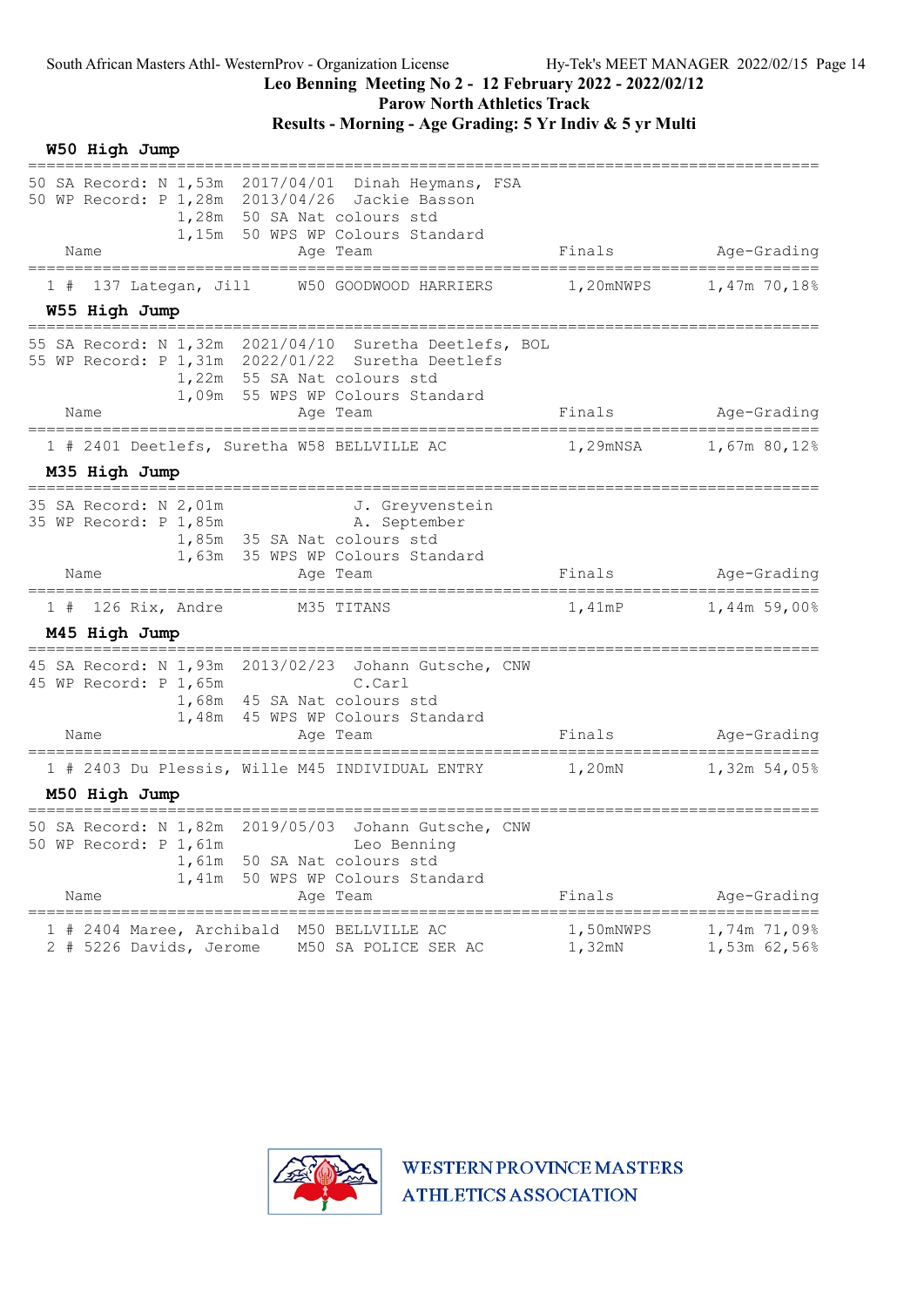Parow North Athletics Track

### Results - Morning - Age Grading: 5 Yr Indiv & 5 yr Multi

W40 Long Jump

| 40 SA Record: N 5,73m 2012/03/31 Charmain Barnard, AGN<br>40 WP Record: P 4,55m<br>N Weideman<br>4,72m 40 SA Nat colours std<br>3,95m 40 WPS WP Colours Standard                                                                           |                |            |                                  |
|--------------------------------------------------------------------------------------------------------------------------------------------------------------------------------------------------------------------------------------------|----------------|------------|----------------------------------|
| Name<br>Age Team                                                                                                                                                                                                                           | Finals         | Wind       | Age-Grading                      |
| 1 # 5306 Genis, Tanya W42 TYGERBERG AC<br>2 # 5278 Sutton, Natasha W44 TYGERBERG AC                                                                                                                                                        | 3,26m<br>3,25m | NWI        | NWI 3,61m 48,15%<br>3,60m 48,01% |
| M45 Long Jump                                                                                                                                                                                                                              |                |            |                                  |
| 45 SA Record: N 6,34m<br>V. Häger, KZN<br>Basil Carnie<br>45 WP Record: P 5,65m<br>5,80m 45 SA Nat colours std<br>4,85m 45 WPS WP Colours Standard                                                                                         |                |            |                                  |
| Name<br>Age Team                                                                                                                                                                                                                           | Finals         |            | Wind Age-Grading                 |
| 1 # 2403 Du Plessis, Wille M45 INDIVIDUAL ENTRY                                                                                                                                                                                            | 3,73m          | NWI        | 4,30m 48,13%                     |
| M50 Long Jump                                                                                                                                                                                                                              |                |            |                                  |
| 50 SA Record: N 6,18m<br>J. van Rooyen<br>50 WP Record: P 5,94m<br>Ron Cross<br>5,55m 50 SA Nat colours std<br>4,60m 50 WPS WP Colours Standard                                                                                            |                |            |                                  |
| Name<br>Age Team                                                                                                                                                                                                                           | Finals         | Wind       | Age-Grading                      |
| 1 # 5226 Davids, Jerome M50 SA POLICE SER AC<br>2 # 2404 Maree, Archibald M50 BELLVILLE AC                                                                                                                                                 | 4,56m<br>4,36m | NWI<br>NWI | 5,60m 62,64%<br>5,35m 59,89%     |
| M70 Long Jump                                                                                                                                                                                                                              |                |            |                                  |
| 70 SA Record: N 4,66m A van Zyl, KZN<br>70 WP Record: P 4,03m Leo Benning<br>4,00m 70 SA Nat colours std<br>3,30m 70 WPS WP Colours Standard<br>Name<br>Age Team                                                                           | Finals         | Wind       | Age-Grading                      |
| 1 # 2111 Dreyer, Patrick M72 SPARTAN HARRIERS AC                                                                                                                                                                                           | 2,86m          | NWI        | 4,71m 52,67%                     |
| M50 Triple Jump                                                                                                                                                                                                                            |                |            |                                  |
| ===========================<br>10/2013<br>50 SA Record: N 12,80m<br>V. McBride, WPA<br>50 WP Record: P 11,90m<br>2013/03/16 Vincent McBride<br>50 SA Nat colours std<br>11,43m<br>10,00m<br>50 WPS WP Colours Standard<br>Age Team<br>Name | Finals         | Wind       | Age-Grading                      |
|                                                                                                                                                                                                                                            |                |            |                                  |
| M50 SA POLICE SER AC<br>-- # 5226 Davids, Jerome                                                                                                                                                                                           | ΝD             | NWI        |                                  |

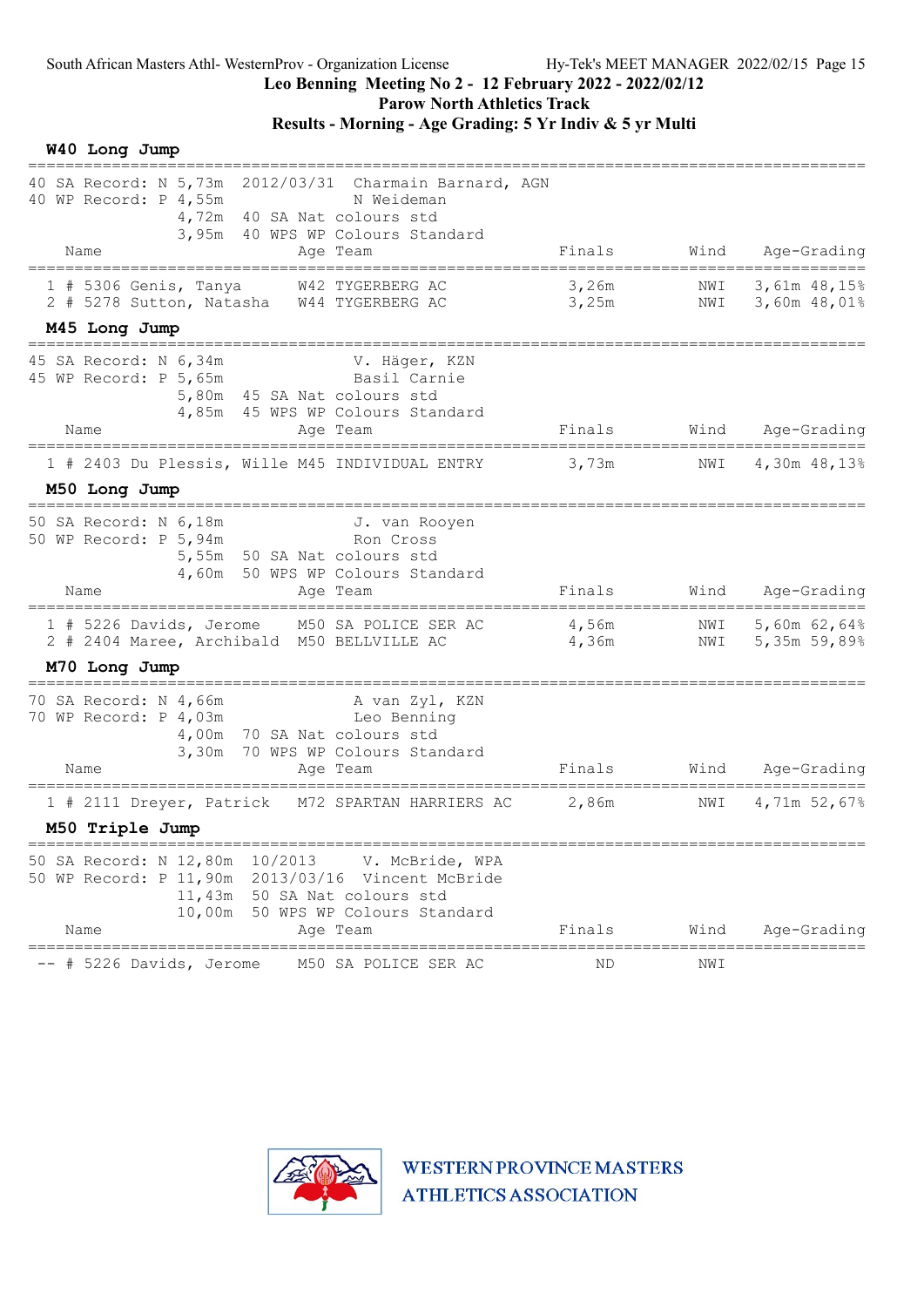Parow North Athletics Track

| W35 Shot Put                                                                                                                                                                                 |                             |                                                  |
|----------------------------------------------------------------------------------------------------------------------------------------------------------------------------------------------|-----------------------------|--------------------------------------------------|
| 35 SA Record: N 11,67m 2014/04/25 E Naude, FSA<br>35 WP Record: P 12,03m 2018/03/10 Juanita Gerstner<br>10,48m 35 SA Nat colours std<br>8,20m 35 WPS WP Colours Standard<br>Name<br>Age Team | Finals                      | Age-Grading                                      |
| 1 # 1879 Van Deventer, Hes W39 BELLVILLE AC<br>W40 Shot Put                                                                                                                                  | 9,75m WPS                   | 10,10m 44,66%                                    |
| 40 SA Record: N 11,92m<br>M-L Uys, SWD<br>40 WP Record: P 11,92m<br>M. Uys<br>10,23m 40 SA Nat colours std<br>8,00m 40 WPS WP Colours Standard<br>Name<br>Age Team                           | Finals                      | Age-Grading                                      |
| 1 # 1873 Compion, Maria W41 BELLVILLE AC<br>2 # 5272 Slamdien, Kamila W44 INDIVIDUAL ENTRY<br>3 # 5274 Kleynhans, Christ W41 BELLVILLE AC                                                    | 8,51m WPS<br>7,05m<br>6,48m | $9,44m$ $41,748$<br>7,82m 34,58%<br>7,19m 31,78% |
| W55 Shot Put                                                                                                                                                                                 |                             |                                                  |
| 55 SA Record: N 11,13m<br>M van As<br>55 WP Record: P 10,64m<br>Hester Schoonwinkel<br>9,80m 55 SA Nat colours std<br>7,60m 55 WPS WP Colours Standard                                       | Finals                      |                                                  |
| Name<br>Age Team                                                                                                                                                                             |                             | Age-Grading                                      |
| 1 # 774 Knobel, Heleen<br>$W56$ SWD<br>2 # 1021 Smit, Jackie W58 PAARL AC                                                                                                                    | 10,29mPSA<br>9,14m WPS      | 14,10m 62,33%<br>12,52m 55,36%                   |
| W60 Shot Put                                                                                                                                                                                 |                             |                                                  |
| 60 SA Record: N 11,74m<br>M van As<br>60 WP Record: P 9,43m 2020/01/11 Farieda Dramat<br>9,00m 60 SA Nat colours std<br>7,00m 60 WPS WP Colours Standard<br>Age Team<br>Name                 | Finals                      | Age-Grading                                      |
| 1 # 1841 Dramat, Farieda W62 BELLVILLE AC                                                                                                                                                    | $9,18$ m $PSA$              | 13,78m 60,92%                                    |
| W65 Shot Put                                                                                                                                                                                 |                             |                                                  |
| 65 SA Record: N 10,63m<br>M van As<br>65 WP Record: P<br>8,55m 2019/01/12<br>Zelda Erasmus<br>8,10m 65 SA Nat colours std<br>6,30m 65 WPS WP Colours Standard<br>Name<br>Age Team            | Finals                      | Age-Grading                                      |
| Griesel, Ronel<br>W69 WHALERS AC<br>2 # 1840 Stoffberg, Tertia W67 BELLVILLE AC                                                                                                              | 7,51m WPS<br>5,70m          | 12,46m 55,10%<br>9,46m $41,82%$                  |

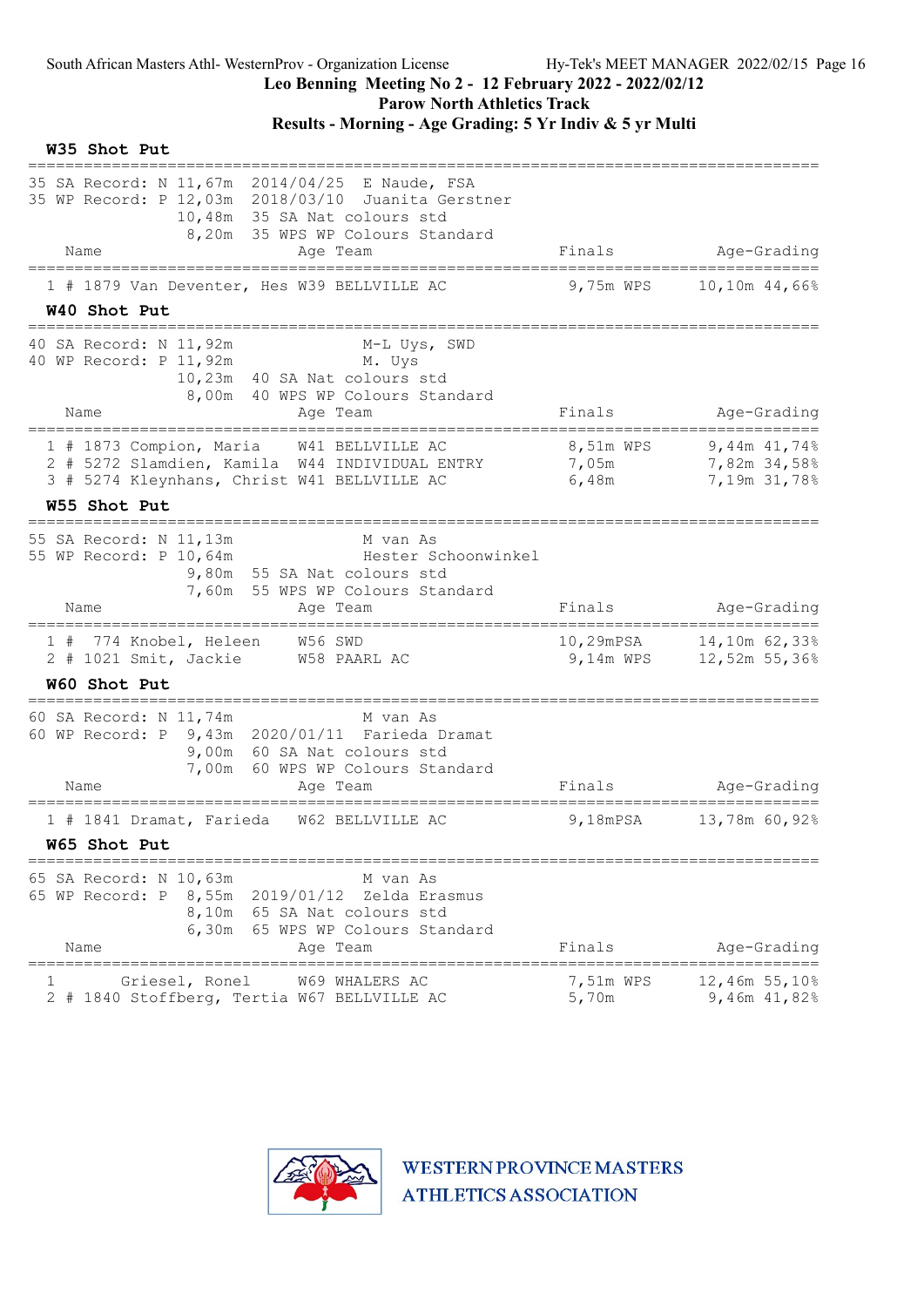Parow North Athletics Track

# Results - Morning - Age Grading: 5 Yr Indiv & 5 yr Multi

#### W70 Shot Put

| 70 SA Record: N 8,51m 2019/04/13 Helena Fourie, AGN<br>70 WP Record: P 7,27m<br>Susan Malherbe<br>7,20m 70 SA Nat colours std<br>5,60m 70 WPS WP Colours Standard<br>Name<br>Age Team                             | Finals                              | Age-Grading                                     |
|-------------------------------------------------------------------------------------------------------------------------------------------------------------------------------------------------------------------|-------------------------------------|-------------------------------------------------|
| __________________<br>-------------------                                                                                                                                                                         |                                     |                                                 |
| 775 Durandt, Marita<br>1#<br>W71 SWD<br>2 # 2471 Du Toit, Aletta W70 BELLVILLE AC<br>3 # 5224 Roos, Leonora W72 BELLVILLE AC                                                                                      | 6,84m WPS<br>5,91m WPS<br>5,64m WPS | 12,69m 56,11%<br>10,96m 48,48%<br>10,46m 46,27% |
| W75 Shot Put                                                                                                                                                                                                      |                                     |                                                 |
| 75 SA Record: N 8,07m 2016/05/13 Penny England, AVT<br>75 WP Record: P 5,95m 2021/04/10 Elize Grobbelaar<br>6,50m 75 SA Nat colours std<br>5,10m 75 WPS WP Colours Standard                                       |                                     |                                                 |
| Name<br>Aqe Team                                                                                                                                                                                                  | Finals                              | Age-Grading                                     |
| 1 # 2476 Grobbelaar, Elize W76 BELLVILLE AC<br>M35 Shot Put                                                                                                                                                       | 6,01mPWPS                           | 11,01m 48,66%                                   |
| ___________________________<br>35 SA Record: N 16,56m<br>J Booysen Jr<br>35 WP Record: P 12,96m 2017/10/28 Daniel Lewies<br>14,00m 35 SA Nat colours std<br>10,90m 35 WPS WP Colours Standard<br>Name<br>Age Team | Finals                              | Age-Grading                                     |
| -----------------                                                                                                                                                                                                 |                                     | -------------------------------                 |
| 1 # 5607 Van Der Walt, Ger M37 INDIVIDUAL ENTRY<br>2 # 5227 Michaels, Fabian M37 STELLENBOSCH UNI AC 9,69m                                                                                                        |                                     | 10,05m 43,47%                                   |
| M40 Shot Put                                                                                                                                                                                                      |                                     |                                                 |
| 40 SA Record: N 18,52m 2018/02/03 Burger Lambrechts, AGN<br>40 WP Record: P 14,01m<br>T. Geldenhuys<br>13,24m 40 SA Nat colours std<br>10,40m 40 WPS WP Colours Standard                                          |                                     |                                                 |
| Name<br>Age Team<br>==================                                                                                                                                                                            | Finals                              | Age-Grading                                     |
| 232 Wiener, Shukri M40 PINELANDS AC<br>1#<br>M50 Shot Put                                                                                                                                                         | 11,63m WPS                          | 12,95m 56,02%                                   |
|                                                                                                                                                                                                                   |                                     |                                                 |
| 50 SA Record: N 17,09m<br>2016/06/11<br>Burton Haupt, AGN<br>50 WP Record: P 13,09m 2013/03/16 Charl Barnard<br>13,32m 50 SA Nat colours std<br>10,40m<br>50 WPS WP Colours Standard                              | Finals                              | Age-Grading                                     |
| Name<br>Aqe Team<br>$=$ $=$ $=$ $=$ $=$                                                                                                                                                                           |                                     |                                                 |
| 5275 Van Zyl, Oloff<br>M52 SEVENOAKS AC<br>$2 +$<br>753 Isaacs, Duncan<br>M53 NEDBANK WP                                                                                                                          | 9,22m<br>6,98m                      | 10,80m 46,73%<br>8,18m 35,38%                   |

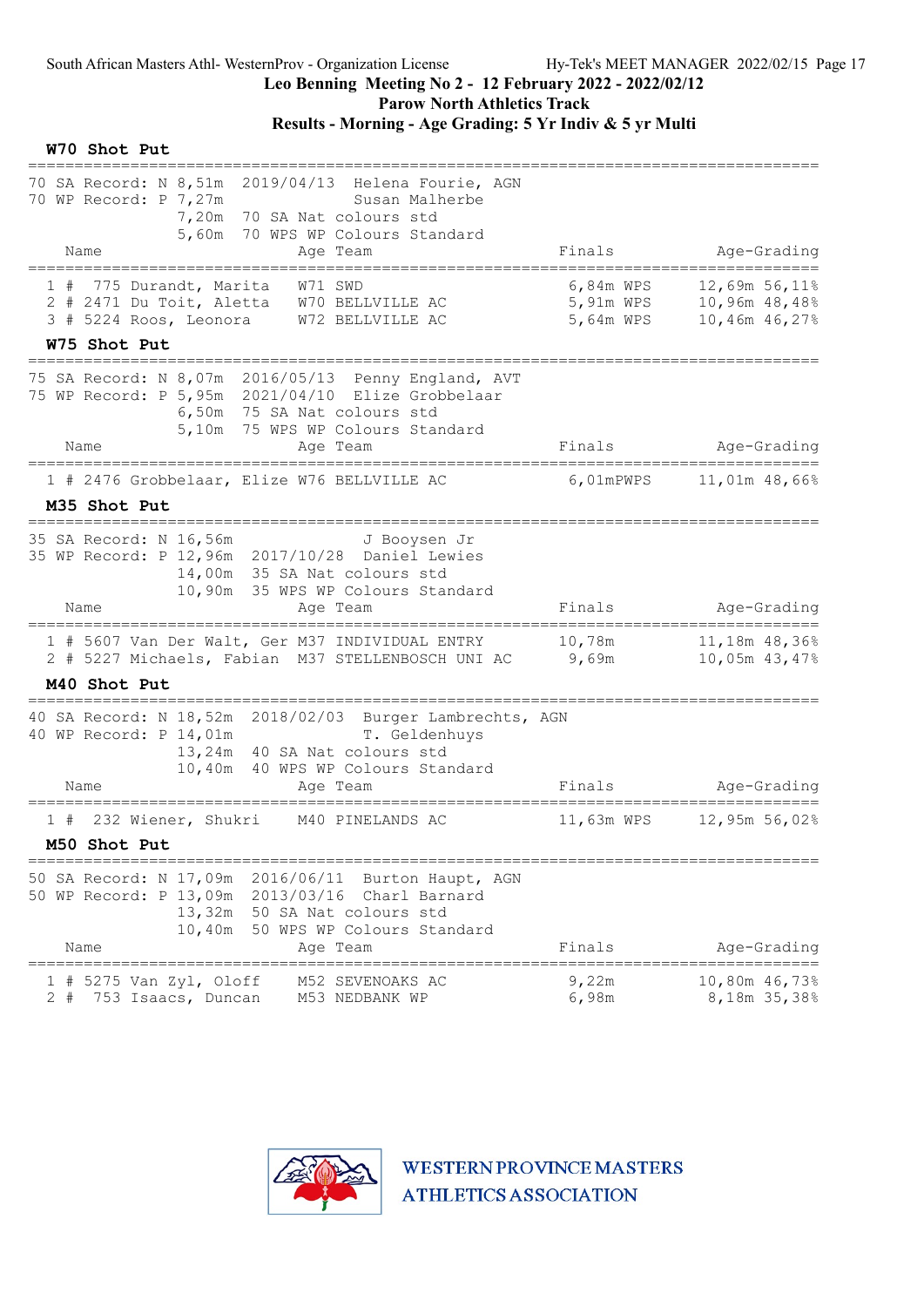# Leo Benning Meeting No 2 - 12 February 2022 - 2022/02/12

Parow North Athletics Track

Results - Morning - Age Grading: 5 Yr Indiv & 5 yr Multi

| M55 Shot Put                                                 |                                                                                                                                                             |                                |                                              |
|--------------------------------------------------------------|-------------------------------------------------------------------------------------------------------------------------------------------------------------|--------------------------------|----------------------------------------------|
| 55 SA Record: N 15,84m 10/2016<br>Name                       | Burton Haupt, AGN<br>55 WP Record: P 12,30m 2011/02/26 Anton Wale<br>12,38m 55 SA Nat colours std<br>9,70m 55 WPS WP Colours Standard<br>Age Team           | Finals                         | Age-Grading                                  |
| ======================<br>Simpson, Shaun<br>ı.               | M59 NEDBANK WP                                                                                                                                              | 9,76m WPS                      | ===========================<br>12,40m 53,63% |
| M60 Shot Put                                                 |                                                                                                                                                             |                                |                                              |
| 60 SA Record: N 14,24m<br>60 WP Record: P 14,24m             | G Schirmer, BOL<br>Gunther Schirmer<br>12,78m 60 SA Nat colours std<br>10,00m 60 WPS WP Colours Standard                                                    |                                |                                              |
| Name                                                         | Age Team                                                                                                                                                    | Finals                         | Age-Grading                                  |
| $1$ # 1860 Lamara, Zain<br>2 # 1022 Smit, Johan M61 PAARL AC | M61 BELLVILLE AC                                                                                                                                            | 9,98m<br>9,54m                 | 12,45m 53,89%<br>11,90m 51,51%               |
| M65 Shot Put                                                 |                                                                                                                                                             |                                |                                              |
| 65 WP Record: P 12,72m<br>Name                               | 65 SA Record: N 12,80m 2002/05/02 Andrzej Rzepecki, CGA<br>Gunther Schirmer<br>11,33m 65 SA Nat colours std<br>8,90m 65 WPS WP Colours Standard<br>Age Team | Finals                         | Age-Grading                                  |
|                                                              | 1 # 5638 Wale, Anton M69 PINELANDS AC                                                                                                                       |                                | 9,59m WPS 13,04m 56,44%                      |
| M70 Shot Put                                                 |                                                                                                                                                             |                                |                                              |
| 70 WP Record: P 12,15m<br>Name                               | 70 SA Record: N 13,78m 2019/03/30 Derek Sterley, AGN<br>Ron Mitchell<br>11,70m 70 SA Nat colours std<br>9,20m 70 WPS WP Colours Standard<br>Age Team        | Finals                         | Age-Grading                                  |
| 1 # 1843 Hough, Norman                                       | M74 BELLVILLE AC                                                                                                                                            | 10,86m WPS                     | 13,90m 60,17%                                |
| M85 Shot Put                                                 |                                                                                                                                                             |                                |                                              |
| 85 SA Record: N 10,80m<br>5,90m<br>Name                      | 2013/06/05 Borg Stannius, WPA<br>85 WP Record: P 10,80m 2013/06/05 Borg Stannius<br>7,50m 85 SA Nat colours std<br>85 WPS WP Colours Standard<br>Age Team   | Finals                         | Age-Grading                                  |
| ====================<br>1 # 2477 Cross, Ronald               | M88 BELLVILLE AC                                                                                                                                            | ==================<br>7,58m SA | 12,78m 55,29%                                |

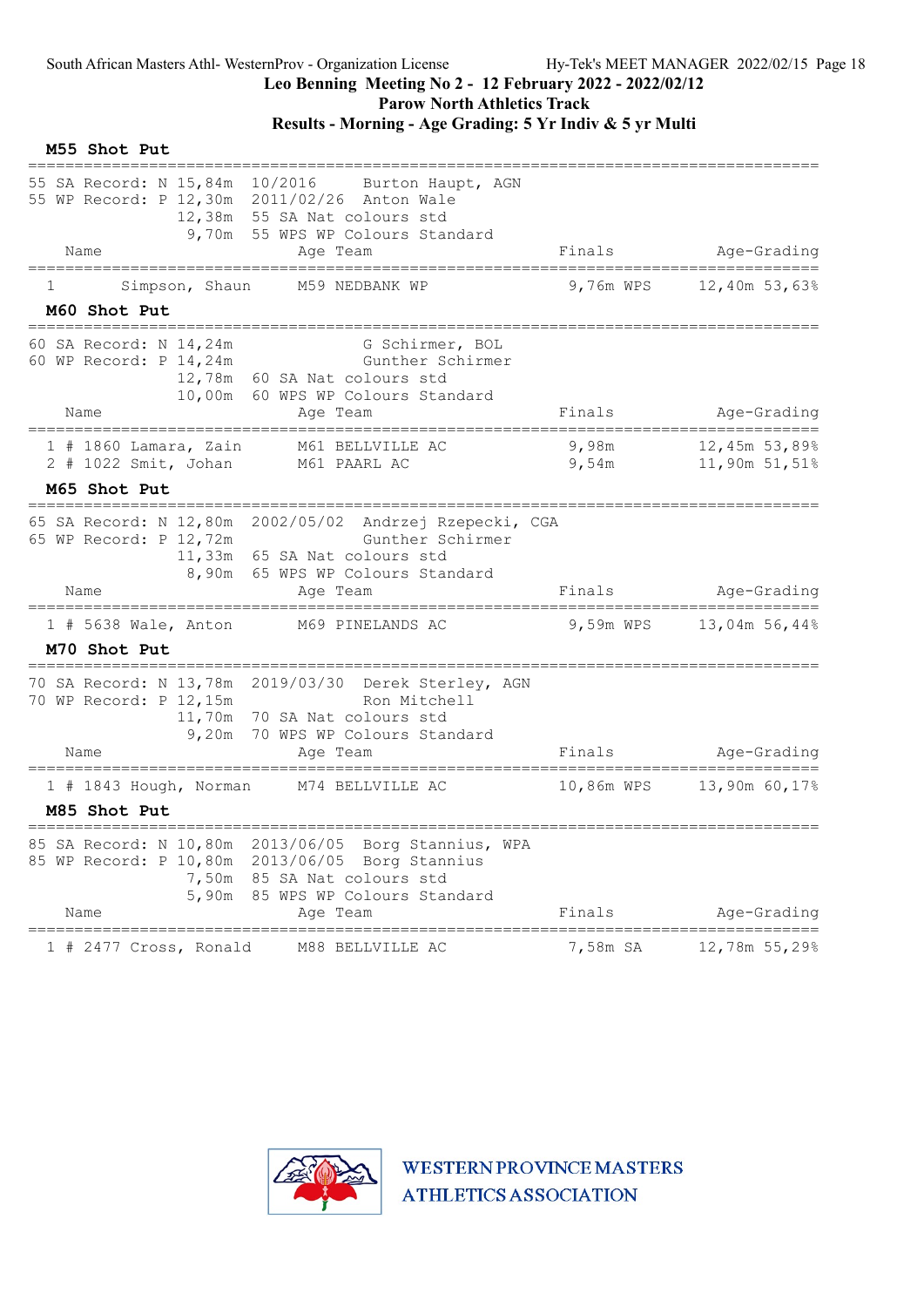Parow North Athletics Track

Results - Morning - Age Grading: 5 Yr Indiv & 5 yr Multi

| W35 Discus Throw |                                                                                                                                                                                         |                            |                                                 |
|------------------|-----------------------------------------------------------------------------------------------------------------------------------------------------------------------------------------|----------------------------|-------------------------------------------------|
| Name             | 35 SA Record: N 55,01m 2014/04/25 E. Naude, AGN<br>35 WP Record: P 38,26m 2018/02/17 Juanita Gerstner<br>33,50m 35 SA Nat colours std<br>26,10m 35 WPS WP Colours Standard<br>Age Team  | Finals                     | Age-Grading                                     |
|                  | 1 # 1879 Van Deventer, Hes W39 BELLVILLE AC                                                                                                                                             | 28,46m WPS                 | 29,50m 38,42%                                   |
| W40 Discus Throw |                                                                                                                                                                                         |                            |                                                 |
|                  | 40 SA Record: N 43,48m<br>R. Boshoff<br>40 WP Record: P 31, 61m<br>E. Niemand<br>32,85m 40 SA Nat colours std<br>25,60m 40 WPS WP Colours Standard                                      |                            |                                                 |
| Name             | Age Team                                                                                                                                                                                | Finals                     | Age-Grading                                     |
|                  | 1 # 1873 Compion, Maria<br>W41 BELLVILLE AC<br>2 # 5274 Kleynhans, Christ W41 BELLVILLE AC<br>3 # 5272 Slamdien, Kamila W44 INDIVIDUAL ENTRY                                            | 21,48m<br>17,09m<br>17,02m | 23,95m 31,18%<br>19,05m 24,81%<br>18,97m 24,71% |
| W55 Discus Throw |                                                                                                                                                                                         |                            |                                                 |
| Name             | 55 SA Record: N 31,56m<br>L. Zimmerman<br>55 WP Record: P 27,42m<br>Hester Schoonwinkel<br>25,50m 55 SA Nat colours std<br>19,90m 55 WPS WP Colours Standard<br>Age Team                | Finals                     | Age-Grading                                     |
|                  |                                                                                                                                                                                         |                            |                                                 |
|                  | 1 # 774 Knobel, Heleen<br>W56 SWD<br>2 # 1021 Smit, Jackie W58 PAARL AC                                                                                                                 | 23,35m WPS                 | 31,35mNSA 45,16m 58,81%<br>33,64m 43,80%        |
| W60 Discus Throw |                                                                                                                                                                                         |                            |                                                 |
| Name             | 60 SA Record: N 28,78m 2005/03/12 J. Rzepecka, CGA<br>60 WP Record: P 21,09m 2019/03/09 Farieda Dramat<br>23,80m 60 SA Nat colours std<br>18,60m 60 WPS WP Colours Standard<br>Age Team | Finals                     | Age-Grading                                     |
|                  |                                                                                                                                                                                         | 20,64m WPS                 | 32,94m 42,89%                                   |
| W65 Discus Throw | 1 # 1841 Dramat, Farieda W62 BELLVILLE AC                                                                                                                                               |                            |                                                 |
|                  |                                                                                                                                                                                         |                            |                                                 |
| Name             | 65 SA Record: N 24,84m<br>M. van As<br>65 WP Record: P 21,48m 2019/02/24<br>Zelda Erasmus<br>21,00m 65 SA Nat colours std<br>16,40m<br>65 WPS WP Colours Standard<br>Age Team           | Finals<br>---------------  | Age-Grading                                     |
|                  | Griesel, Ronel<br>W69 WHALERS AC<br>2 # 1840 Stoffberg, Tertia W67 BELLVILLE AC                                                                                                         | 16,61m WPS<br>13,12m       | 29,77m 38,77%<br>23,52m 30,63%                  |

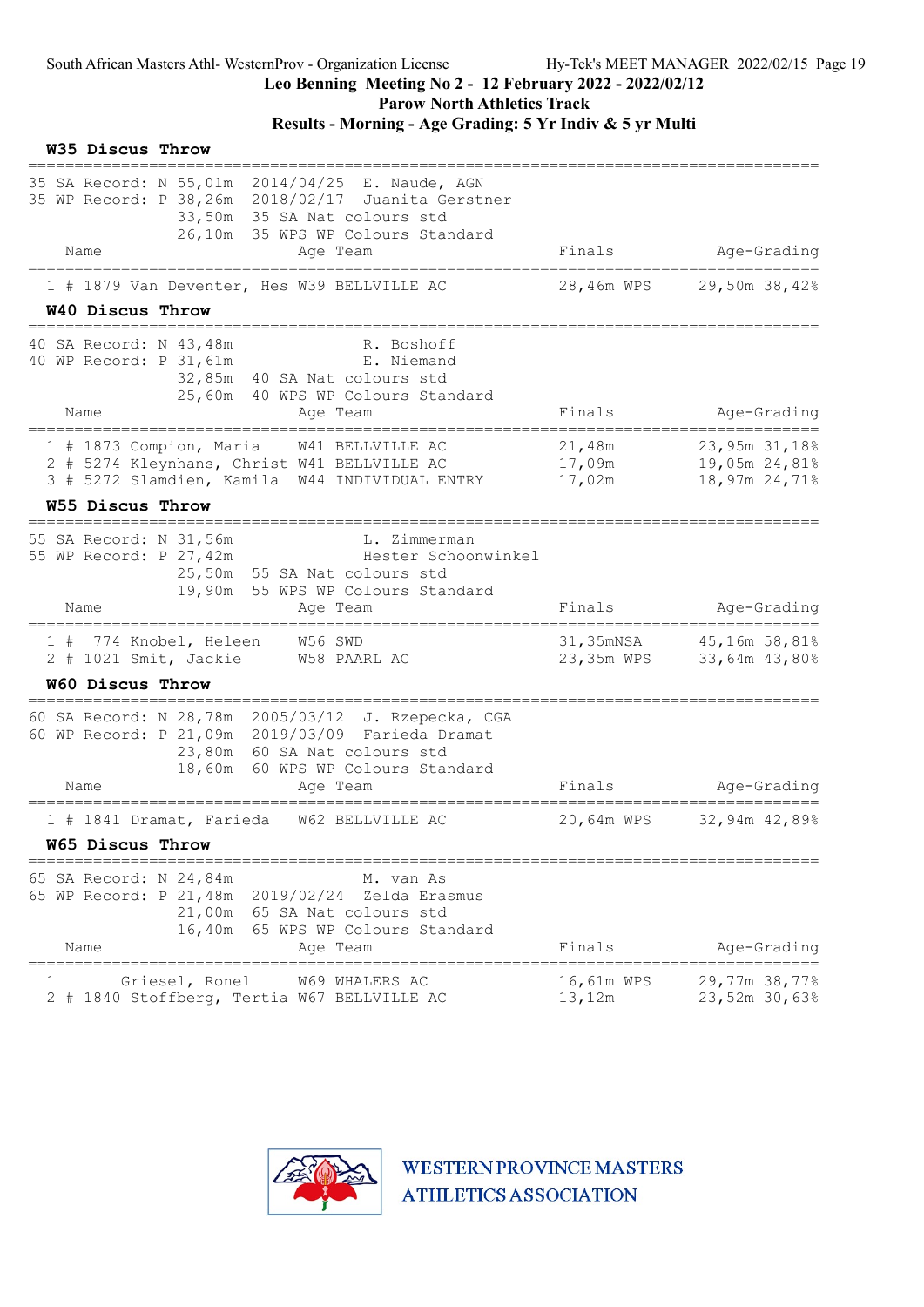W70 Discus Throw

### Leo Benning Meeting No 2 - 12 February 2022 - 2022/02/12

Parow North Athletics Track

### Results - Morning - Age Grading: 5 Yr Indiv & 5 yr Multi

| 70 SA Record: N 23,26m<br>L. Grobler, AGN<br>70 WP Record: P 17,29m 2015/01/24 Adrie Benade<br>19,00m 70 SA Nat colours std<br>14,80m 70 WPS WP Colours Standard                                  |                                         |                                                 |
|---------------------------------------------------------------------------------------------------------------------------------------------------------------------------------------------------|-----------------------------------------|-------------------------------------------------|
| Name<br>Age Team                                                                                                                                                                                  | Finals                                  | Age-Grading                                     |
| 775 Durandt, Marita<br>W71 SWD<br>1#<br>2 # 5224 Roos, Leonora W72 BELLVILLE AC<br>3 # 2471 Du Toit, Aletta W70 BELLVILLE AC                                                                      | 14,88m WPS<br>13,81m<br>11,65m          | 30,56m 39,80%<br>28,36m 36,94%<br>23,93m 31,16% |
| W75 Discus Throw                                                                                                                                                                                  |                                         |                                                 |
| 75 SA Record: N 21,23m 2016/05/13 Penny England, AVT<br>75 WP Record: P 14,98m 2021/09/18 Elize Grobellaar<br>17,00m 75 SA Nat colours std<br>13,30m 75 WPS WP Colours Standard                   |                                         |                                                 |
| Name<br>Age Team                                                                                                                                                                                  | Finals                                  | Age-Grading                                     |
| 1 # 2476 Grobbelaar, Elize W76 BELLVILLE AC                                                                                                                                                       | 15,32mPWPS                              | 33,00m 42,99%                                   |
| M35 Discus Throw                                                                                                                                                                                  |                                         |                                                 |
| 35 SA Record: N 54,46m 2009/10/24 G. Geldenhuys, FSA<br>35 WP Record: P 50,39m 1975/02/27 Steve Johnston<br>41,00m 35 SA Nat colours std<br>32,00m 35 WPS WP Colours Standard<br>Name<br>Age Team | Finals                                  | Age-Grading                                     |
|                                                                                                                                                                                                   |                                         |                                                 |
| 1 # 5607 Van Der Walt, Ger M37 INDIVIDUAL ENTRY<br>2 # 126 Rix, Andre M35 TITANS<br>-- # 5227 Michaels, Fabian M37 STELLENBOSCH UNI AC                                                            | 33,59m WPS<br>18,30m<br>ND              | 34,07m 45,99%<br>18,56m 25,05%                  |
| M40 Discus Throw                                                                                                                                                                                  |                                         |                                                 |
| 40 SA Record: N 51,04m<br>J.J. van Zyl, EPA<br>Tiny Geldenhuys<br>40 WP Record: P 42,30m<br>40,17m 40 SA Nat colours std<br>31,30m 40 WPS WP Colours Standard<br>Name<br>Age Team                 | Finals                                  | Age-Grading                                     |
|                                                                                                                                                                                                   |                                         | ===============                                 |
| 232 Wiener, Shukri<br>M40 PINELANDS AC<br>1#                                                                                                                                                      | 32,99m WPS                              | 36,33m 49,05%                                   |
| M50 Discus Throw                                                                                                                                                                                  |                                         |                                                 |
| 50 SA Record: N 52,06m<br>2009/03/18<br>J.J. van Zyl, EPA<br>50 WP Record: P 45,90m<br>Johan Allers<br>43,92m 50 SA Nat colours std<br>34,50m<br>50 WPS WP Colours Standard<br>Name<br>Age Team   | Finals                                  | Age-Grading                                     |
| 1 # 1237 Solomons, Anthony M51 DCS DRAKENSTEIN<br>753 Isaacs, Duncan<br>2 #<br>M53 NEDBANK WP                                                                                                     | ===================<br>31,84m<br>19,47m | =====<br>32,53m 43,92%<br>19,89m 26,86%         |

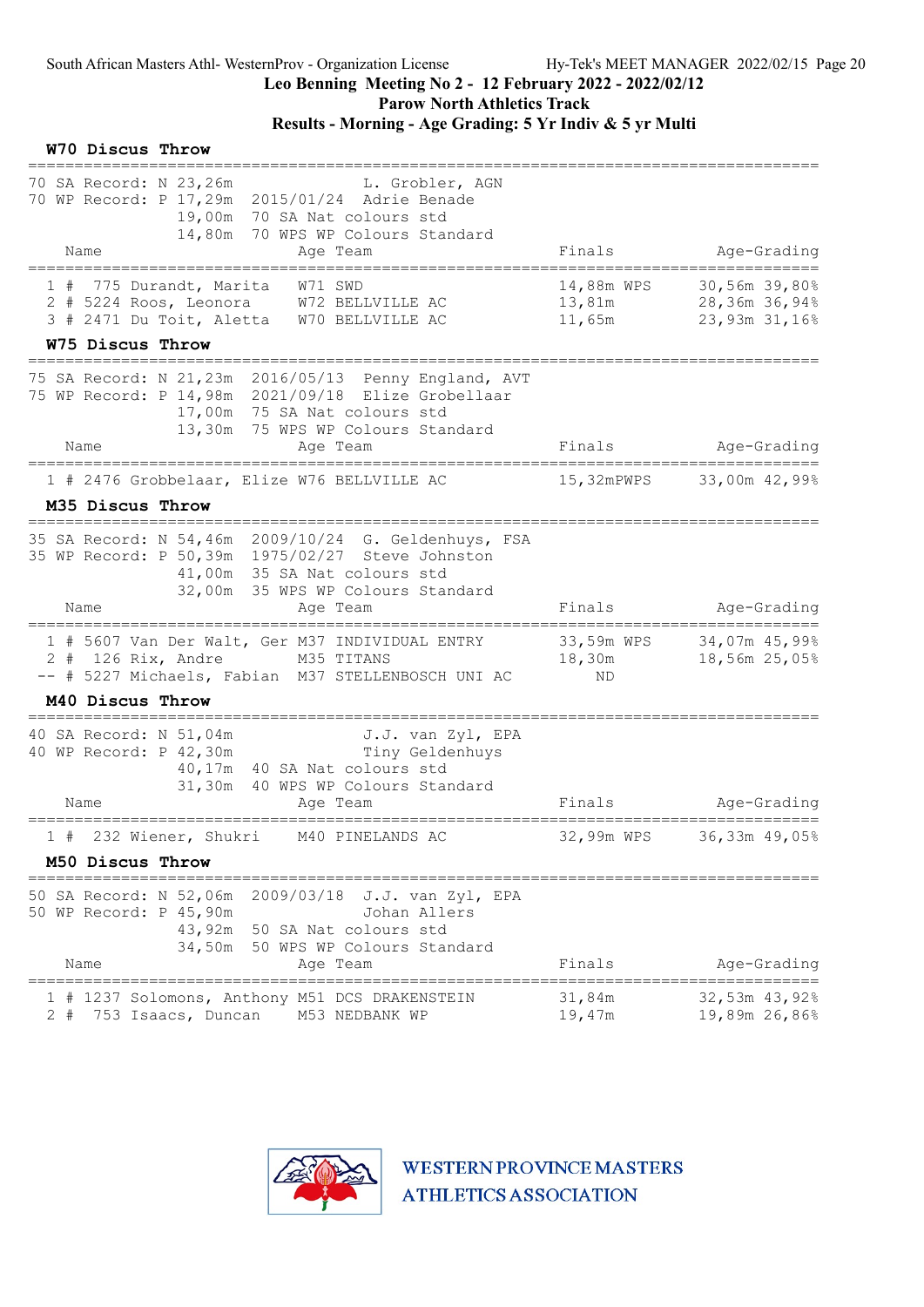Parow North Athletics Track

|        | M55 Discus Throw |                                           |                                                                                                                                                                                          |                                |                                |
|--------|------------------|-------------------------------------------|------------------------------------------------------------------------------------------------------------------------------------------------------------------------------------------|--------------------------------|--------------------------------|
|        | Name             | 55 SA Record: N 53,79m 10/2016            | Burton Haupt, AGN<br>55 WP Record: P 39,48m 1994/11/08 Steve Johnston<br>40,34m 55 SA Nat colours std<br>31,50m 55 WPS WP Colours Standard<br>Age Team                                   | Finals                         | Age-Grading                    |
| 1<br>2 |                  | =======================<br>Simpson, Shaun | .=========================<br>M59 NEDBANK WP<br>Gardener, Andrew M59 INDIVIDUAL ENTRY                                                                                                    | 27,50m<br>18 <b>,</b> 81m      | 30,53m 41,22%<br>20,88m 28,19% |
|        | M60 Discus Throw |                                           | ====================================                                                                                                                                                     |                                |                                |
|        | Name             | 60 SA Record: N 47,24m                    | Andrzej Rzepecki, CGA<br>60 WP Record: P 45,46m 1999/11/08 Steve Johnston<br>44,26m 60 SA Nat colours std<br>34,50m 60 WPS WP Colours Standard<br>Age Team                               | Finals                         | Age-Grading                    |
|        |                  |                                           | ====================================<br>=====================                                                                                                                            |                                | =====================          |
|        |                  | $2$ # 1860 Lamara, Zain                   | 1 # 1022 Smit, Johan M61 PAARL AC<br>M61 BELLVILLE AC                                                                                                                                    | 31,45m<br>31,30m               | 33,42m 45,12%<br>33,26m 44,91% |
|        | M65 Discus Throw |                                           |                                                                                                                                                                                          |                                |                                |
|        |                  | 65 SA Record: N 42,91m                    | A. Coetzee<br>65 WP Record: P 42,22m 2004/02/21 Steve Johnston<br>39,79m 65 SA Nat colours std<br>31,00m 65 WPS WP Colours Standard                                                      |                                |                                |
|        | Name             |                                           | Age Team                                                                                                                                                                                 | Finals                         | Age-Grading<br>=============== |
|        |                  | $1$ # 5638 Wale, Anton                    | M69 PINELANDS AC                                                                                                                                                                         |                                | 32,27m WPS 37,55m 50,69%       |
|        | M70 Discus Throw |                                           |                                                                                                                                                                                          |                                |                                |
|        | Name             |                                           | 70 SA Record: N 41,12m 2019/04/13 Dereck Sterley, AGN<br>70 WP Record: P 35,49m 2019/05/03 Norman Hough<br>33,22m 70 SA Nat colours std<br>25,90m 70 WPS WP Colours Standard<br>Age Team | Finals                         | Age-Grading                    |
|        |                  | 1 # 1843 Hough, Norman                    | M74 BELLVILLE AC                                                                                                                                                                         | 32,57m WPS                     | 41,62m 56,19%                  |
|        | M85 Discus Throw |                                           |                                                                                                                                                                                          |                                |                                |
|        | Name             | 14,00m                                    | 85 SA Record: N 25,47m 2014/04/14 Borg Stannius, WPA<br>85 WP Record: P 27,71m 2005/08/25 Phillip Frech<br>18,00m 85 SA Nat colours std<br>85 WPS WP Colours Standard<br>Age Team        | Finals                         | Age-Grading                    |
|        |                  | 1 # 2477 Cross, Ronald                    | M88 BELLVILLE AC                                                                                                                                                                         | -----------------<br>22,25m SA | ======<br>43,40m 58,60%        |

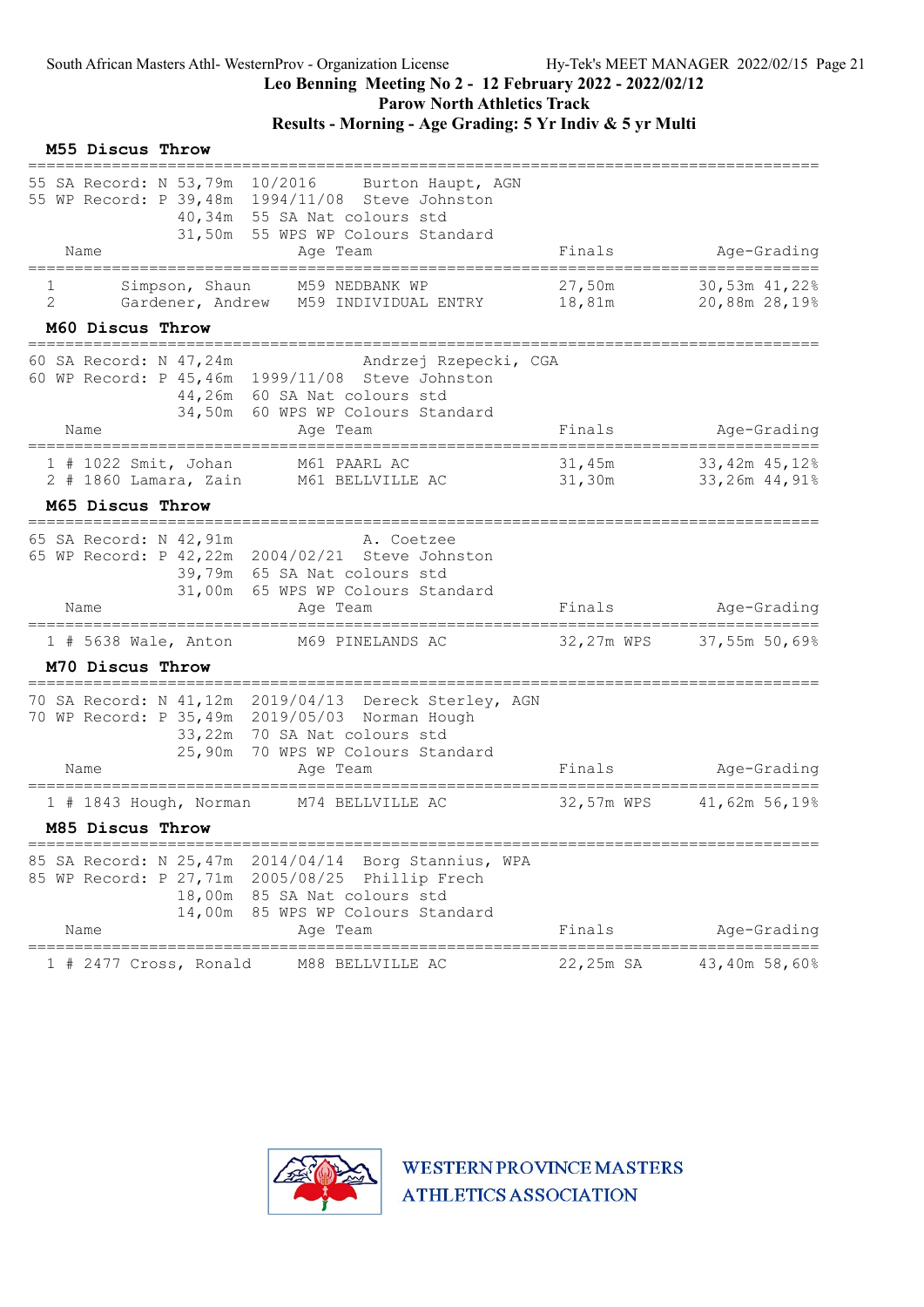Parow North Athletics Track

|    | W40 Hammer Throw                                         |                     |                                                                                                                                                                                     |                                    |                                                          |
|----|----------------------------------------------------------|---------------------|-------------------------------------------------------------------------------------------------------------------------------------------------------------------------------------|------------------------------------|----------------------------------------------------------|
|    |                                                          |                     | 40 SA Record: N 41,92m 2017/05/04 Marilize Coetzee, WPA<br>40 WP Record: P 41, 92m 2017/05/18 Marilize Coetzee<br>34,00m 40 SA Nat colours std<br>26,50m 40 WPS WP Colours Standard |                                    |                                                          |
|    | Name                                                     |                     | Age Team                                                                                                                                                                            | Finals                             | Age-Grading                                              |
|    |                                                          |                     | 1 # 5274 Kleynhans, Christ W41 BELLVILLE AC<br>2 # 5272 Slamdien, Kamila W44 INDIVIDUAL ENTRY                                                                                       | 18,28m                             | 21,50m 27,93%                                            |
|    | W55 Hammer Throw<br>;==========================          |                     |                                                                                                                                                                                     |                                    |                                                          |
|    | 55 WP Record: P 32,88m                                   |                     | 55 SA Record: N 32,88m 2008/04/26 H Schoonwinkel, WPA<br>Hester Schoonwinkel<br>29,90m 55 SA Nat colours std<br>23,30m 55 WPS WP Colours Standard                                   |                                    |                                                          |
|    | Name                                                     |                     | Age Team<br>==================================                                                                                                                                      | Finals                             | Age-Grading                                              |
|    |                                                          |                     | 1 # 774 Knobel, Heleen W56 SWD<br>2 # 1021 Smit, Jackie W58 PAARL AC                                                                                                                |                                    | 41,00mNSA 57,33m 74,46%<br>29,45m WPS 41,18m 53,49%      |
|    | W60 Hammer Throw                                         |                     |                                                                                                                                                                                     |                                    |                                                          |
|    |                                                          |                     | 60 SA Record: N 33,82m 2010/02/20 H Schoonwinkel, WPA<br>60 WP Record: P 28,03m 2022/01/22 Farieda Dramat<br>26,53m 60 SA Nat colours std<br>20,70m 60 WPS WP Colours Standard      |                                    |                                                          |
|    | Name                                                     |                     | Age Team                                                                                                                                                                            |                                    | Finals Age-Grading                                       |
|    | W65 Hammer Throw                                         |                     | 1 # 1841 Dramat, Farieda W62 BELLVILLE AC                                                                                                                                           |                                    | 23,98m WPS 36,81m 47,82%                                 |
|    |                                                          |                     |                                                                                                                                                                                     |                                    |                                                          |
|    |                                                          |                     | 65 SA Record: N 30,10m 2006/04/29 A Olivier<br>65 WP Record: P 24,86m 2020/03/13 Zelda Erasmus<br>23,00m 65 SA Nat colours std<br>18,00m 65 WPS WP Colours Standard                 |                                    |                                                          |
|    | Name                                                     |                     | Age Team<br>==========                                                                                                                                                              | Finals                             | Age-Grading<br>=====================                     |
| 1  |                                                          | Griesel, Ronel      | W69 WHALERS AC<br>2 # 1840 Stoffberg, Tertia W67 BELLVILLE AC                                                                                                                       |                                    | 21,08m WPS 35,91m 46,65%<br>19,06m WPS 32,47m 42,18%     |
|    | W70 Hammer Throw                                         |                     |                                                                                                                                                                                     |                                    |                                                          |
|    | 70 SA Record: N 25,76m<br>70 WP Record: P 23,03m<br>Name | 20,00m<br>15,60m    | L Grobler, AGN<br>2017/03/16<br>Elize Grobbelaar<br>70 SA Nat colours std<br>70 WPS WP Colours Standard<br>Age Team                                                                 | Finals                             | Age-Grading                                              |
| 3# | 2 # 2471 Du Toit, Aletta<br>5224 Roos, Leonora           | 775 Durandt, Marita | W71 SWD<br>W70 BELLVILLE AC<br>W72 BELLVILLE AC                                                                                                                                     | 18,73m WPS<br>17,18m WPS<br>12,18m | =====<br>35,88m 46,60%<br>32,91m 42,75%<br>23,33m 30,31% |

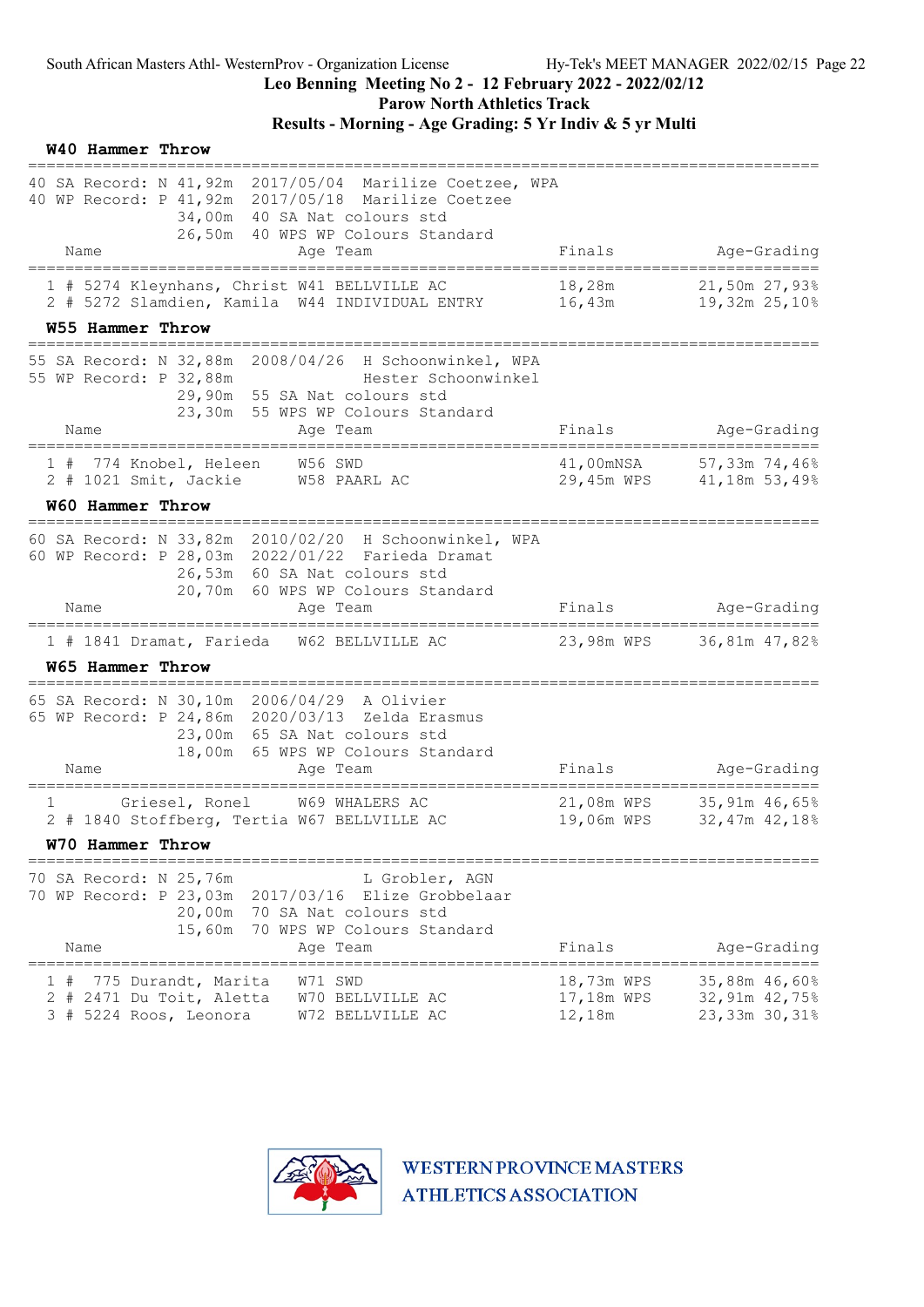Parow North Athletics Track

|   | W75 Hammer Throw |                                               |                                                                                                                                                                                 |                  |                                        |
|---|------------------|-----------------------------------------------|---------------------------------------------------------------------------------------------------------------------------------------------------------------------------------|------------------|----------------------------------------|
|   |                  |                                               | 75 SA Record: N 30,52m 2016/05/13 Penny England, AVT<br>75 WP Record: P 24,93m 2021/09/18 Elize Grobbelaar<br>21,00m 75 SA Nat colours std<br>16,40m 75 WPS WP Colours Standard |                  |                                        |
|   | Name             |                                               | Age Team                                                                                                                                                                        |                  | Finals Age-Grading                     |
|   |                  |                                               | 1 # 2476 Grobbelaar, Elize W76 BELLVILLE AC                                                                                                                                     |                  | 21,51m SA 40,69m 52,85%                |
|   | M40 Hammer Throw |                                               |                                                                                                                                                                                 |                  |                                        |
|   |                  | 40 WP Record: P 59,18m                        | 40 SA Record: N 73,90m 2015/08/13 Chris Harmse, FSA<br>Tiny Geldenhuys<br>44,00m 40 SA Nat colours std<br>34,20m 40 WPS WP Colours Standard                                     |                  |                                        |
|   | Name             | =================================             | Age Team<br>=====================                                                                                                                                               | Finals           | Age-Grading<br>===================     |
|   |                  |                                               | 1 # 232 Wiener, Shukri M40 PINELANDS AC                                                                                                                                         | 32,31m           | 36,35m 41,91%                          |
|   | M50 Hammer Throw |                                               | =====================================                                                                                                                                           |                  |                                        |
|   |                  |                                               | 50 SA Record: N 59,80m 2006/03/25 C Koen<br>50 WP Record: P 35,49m<br>Gert Engelbrecht<br>43,84m 50 SA Nat colours std<br>34,40m 50 WPS WP Colours Standard                     |                  |                                        |
|   | Name             |                                               | Age Team                                                                                                                                                                        | Finals           | Age-Grading                            |
|   |                  |                                               | 1 # 753 Isaacs, Duncan M53 NEDBANK WP                                                                                                                                           | 15,85m           | 18,80m 21,68%                          |
|   | M55 Hammer Throw |                                               |                                                                                                                                                                                 |                  |                                        |
|   | Name             |                                               | 55 SA Record: N 52,97m J. Roodt, KZN<br>55 WP Record: P 35, 21m Gert Engelbrecht<br>42,00m 55 SA Nat colours std<br>32,80m 55 WPS WP Colours Standard<br>Age Team               |                  | Finals Age-Grading<br>================ |
| 1 |                  |                                               | Gardener, Andrew M59 INDIVIDUAL ENTRY                                                                                                                                           |                  | 22,60m 29,70m 34,25%                   |
|   | M60 Hammer Throw |                                               |                                                                                                                                                                                 |                  |                                        |
|   | Name             | 60 WP Record: P 37,39m<br>43,09m<br>33,60m    | 60 SA Record: N 53,64m 2008/04/25 J. Roodt, KZN<br>2001/07/12 Steve Johnston<br>60 SA Nat colours std<br>60 WPS WP Colours Standard<br>Age Team                                 | Finals           | Age-Grading                            |
|   |                  | 1 # 1022 Smit, Johan<br>2 # 1860 Lamara, Zain | M61 PAARL AC<br>M61 BELLVILLE AC                                                                                                                                                | 32,02m<br>27,97m | 41,88m 48,30%<br>36,59m 42,19%         |

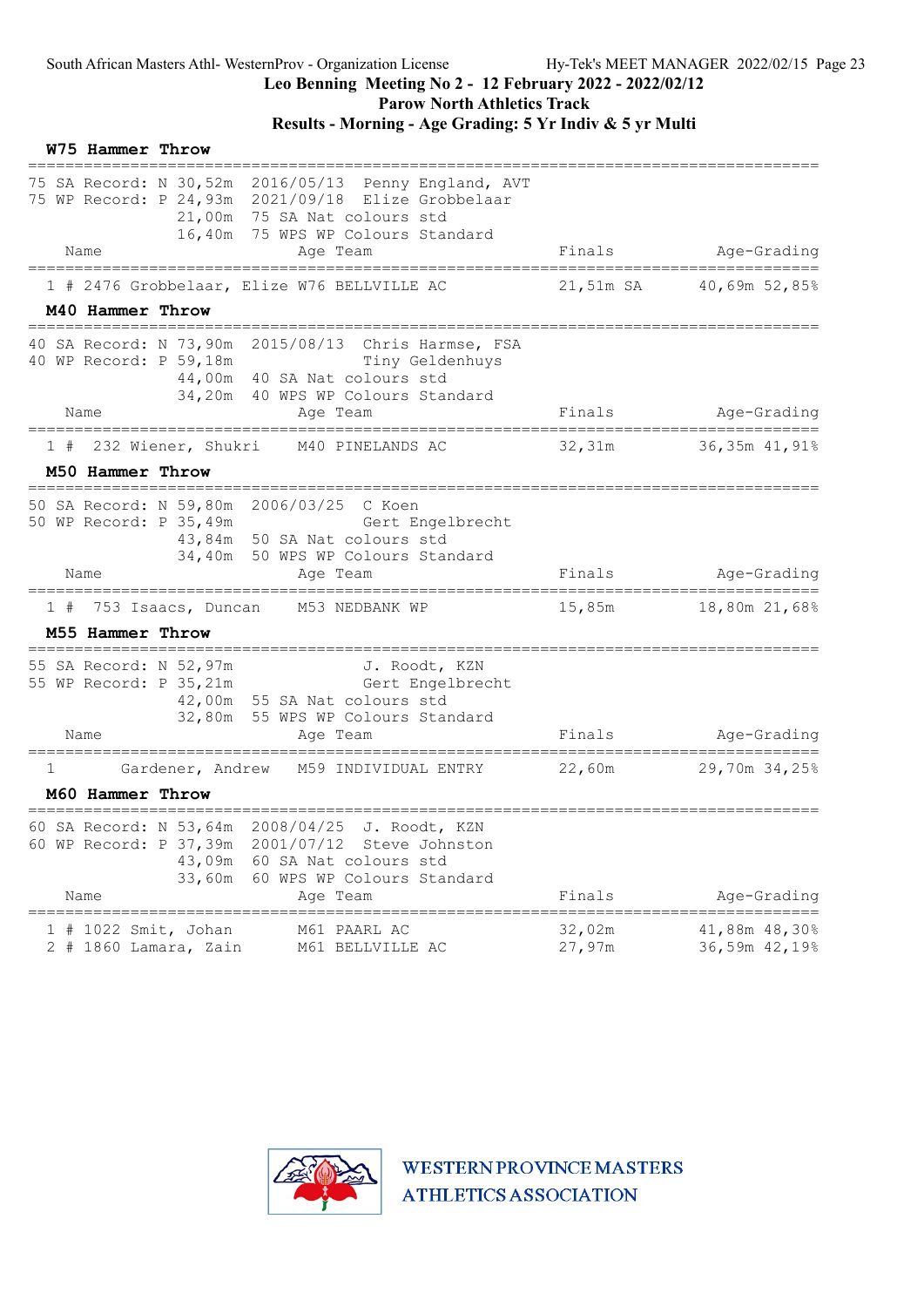### Leo Benning Meeting No 2 - 12 February 2022 - 2022/02/12

Parow North Athletics Track

|    | M70 Hammer Throw  |                                                                      |                                                                                                                                                                                      |                     |                                         |
|----|-------------------|----------------------------------------------------------------------|--------------------------------------------------------------------------------------------------------------------------------------------------------------------------------------|---------------------|-----------------------------------------|
|    |                   |                                                                      | 70 SA Record: N 49,42m 2009/03/14 Andrzej Rzepecki, AGN<br>70 WP Record: P 42,58m 2019/02/03 Norman Hough<br>35,00m 70 SA Nat colours std<br>27,30m 70 WPS WP Colours Standard       |                     |                                         |
|    | Name              |                                                                      | Age Team<br>====================================                                                                                                                                     | Finals              | Age-Grading                             |
|    | W35 Javelin Throw | 1 # 1843 Hough, Norman                                               | M74 BELLVILLE AC                                                                                                                                                                     | 35,92m SA           | 52,17m 60,15%                           |
|    |                   | 35 WP Record: P 38,70m                                               | 35 SA Record: N 40,01m 2010/10/02 Y. Beytell, AGN<br>Dinky Quelch<br>31,53m 35 SA Nat colours std<br>24,50m 35 WPS WP Colours Standard                                               |                     |                                         |
|    | Name              |                                                                      | Age Team                                                                                                                                                                             | Finals              | Age-Grading                             |
|    |                   | ==============================                                       | ====================<br>1 # 1879 Van Deventer, Hes W39 BELLVILLE AC                                                                                                                  |                     | 27,54m WPS 29,25m 40,07%                |
|    | W40 Javelin Throw |                                                                      |                                                                                                                                                                                      |                     |                                         |
|    |                   |                                                                      | 40 SA Record: N 41,20m 2016/02/13 Y. Beytell, AGN<br>40 WP Record: P 38, 22m 2011/10/08 JC Moolman<br>29,26m 40 SA Nat colours std<br>22,80m 40 WPS WP Colours Standard              |                     |                                         |
|    | Name              |                                                                      | Age Team                                                                                                                                                                             | Finals              | Age-Grading                             |
|    |                   |                                                                      | 1 # 5272 Slamdien, Kamila W44 INDIVIDUAL ENTRY<br>2 # 5274 Kleynhans, Christ W41 BELLVILLE AC                                                                                        | 17,83m              | 18,86m 21,64m 29,64%<br>20,45m 28,03%   |
|    | W50 Javelin Throw |                                                                      |                                                                                                                                                                                      |                     |                                         |
|    | Name              |                                                                      | 50 SA Record: N 34,44m 9/2018 Heleen Knobel, SWD<br>50 WP Record: P 30,02m 2013/04/26 Jackie Basson<br>28,50m 50 SA Nat colours std<br>22,20m 50 WPS WP Colours Standard<br>Age Team | Finals              | Age-Grading                             |
|    |                   |                                                                      |                                                                                                                                                                                      |                     |                                         |
| 1# | W55 Javelin Throw | 137 Lategan, Jill                                                    | W50 GOODWOOD HARRIERS                                                                                                                                                                | 16,51m              | 21,70m 29,73%                           |
|    | Name              | 55 SA Record: N 28,90m<br>55 WP Record: P 25,84m<br>25,00m<br>19,50m | 2021/04/10<br>Heleen Knobel, EPA<br>Susan Malherbe<br>55 SA Nat colours std<br>55 WPS WP Colours Standard<br>Age Team                                                                | Finals              | Age-Grading                             |
| ı  |                   | 774 Knobel, Heleen<br>2 # 1021 Smit, Jackie                          | W56 SWD<br>W58 PAARL AC                                                                                                                                                              | 28,21mNSA<br>17,99m | =====<br>40,85m 55,96%<br>26,05m 35,69% |

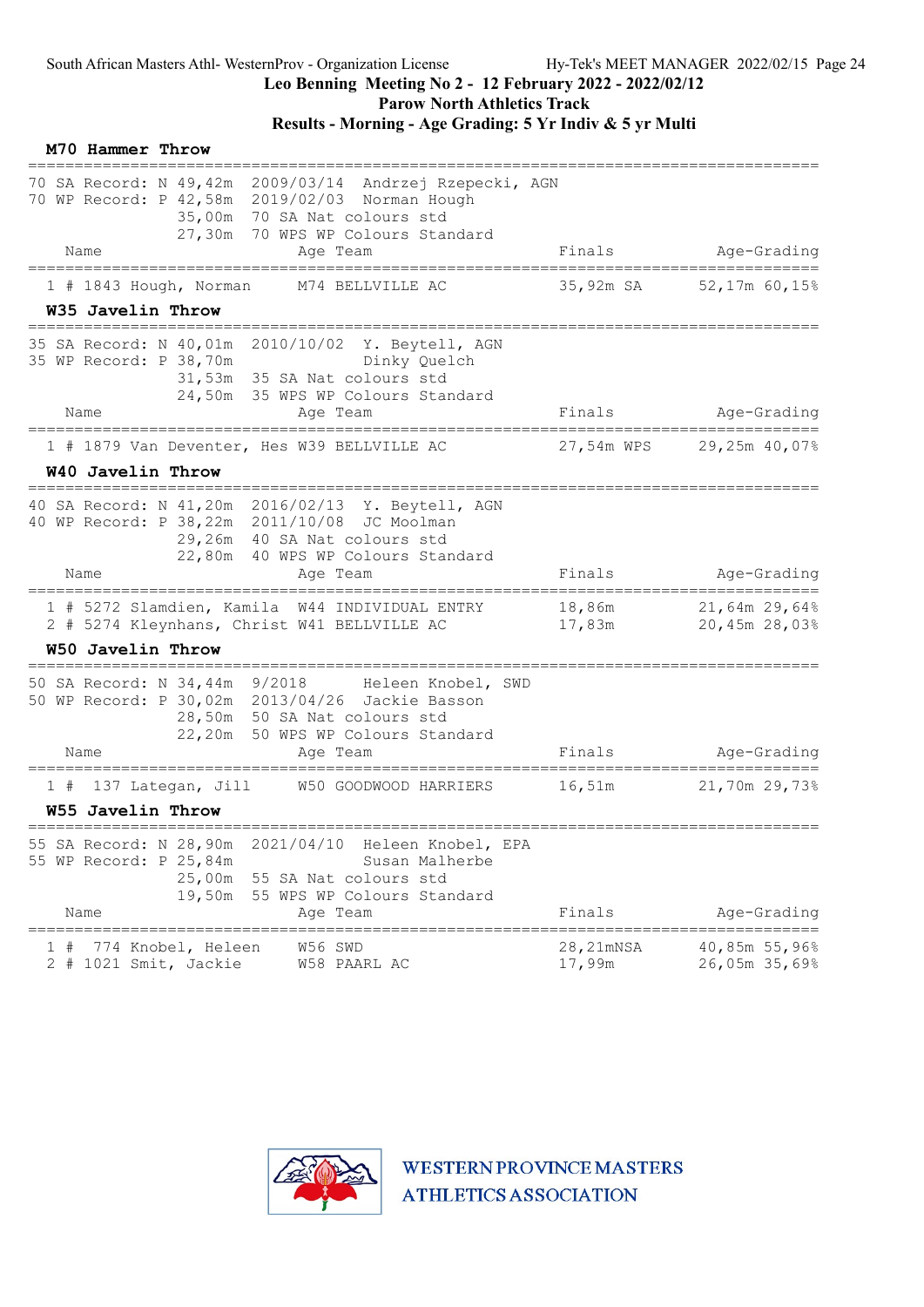Parow North Athletics Track

| W60 Javelin Throw                                                                                                                                                                                      |                                         |                                                 |
|--------------------------------------------------------------------------------------------------------------------------------------------------------------------------------------------------------|-----------------------------------------|-------------------------------------------------|
| 60 SA Record: N 26,93m 2021/04/10 Aletta Pietersen, SAPS<br>60 WP Record: P 27,00m<br>Susan Malherbe<br>22,50m 60 SA Nat colours std<br>17,50m 60 WPS WP Colours Standard                              |                                         |                                                 |
| Name<br>Age Team                                                                                                                                                                                       | Finals                                  | Age-Grading                                     |
| 1 # 1841 Dramat, Farieda<br>W62 BELLVILLE AC<br>W65 Javelin Throw                                                                                                                                      | 14,49m                                  | 23,35m 31,99%                                   |
| 65 SA Record: N 22,20m 2015/05/15 Mercia Ferreira, CGA<br>65 WP Record: P 22, 24m<br>Aletta Ackermann<br>20,00m 65 SA Nat colours std<br>15,60m 65 WPS WP Colours Standard<br>Name<br>Aqe Team         | Finals                                  | Age-Grading                                     |
| ============<br>-----------------                                                                                                                                                                      |                                         |                                                 |
| Griesel, Ronel<br>W69 WHALERS AC<br>1<br>W70 Javelin Throw                                                                                                                                             | 14,37m                                  | 26,11m 35,77%                                   |
| =========================<br>70 SA Record: N 19,77m 2019/05/03 Mercia Ferreira, CGA<br>70 WP Record: P 18,30m<br>Aletta Ackermann<br>18,00m 70 SA Nat colours std<br>14,00m 70 WPS WP Colours Standard |                                         |                                                 |
| Name<br>Aqe Team                                                                                                                                                                                       | Finals                                  | Age-Grading                                     |
| W71 SWD<br>1 # 775 Durandt, Marita<br>2 # 2471 Du Toit, Aletta W70 BELLVILLE AC<br>3 # 5224 Roos, Leonora<br>W72 BELLVILLE AC                                                                          | 12,27m<br>$9$ , 90 $m$<br>9,80m         | 25,75m 35,28%<br>20,78m 28,46%<br>20,57m 28,18% |
| <b>W75 Javelin Throw</b>                                                                                                                                                                               |                                         |                                                 |
| 75 SA Record: N 16,83m 2016/05/15 Penny England, AVT<br>75 WP Record: P 13,93m<br>Isabel Hofmeyr<br>11,10m 75 SA Nat colours std<br>8,70m 75 WPS WP Colours Standard<br>Name<br>Age Team               | Finals                                  | Age-Grading                                     |
| 1 # 2476 Grobbelaar, Elize W76 BELLVILLE AC<br>M35 Javelin Throw                                                                                                                                       | 10,47m WPS                              | 23,86m 32,69%                                   |
| 35 SA Record: N 66,04m 2004/04/03<br>J. van Wyk<br>35 WP Record: P 53,99m 2018/04/27 Bertus Potgieter<br>54,00m 35 SA Nat colours std<br>42,00m 35 WPS WP Colours Standard<br>Name<br>Age Team         | Finals                                  | Age-Grading                                     |
| 1 # 5227 Michaels, Fabian M37 STELLENBOSCH UNI AC                                                                                                                                                      | _____________________________<br>32,81m | 33,22m 33,74%                                   |

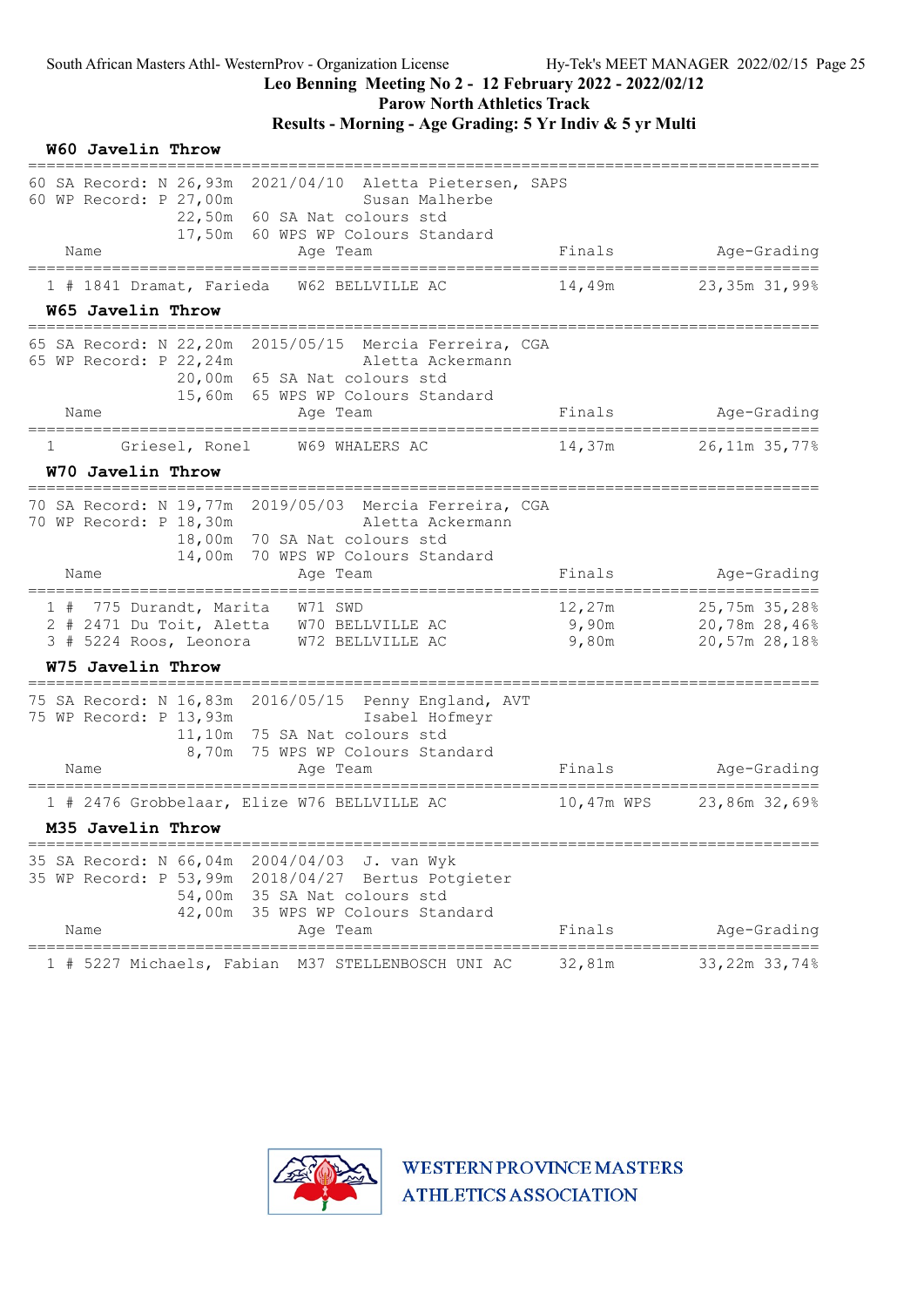### Leo Benning Meeting No 2 - 12 February 2022 - 2022/02/12

Parow North Athletics Track

### Results - Morning - Age Grading: 5 Yr Indiv & 5 yr Multi

|    | M40 Javelin Throw                                                                   |                                                                                                                                                                       |                          |                                |
|----|-------------------------------------------------------------------------------------|-----------------------------------------------------------------------------------------------------------------------------------------------------------------------|--------------------------|--------------------------------|
|    | 40 WP Record: P 46,70m<br>Name<br>===============                                   | 40 SA Record: N 65,54m 1998 T. Liebenberg, CNW<br>R. Joubert<br>52,45m 40 SA Nat colours std<br>40,90m 40 WPS WP Colours Standard<br>Age Team                         | Finals                   | Age-Grading                    |
| 1# | 232 Wiener, Shukri                                                                  | M40 PINELANDS AC                                                                                                                                                      | 42,31m WPS               | 45,95m 46,67%                  |
|    | M50 Javelin Throw                                                                   |                                                                                                                                                                       |                          |                                |
|    |                                                                                     | 50 SA Record: N 67,87m 9/2018 Friedrich Pauer, CGA<br>50 WP Record: P 45,84m 2018/03/10 JC Smith<br>46,84m 50 SA Nat colours std<br>36,50m 50 WPS WP Colours Standard |                          |                                |
|    | Name                                                                                | Age Team                                                                                                                                                              | Finals                   | Age-Grading                    |
|    |                                                                                     | 1 # 753 Isaacs, Duncan M53 NEDBANK WP                                                                                                                                 | 16,76m                   | 20,57m 20,90%                  |
|    | M60 Javelin Throw                                                                   | =====================================                                                                                                                                 |                          |                                |
|    | 60 WP Record: P 39,46m<br>Name                                                      | 60 SA Record: N 54,84m 2001/05/04 P Mulaudzi<br>C. English<br>41,30m 60 SA Nat colours std<br>32,20m 60 WPS WP Colours Standard<br>Age Team                           | Finals                   | Age-Grading                    |
|    | $1$ # 1022 Smit, Johan                                                              | M61 PAARL AC                                                                                                                                                          | 23,24m                   | 32,86m 33,37%                  |
|    | M65 Javelin Throw                                                                   |                                                                                                                                                                       |                          |                                |
|    | 65 WP Record: P 36,60m<br>Name                                                      | 65 SA Record: N 44,28m 2019/03/30 Dave Ludeke, AGN<br>Borg Stannius<br>37,00m 65 SA Nat colours std<br>28,90m 65 WPS WP Colours Standard<br>Age Team                  | Finals                   | Age-Grading                    |
|    | $1$ # 5638 Wale, Anton                                                              | M69 PINELANDS AC                                                                                                                                                      | 30,57m WPS               | 47,75m 48,49%                  |
|    | M70 Javelin Throw                                                                   |                                                                                                                                                                       |                          |                                |
|    | 70 SA Record: N 41,43m 9/2018<br>70 WP Record: P 36,30m<br>33,00m<br>25,80m<br>Name | Dereck Sterley, AGN<br>2019/04/13 Norman Hough<br>70 SA Nat colours std<br>70 WPS WP Colours Standard<br>Age Team                                                     | Finals                   | Age-Grading                    |
| 1# | 1087 Venter, Peet<br>2 # 1843 Hough, Norman                                         | M72 TYGERBERG AC<br>M74 BELLVILLE AC                                                                                                                                  | 31,22m WPS<br>29,63m WPS | 52,45m 53,26%<br>49,78m 50,55% |

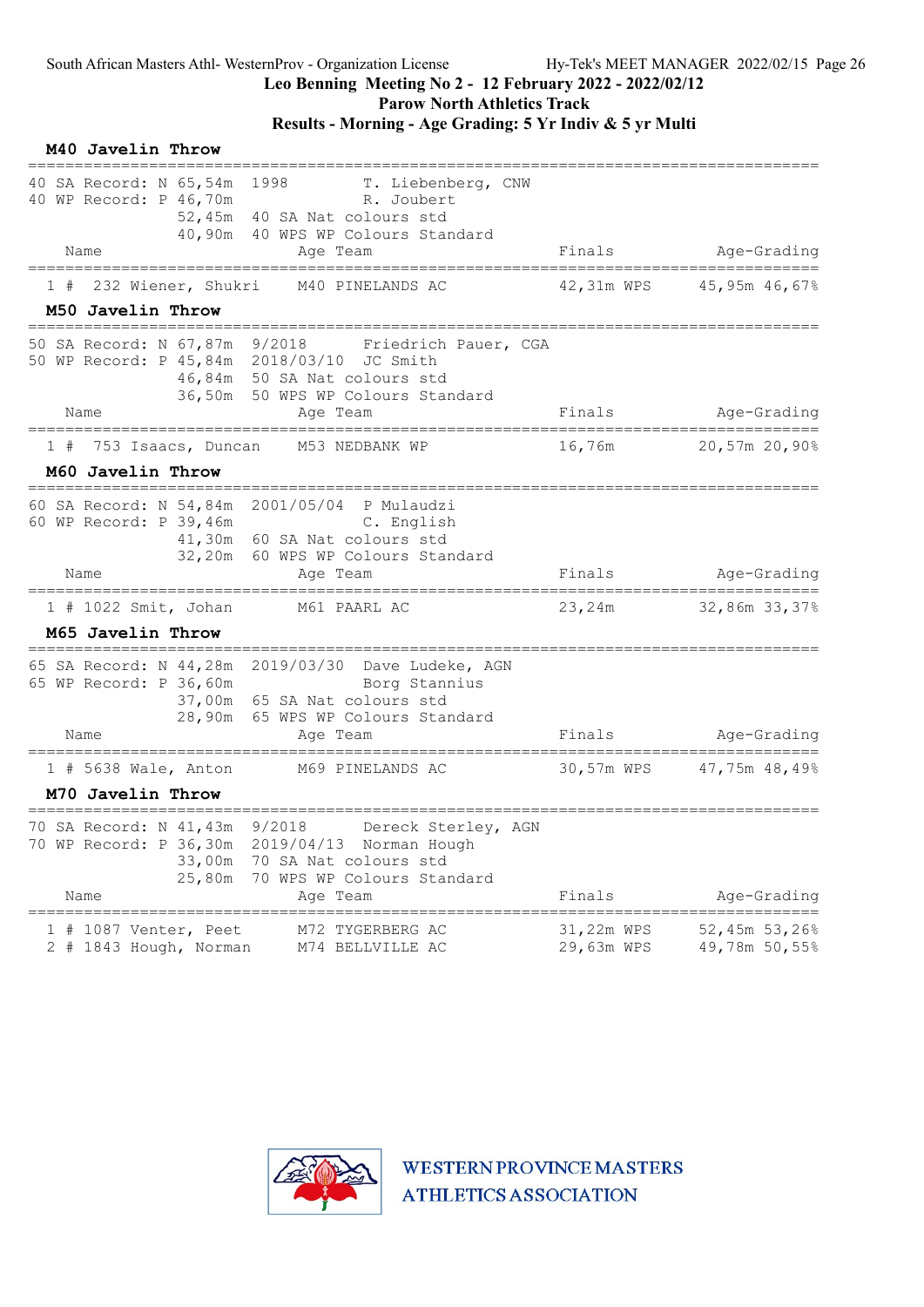Parow North Athletics Track

|   | W40 Weight Throw<br>============== |                                                                           |                                                                                                                                                                                  |                                       |                                                |
|---|------------------------------------|---------------------------------------------------------------------------|----------------------------------------------------------------------------------------------------------------------------------------------------------------------------------|---------------------------------------|------------------------------------------------|
|   |                                    |                                                                           | 40 SA Record: N 13,73m 2014/04/26 Janita Eva, AGN<br>40 WP Record: P 13,32m 2017/05/18 Marilize Coetzee<br>11,50m 40 SA Nat colours std<br>9,50m 40 WPS WP Colours Standard      |                                       |                                                |
|   | Name                               |                                                                           | Age Team                                                                                                                                                                         | Finals                                | Age-Grading                                    |
|   |                                    |                                                                           | 1 # 5272 Slamdien, Kamila W44 INDIVIDUAL ENTRY<br>2 # 5274 Kleynhans, Christ W41 BELLVILLE AC                                                                                    | 5,62m<br>5,18m                        | $6,66m$ 28,23%<br>6,13m 26,02%                 |
|   | W55 Weight Throw                   |                                                                           |                                                                                                                                                                                  |                                       |                                                |
|   |                                    | 55 WP Record: P 11,85m                                                    | 55 SA Record: N 11,85m 2008/04/25 H. Schoonwinkel, WPA<br>Hester Schoonwinkel<br>10,50m 55 SA Nat colours std<br>8,70m 55 WPS WP Colours Standard                                |                                       |                                                |
|   | Name                               |                                                                           | Age Team<br>=============                                                                                                                                                        | Finals                                | Age-Grading                                    |
|   |                                    |                                                                           | 1 # 774 Knobel, Heleen W56 SWD<br>2 # 1021 Smit, Jackie W58 PAARL AC                                                                                                             | 12,91mNSA<br>9,91m WPS                | 16,67m 70,66%<br>12,80m 54,24%                 |
|   | W60 Weight Throw                   |                                                                           |                                                                                                                                                                                  |                                       |                                                |
|   |                                    |                                                                           | 60 SA Record: N 13,79m 2010/04/30 H. Schoonwinkel, WPA<br>60 WP Record: P 11,54m 2015/05/15 Tertia Stoffberg<br>11,00m 60 SA Nat colours std<br>9,10m 60 WPS WP Colours Standard |                                       |                                                |
|   | Name                               |                                                                           | Aqe Team                                                                                                                                                                         | Finals                                | Age-Grading                                    |
|   | W65 Weight Throw                   |                                                                           | 1 # 1841 Dramat, Farieda W62 BELLVILLE AC                                                                                                                                        | 8,48m                                 | $10,26m$ 43,51%                                |
|   |                                    |                                                                           |                                                                                                                                                                                  |                                       |                                                |
|   |                                    |                                                                           | 65 SA Record: N 12,23m 2019/05/03 Zelda Erasmus, WPA<br>65 WP Record: P 12, 23m 2019/05/03 Zelda Erasmus<br>10,00m 65 SA Nat colours std<br>8,30m 65 WPS WP Colours Standard     |                                       |                                                |
|   | Name                               |                                                                           | Age Team                                                                                                                                                                         | Finals                                | Age-Grading                                    |
| 1 |                                    | Griesel, Ronel                                                            | W69 WHALERS AC<br>2 # 1840 Stoffberg, Tertia W67 BELLVILLE AC                                                                                                                    | 8,41m WPS<br>7,78m                    | 11,15m 47,25%<br>10,31m 43,71%                 |
|   | W70 Weight Throw                   |                                                                           |                                                                                                                                                                                  |                                       |                                                |
|   | 70 WP Record: P<br>Name            | 7,50m                                                                     | 70 SA Record: N 10,97m 2019/05/03<br>Susanna de Bruyn, KZN<br>Elize Grobbelaar<br>9,00m 70 SA Nat colours std<br>70 WPS WP Colours Standard<br>Age Team                          | Finals                                | Age-Grading                                    |
| ı |                                    | 775 Durandt, Marita<br>2 # 2471 Du Toit, Aletta<br>3 # 5224 Roos, Leonora | W71 SWD<br>W70 BELLVILLE AC<br>W72 BELLVILLE AC                                                                                                                                  | 8,23mPWPS<br>7,71m WPS<br>$5$ , $10m$ | 12,07m 51,15%<br>11,30m 47,92%<br>7,48m 31,70% |

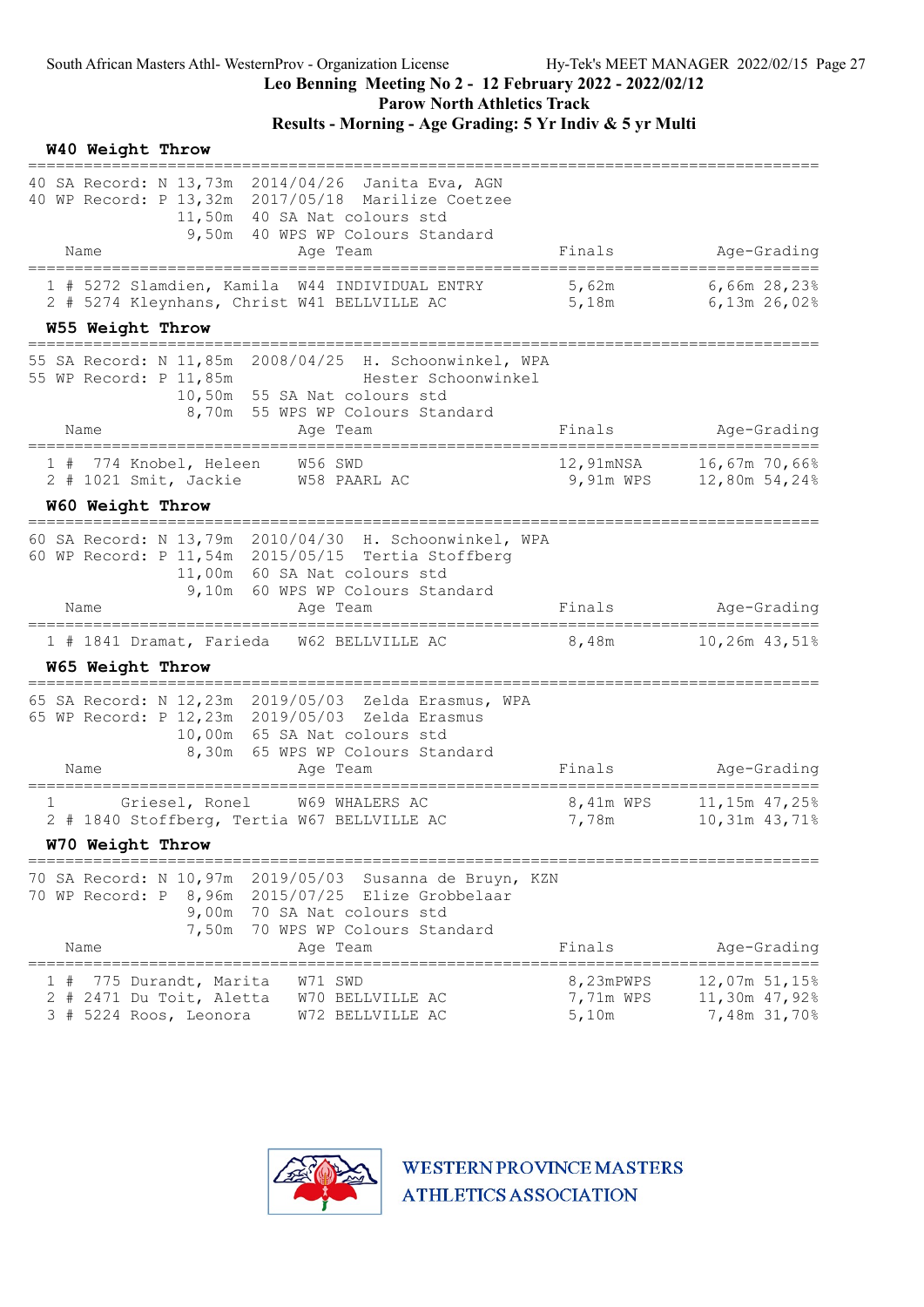Parow North Athletics Track

### Results - Morning - Age Grading: 5 Yr Indiv & 5 yr Multi

|              | W75 Weight Throw    |                                                                              |                                                                                                                                                                                     |            |                                  |
|--------------|---------------------|------------------------------------------------------------------------------|-------------------------------------------------------------------------------------------------------------------------------------------------------------------------------------|------------|----------------------------------|
|              |                     | 8,50m<br>7,10m                                                               | Penny England, AVT<br>75 WP Record: P 10,49m 2021/09/18 Elize Grobbelaar<br>75 SA Nat colours std<br>75 WPS WP Colours Standard                                                     |            |                                  |
|              | Name                |                                                                              | Age Team                                                                                                                                                                            | Finals     | Age-Grading                      |
|              |                     |                                                                              | 1 # 2476 Grobbelaar, Elize W76 BELLVILLE AC                                                                                                                                         | 9,79m SA   | 13,66m 57,89%                    |
|              | M40 Weight Throw    |                                                                              |                                                                                                                                                                                     |            |                                  |
|              |                     |                                                                              | 40 WP Record: P 13,28m 2018/12/08 Edwill vd Westhuizen<br>13,00m 40 SA Nat colours std<br>10,80m 40 WPS WP Colours Standard                                                         |            |                                  |
|              | Name                |                                                                              | Age Team                                                                                                                                                                            | Finals     | Age-Grading<br>================= |
| 1#           |                     | 232 Wiener, Shukri                                                           | M40 PINELANDS AC                                                                                                                                                                    | 12,57m WPS | 13,69m 52,97%                    |
|              | M50 Weight Throw    |                                                                              |                                                                                                                                                                                     |            |                                  |
|              |                     |                                                                              | 50 SA Record: N 20,36m 2015/05/15 V. Meiring, AGN<br>50 WP Record: P 12,96m 2011/11/19 John Smit<br>15,50m 50 SA Nat colours std<br>13,00m 50 WPS WP Colours Standard               |            |                                  |
|              | Name                |                                                                              | Age Team                                                                                                                                                                            | Finals     | Age-Grading                      |
| 1#           |                     | 753 Isaacs, Duncan                                                           | M53 NEDBANK WP                                                                                                                                                                      | 7,97m      | 8,35m 32,32%                     |
|              | M55 Weight Throw    |                                                                              |                                                                                                                                                                                     |            |                                  |
|              |                     | 55 SA Record: N 18,90m 10/2016<br>55 WP Record: P 12,72m<br>15,00m<br>12,40m | Burton Haupt, AGN<br>Anton Wale<br>55 SA Nat colours std<br>55 WPS WP Colours Standard                                                                                              |            |                                  |
|              | Name<br>=========== |                                                                              | Age Team                                                                                                                                                                            | Finals     | Age-Grading                      |
| $\mathbf{1}$ |                     | Gardener, Andrew                                                             | M59 INDIVIDUAL ENTRY                                                                                                                                                                | 8,66m      | 9,72m 37,59%                     |
|              | M60 Weight Throw    |                                                                              |                                                                                                                                                                                     |            |                                  |
|              | Name                | 13,70m                                                                       | 60 SA Record: N 20,15m 2017/11/11 Nick Aggouras, AGN<br>60 WP Record: P 15, 11m 2000/10/21 Steve Johnston<br>16,50m 60 SA Nat colours std<br>60 WPS WP Colours Standard<br>Ace Team | Finals     | Age-Grading                      |
|              |                     |                                                                              |                                                                                                                                                                                     |            |                                  |
|              |                     | 1 # 1022 Smit, Johan                                                         | M61 PAARL AC                                                                                                                                                                        | 10,44m     | 10,88m 42,08%                    |

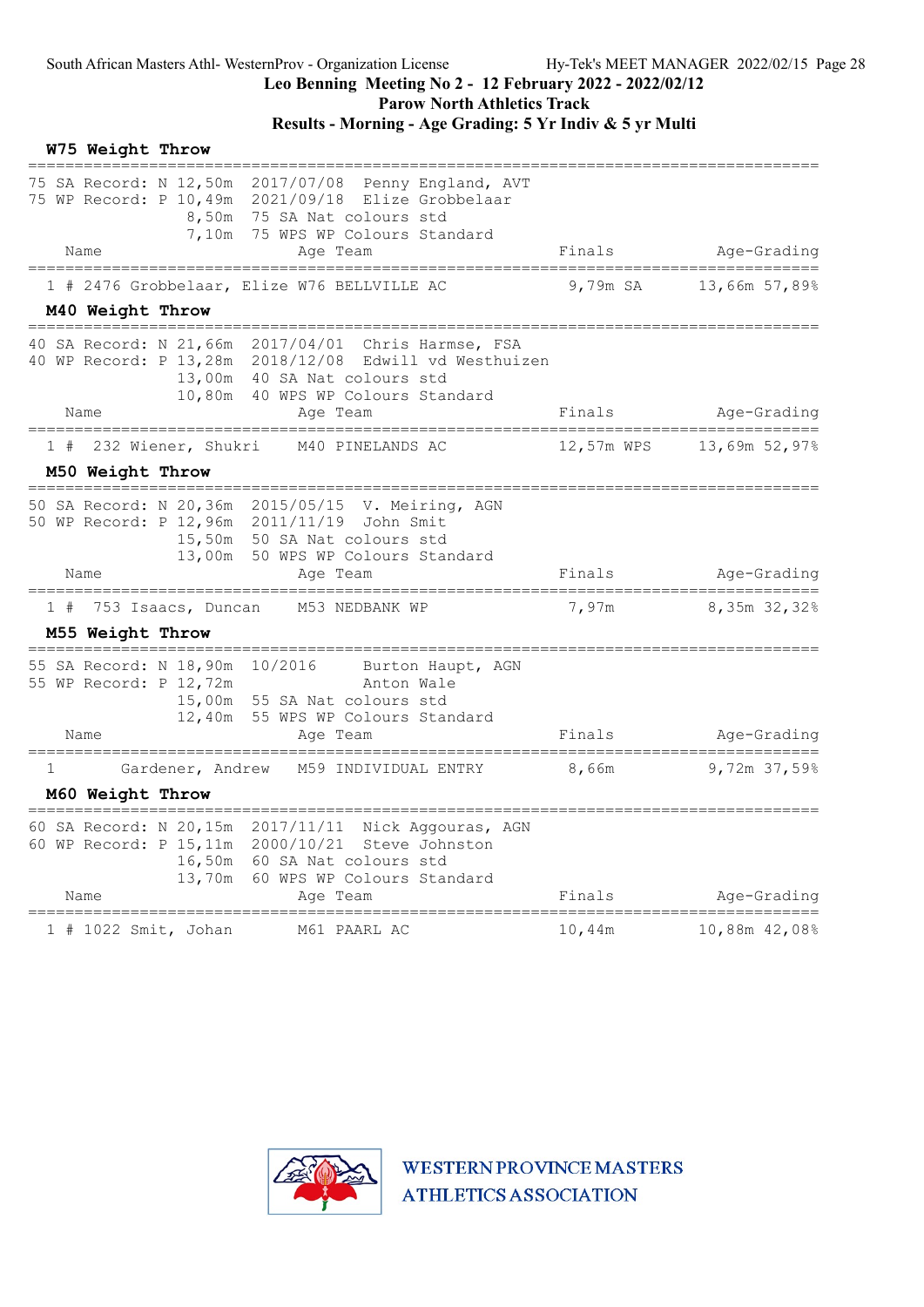Parow North Athletics Track

|   | M65 Weight Throw<br>================ |                                                                           |            |                                                                                                                                                                                        |                         |                                                        |                                                 |                   |
|---|--------------------------------------|---------------------------------------------------------------------------|------------|----------------------------------------------------------------------------------------------------------------------------------------------------------------------------------------|-------------------------|--------------------------------------------------------|-------------------------------------------------|-------------------|
|   |                                      |                                                                           |            | 65 SA Record: N 18,75m 2004/11/20 Andrzei Rzepecki, CGA<br>65 WP Record: P 14,64m 2004/04/03 Steve Johnston<br>15,50m 65 SA Nat colours std<br>12,80m 65 WPS WP Colours Standard       |                         |                                                        |                                                 |                   |
|   | Name                                 |                                                                           |            | Age Team                                                                                                                                                                               |                         | Finals Age-Grading                                     |                                                 |                   |
|   |                                      |                                                                           |            | 1 # 5638 Wale, Anton M69 PINELANDS AC                                                                                                                                                  |                         |                                                        |                                                 |                   |
|   | M70 Weight Throw                     |                                                                           | ========== |                                                                                                                                                                                        |                         |                                                        |                                                 |                   |
|   | Name                                 |                                                                           |            | 70 SA Record: N 20,71m 9/2007 Andrzei Rzepecki, CGA<br>70 WP Record: P 16,49m 2019/04/13 Norman Hough<br>15,50m 70 SA Nat colours std<br>12,80m 70 WPS WP Colours Standard<br>Age Team | Finals                  |                                                        | Age-Grading                                     |                   |
|   |                                      | =====================================                                     |            | __________________________                                                                                                                                                             |                         | ________________________                               |                                                 |                   |
|   |                                      |                                                                           |            | 1 # 1843 Hough, Norman M74 BELLVILLE AC                                                                                                                                                |                         | 15,32m WPS 17,47m 67,58%                               |                                                 |                   |
|   |                                      | W40 Shot Put Throws Pentathlon                                            |            |                                                                                                                                                                                        |                         |                                                        |                                                 |                   |
|   | Name                                 |                                                                           |            | Age Team                                                                                                                                                                               | Finals                  |                                                        | Age-Grading Points                              |                   |
|   |                                      |                                                                           |            | 1 # 5272 Slamdien, Kamila W44 INDIVIDUAL ENTRY 6,85m 7,60m 33,59% 374<br>2 # 5274 Kleynhans, Christ W41 BELLVILLE AC 6,48m 7,19m 31,78% 347                                            |                         |                                                        |                                                 |                   |
|   |                                      | W55 Shot Put Throws Pentathlon                                            |            |                                                                                                                                                                                        |                         |                                                        |                                                 |                   |
|   | Name                                 |                                                                           |            | Age Team                                                                                                                                                                               |                         | Finals Age-Grading Points                              |                                                 |                   |
|   |                                      | 1 # 774 Knobel, Heleen W56 SWD<br>2 # 1021 Smit, Jackie W58 PAARL AC      |            |                                                                                                                                                                                        |                         | 10,29m  14,10m  62,33%  801<br>9,14m 12,52m 55,36% 696 |                                                 |                   |
|   |                                      | W60 Shot Put Throws Pentathlon<br>==================================      |            |                                                                                                                                                                                        |                         |                                                        |                                                 |                   |
|   | Name                                 |                                                                           |            | Age Team                                                                                                                                                                               |                         | Finals Age-Grading Points                              |                                                 |                   |
|   |                                      |                                                                           |            | 1 # 1841 Dramat, Farieda W62 BELLVILLE AC                                                                                                                                              |                         | 9,18m 13,78m 60,92% 779                                |                                                 |                   |
|   |                                      | W65 Shot Put Throws Pentathlon<br>==================================      |            |                                                                                                                                                                                        |                         |                                                        |                                                 |                   |
|   | Name                                 |                                                                           |            | Age Team                                                                                                                                                                               |                         | Finals Age-Grading Points                              |                                                 |                   |
| 1 |                                      | Griesel, Ronel                                                            |            | W69 WHALERS AC<br>2 # 1840 Stoffberg, Tertia W67 BELLVILLE AC                                                                                                                          | 7,51m<br>5,70m          | 12,46m 55,10%                                          | 9,46m 41,82%                                    | 692<br>494        |
|   |                                      | W70 Shot Put Throws Pentathlon<br>===================                     |            |                                                                                                                                                                                        |                         |                                                        | ____________________                            |                   |
|   | Name                                 |                                                                           |            | Age Team                                                                                                                                                                               | Finals                  |                                                        | Age-Grading Points                              |                   |
|   |                                      | 775 Durandt, Marita<br>2 # 2471 Du Toit, Aletta<br>3 # 5224 Roos, Leonora |            | W71 SWD<br>W70 BELLVILLE AC<br>W72 BELLVILLE AC                                                                                                                                        | 6,84m<br>5,91m<br>5,64m |                                                        | 12,69m 56,11%<br>10,96m 48,48%<br>10,46m 46,27% | 707<br>592<br>560 |

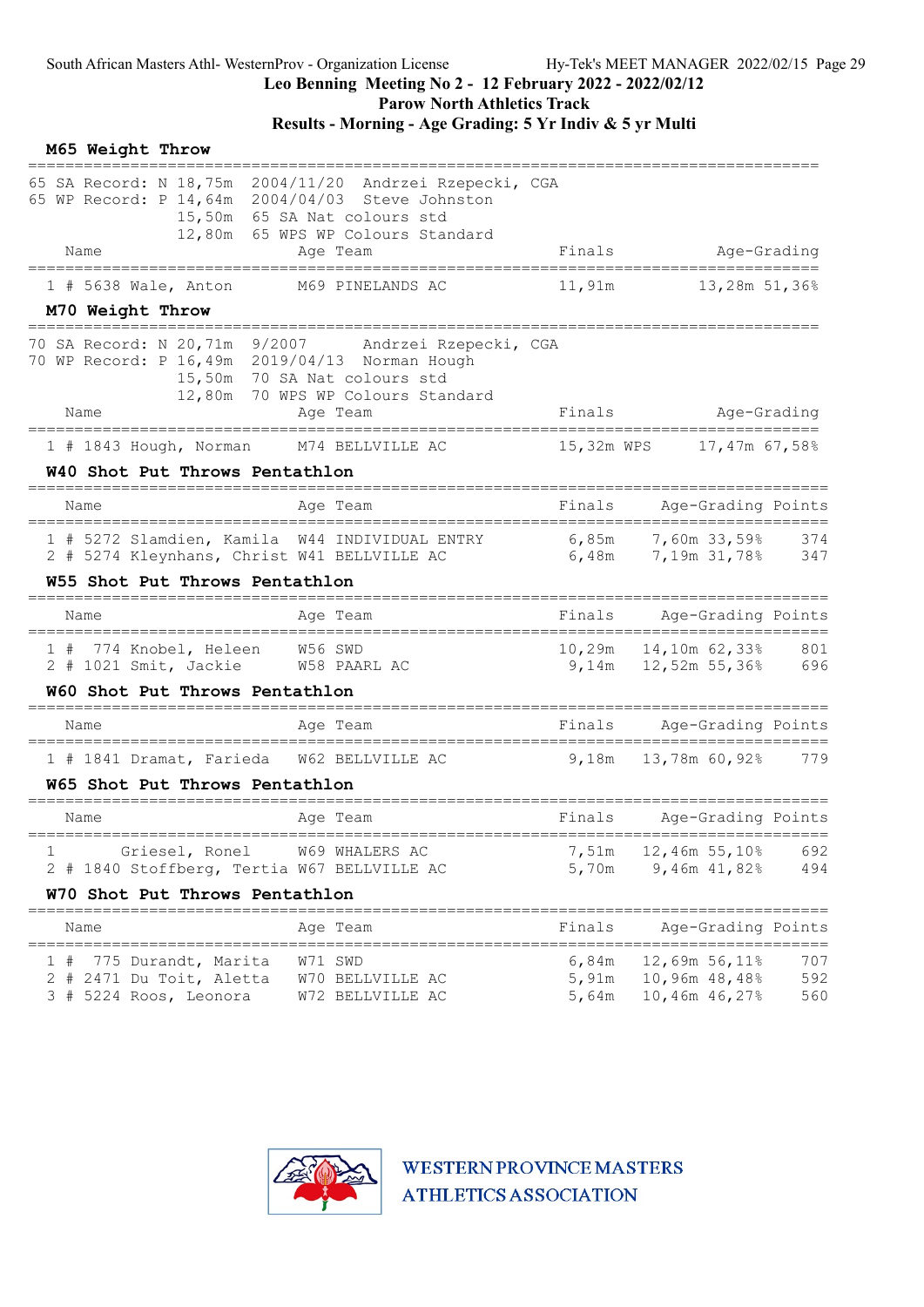Leo Benning Meeting No 2 - 12 February 2022 - 2022/02/12

Parow North Athletics Track

Results - Morning - Age Grading: 5 Yr Indiv & 5 yr Multi

| W75 Shot Put Throws Pentathlon                                                       |                          |        |                                                            |       |
|--------------------------------------------------------------------------------------|--------------------------|--------|------------------------------------------------------------|-------|
| Name                                                                                 | Age Team                 | Finals | Age-Grading Points<br>==============                       |       |
| 1 # 2476 Grobbelaar, Elize W76 BELLVILLE AC                                          |                          | 6,01m  | 11,01m 48,66%                                              | 596   |
| M40 Shot Put Throws Pentathlon                                                       |                          |        |                                                            |       |
| Name                                                                                 | Age Team                 | Finals | Age-Grading Points                                         |       |
| 232 Wiener, Shukri M40 PINELANDS AC<br>1#                                            |                          | 11,63m | 12,95m 56,02% 664                                          |       |
| M50 Shot Put Throws Pentathlon                                                       |                          |        |                                                            |       |
| Name                                                                                 | Age Team                 | Finals | Age-Grading Points                                         |       |
| 753 Isaacs, Duncan M53 NEDBANK WP<br>1#                                              |                          | 6,98m  | 8,18m 35,38%                                               | 377   |
| M60 Shot Put Throws Pentathlon                                                       |                          |        |                                                            |       |
| Name                                                                                 | Age Team                 | Finals | Age-Grading Points<br>=======================              |       |
| $1$ # 1860 Lamara, Zain<br>2 # 1022 Smit, Johan M61 PAARL AC                         | M61 BELLVILLE AC         |        | 9,98m 12,45m 53,89% 634<br>9,16m   11,43m   49,46%   572   |       |
| M65 Shot Put Throws Pentathlon                                                       |                          |        |                                                            |       |
| Name                                                                                 | Age Team                 | Finals | Age-Grading Points                                         |       |
| 1 # 5638 Wale, Anton                                                                 | M69 PINELANDS AC         | 10,86m | ======<br>14,77m 63,92% 776                                |       |
| M70 Shot Put Throws Pentathlon                                                       |                          |        |                                                            |       |
| Name<br>----------------------------------                                           | Age Team                 |        | Finals Age-Grading Points<br>========<br>=============     |       |
| 1 # 1843 Hough, Norman M74 BELLVILLE AC                                              |                          | 7,58m  | 9,70m 41,99% 468                                           |       |
| W40 Discus Throw Throws Pentathlon                                                   |                          |        |                                                            |       |
| Name                                                                                 | Age Team                 |        | Finals Age-Grading Points                                  | ----- |
| 1 # 5274 Kleynhans, Christ W41 BELLVILLE AC                                          |                          |        | 17,09m    19,05m    24,81%                                 | 261   |
| 2 # 5272 Slamdien, Kamila W44 INDIVIDUAL ENTRY<br>W55 Discus Throw Throws Pentathlon |                          |        |                                                            | 259   |
| Name                                                                                 | ============<br>Age Team | Finals | ====================================<br>Age-Grading Points |       |
| 1#<br>774 Knobel, Heleen                                                             | W56 SWD                  | 31,35m | 45,16m 58,81%                                              | 755   |
| 2 # 1021 Smit, Jackie                                                                | W58 PAARL AC             |        | 23,35m 33,64m 43,80%                                       | 532   |
| W60 Discus Throw Throws Pentathlon                                                   |                          |        |                                                            |       |
| Name                                                                                 | Age Team                 | Finals | Age-Grading Points                                         |       |
| 1 # 1841 Dramat, Farieda                                                             | W62 BELLVILLE AC         | 20,64m | 32,94m 42,89%                                              | 518   |

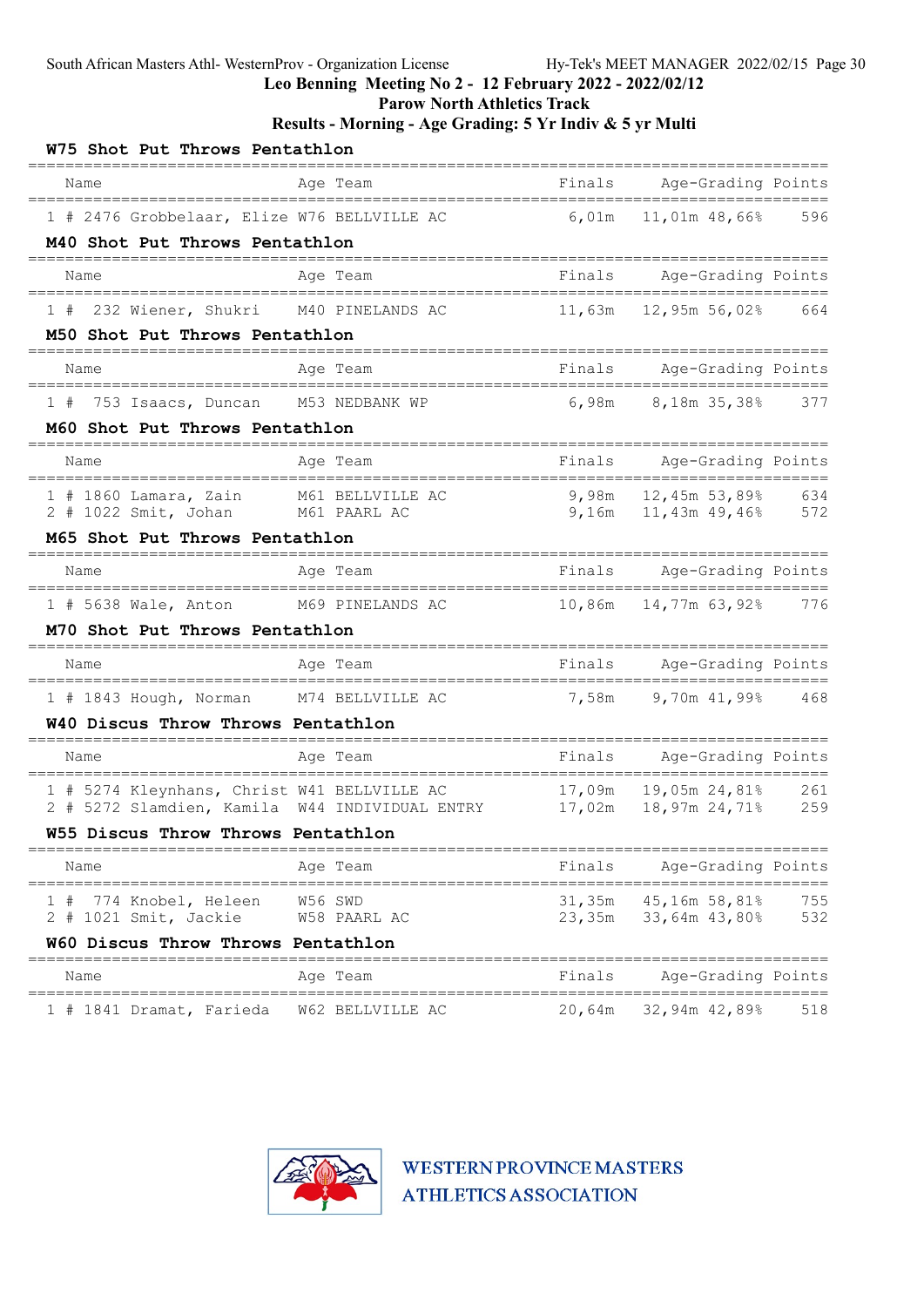Parow North Athletics Track

### Results - Morning - Age Grading: 5 Yr Indiv & 5 yr Multi

| W65 Discus Throw Throws Pentathlon                                                                                |                  |                                     |                                                 |                   |
|-------------------------------------------------------------------------------------------------------------------|------------------|-------------------------------------|-------------------------------------------------|-------------------|
| Name                                                                                                              | Age Team         | Finals                              | Age-Grading Points                              |                   |
| Griesel, Ronel<br>1<br>2 # 1840 Stoffberg, Tertia W67 BELLVILLE AC<br>W70 Discus Throw Throws Pentathlon          | W69 WHALERS AC   | 16,61m<br>13,12m                    | 29,77m 38,77%<br>23,52m 30,63%                  | 458<br>342        |
| ===============<br>Name                                                                                           | Age Team         | Finals                              | Age-Grading Points                              |                   |
|                                                                                                                   |                  |                                     |                                                 |                   |
| 775 Durandt, Marita<br>1#<br>2 # 5224 Roos, Leonora W72 BELLVILLE AC<br>3 # 2471 Du Toit, Aletta W70 BELLVILLE AC | W71 SWD          | 14,88m<br>13 <b>,</b> 81m<br>11,64m | 30,56m 39,80%<br>28,36m 36,94%<br>23,91m 31,13% | 473<br>432<br>349 |
| W75 Discus Throw Throws Pentathlon                                                                                |                  |                                     |                                                 |                   |
| Name                                                                                                              | Age Team         | Finals                              | Age-Grading Points                              |                   |
| 1 # 2476 Grobbelaar, Elize W76 BELLVILLE AC                                                                       |                  | 15,32m                              | 33,00m 42,99%                                   | 519               |
| M40 Discus Throw Throws Pentathlon                                                                                |                  |                                     |                                                 |                   |
| Name                                                                                                              | Age Team         | Finals                              | Age-Grading Points                              |                   |
| 1 # 232 Wiener, Shukri M40 PINELANDS AC                                                                           |                  | 32,99m                              | 36,33m 49,05%                                   | 590               |
| M50 Discus Throw Throws Pentathlon                                                                                |                  |                                     |                                                 |                   |
| Name                                                                                                              | Age Team         | Finals                              | Age-Grading Points                              |                   |
| 1 # 753 Isaacs, Duncan                                                                                            | M53 NEDBANK WP   | 17,15m                              | 17,52m 23,66%                                   | 226               |
| M60 Discus Throw Throws Pentathlon                                                                                |                  |                                     |                                                 |                   |
| Name                                                                                                              | Age Team         | Finals                              | Age-Grading Points                              |                   |
| 1 # 1022 Smit, Johan                                                                                              | M61 PAARL AC     | 31,45m                              | 33,42m 45,12%                                   | 532               |
| 2 # 1860 Lamara, Zain<br>M65 Discus Throw Throws Pentathlon                                                       | M61 BELLVILLE AC | 31,30m                              | 33,26m 44,91%                                   | 529               |
| Name                                                                                                              | Age Team         | Finals                              | Age-Grading Points                              |                   |
| 1 # 5638 Wale, Anton                                                                                              | M69 PINELANDS AC | 32,15m                              | 37,41m 50,50%                                   | 612               |
| M70 Discus Throw Throws Pentathlon                                                                                |                  |                                     |                                                 |                   |
| Name                                                                                                              | Aqe Team         | Finals                              | Age-Grading Points                              |                   |
| 1 # 1843 Hough, Norman                                                                                            | M74 BELLVILLE AC | 32,57m                              | 41,62m 56,19%                                   | 698               |

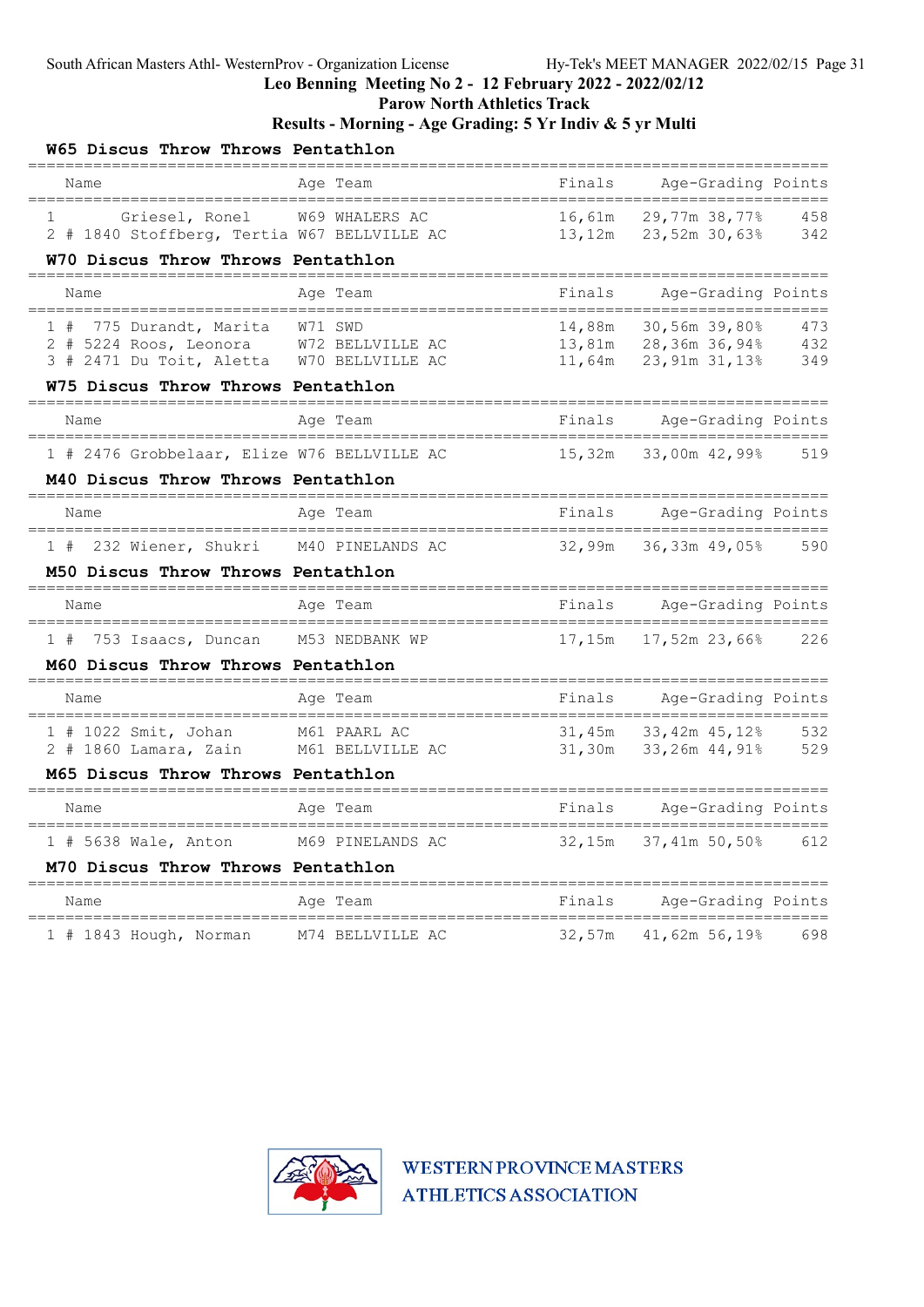Parow North Athletics Track

Results - Morning - Age Grading: 5 Yr Indiv & 5 yr Multi

| W40 Hammer Throw Throws Pentathlon                                                                                |                  |        |                                                    |                   |
|-------------------------------------------------------------------------------------------------------------------|------------------|--------|----------------------------------------------------|-------------------|
| Name                                                                                                              | Age Team         | Finals | Age-Grading Points<br>______________________       |                   |
| 1 # 5274 Kleynhans, Christ W41 BELLVILLE AC<br>2 # 5272 Slamdien, Kamila W44 INDIVIDUAL ENTRY                     |                  | 18,28m | 21,50m 27,93%<br>16,43m    19,32m    25,10%        | 311<br>266        |
| W55 Hammer Throw Throws Pentathlon                                                                                |                  |        |                                                    |                   |
| Name                                                                                                              | Age Team         | Finals | Age-Grading Points<br>============================ |                   |
| 774 Knobel, Heleen<br>1#<br>2 # 1021 Smit, Jackie W58 PAARL AC                                                    | W56 SWD          | 41,00m | 57,33m 74,46%<br>29,45m 41,18m 53,49% 737          | 1096              |
| W60 Hammer Throw Throws Pentathlon                                                                                |                  |        |                                                    |                   |
| Name<br>===================================                                                                       | Age Team         | Finals | Age-Grading Points                                 |                   |
| 1 # 1841 Dramat, Farieda                                                                                          | W62 BELLVILLE AC | 22,37m | 34,34m 44,61%                                      | 587               |
| W65 Hammer Throw Throws Pentathlon                                                                                |                  |        |                                                    |                   |
| Name                                                                                                              | Age Team         | Finals | Age-Grading Points                                 |                   |
| Griesel, Ronel<br>1<br>2 # 1840 Stoffberg, Tertia W67 BELLVILLE AC                                                | W69 WHALERS AC   |        | 20,95m 35,69m 46,36%<br>19,06m 32,47m 42,18%       | 617<br>547        |
| W70 Hammer Throw Throws Pentathlon<br>===============================                                             |                  |        |                                                    |                   |
| Name                                                                                                              | Age Team         | Finals | Age-Grading Points                                 |                   |
| 775 Durandt, Marita<br>1#<br>2 # 2471 Du Toit, Aletta W70 BELLVILLE AC<br>3 # 5224 Roos, Leonora W72 BELLVILLE AC | W71 SWD          |        | 18,73m 35,88m 46,60%<br>11,51m 22,05m 28,64%       | 621<br>556<br>323 |
| W75 Hammer Throw Throws Pentathlon                                                                                |                  |        |                                                    |                   |
| Name                                                                                                              | Age Team         | Finals | Age-Grading Points                                 |                   |
| 1 # 2476 Grobbelaar, Elize W76 BELLVILLE AC<br>M40 Hammer Throw Throws Pentathlon                                 |                  |        | 21,51m 40,69m 52,85%                               | 726               |
| Name                                                                                                              | Age Team         | Finals | Age-Grading Points                                 |                   |
| 232 Wiener, Shukri M40 PINELANDS AC<br>1#                                                                         |                  |        | 32,31m 36,35m 41,91% 453                           |                   |
| M50 Hammer Throw Throws Pentathlon                                                                                |                  |        |                                                    |                   |
| Name                                                                                                              | Age Team         | Finals | Age-Grading Points                                 |                   |
| 753 Isaacs, Duncan<br>1#                                                                                          | M53 NEDBANK WP   |        | 14,38m 17,06m 19,67%                               | 147               |

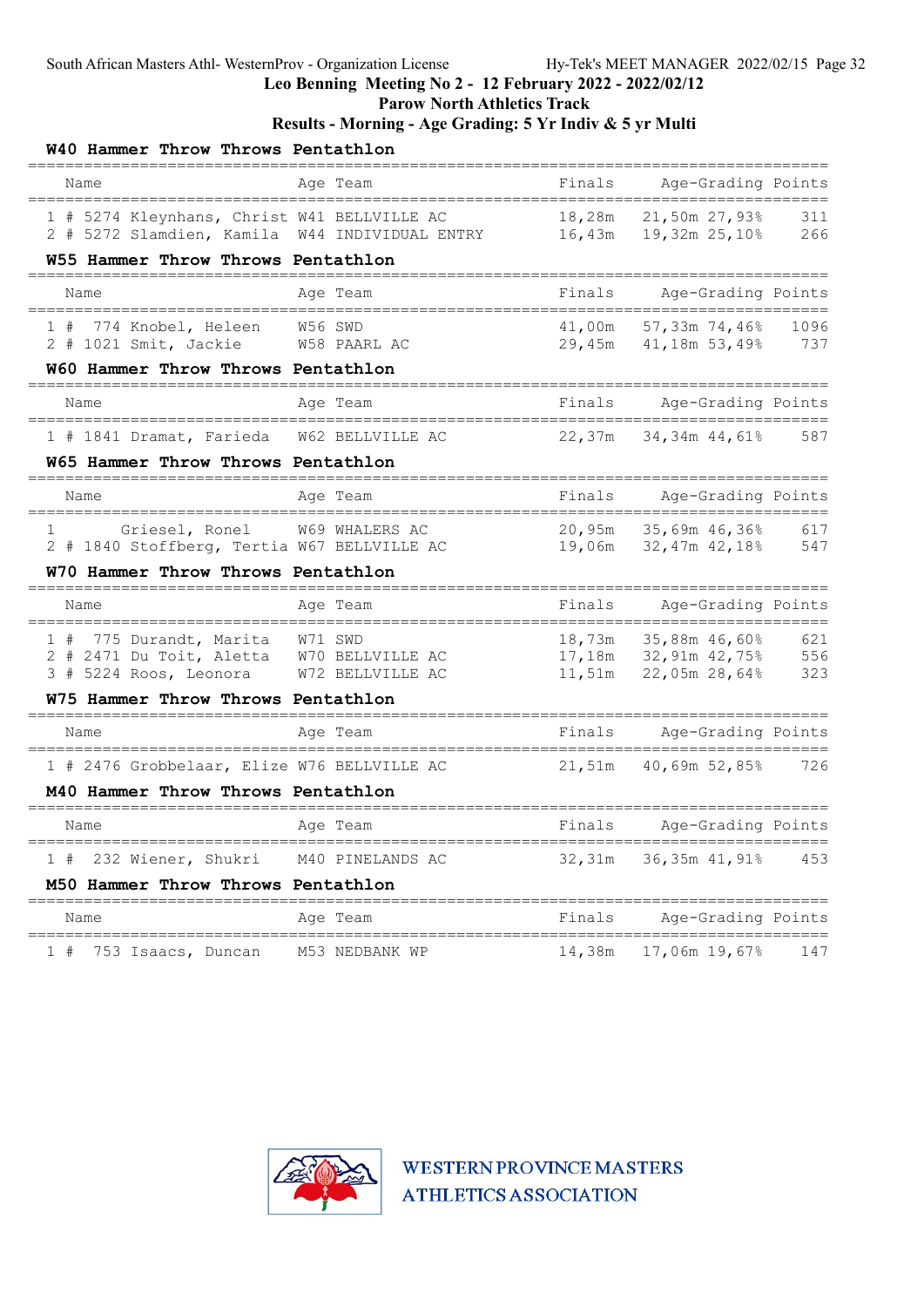Parow North Athletics Track

Results - Morning - Age Grading: 5 Yr Indiv & 5 yr Multi

| M60 Hammer Throw Throws Pentathlon                                                                     |                                        |        |                                                                  |            |
|--------------------------------------------------------------------------------------------------------|----------------------------------------|--------|------------------------------------------------------------------|------------|
| Name<br>------------------------------------                                                           | Age Team                               | Finals | Age-Grading Points                                               |            |
| 1 # 1022 Smit, Johan M61 PAARL AC<br>2 # 1860 Lamara, Zain M61 BELLVILLE AC                            |                                        |        | $32,02m$ $41,88m$ $48,30%$ 543<br>27,97m $36,59m$ $42,19%$ 457   |            |
| M70 Hammer Throw Throws Pentathlon                                                                     |                                        |        |                                                                  |            |
| Name<br>====================================                                                           | Age Team<br>========================== | Finals | Age-Grading Points<br>========================                   |            |
| 1 # 1843 Hough, Norman M74 BELLVILLE AC                                                                |                                        | 35,92m | 52,17m 60,15%                                                    | 712        |
| W40 Javelin Throw Throws Pentathlon                                                                    |                                        |        |                                                                  |            |
| Name                                                                                                   | Age Team                               | Finals | Age-Grading Points                                               |            |
| 1 # 5272 Slamdien, Kamila W44 INDIVIDUAL ENTRY<br>2 # 5274 Kleynhans, Christ W41 BELLVILLE AC          |                                        |        | 17,83m  20,45m  28,03%  297                                      | 319        |
| W55 Javelin Throw Throws Pentathlon                                                                    |                                        |        |                                                                  |            |
| Name                                                                                                   | Age Team                               |        | Finals Age-Grading Points                                        |            |
| 1 # 774 Knobel, Heleen<br>2 # 1021 Smit, Jackie W58 PAARL AC                                           | W56 SWD                                |        | 28,21m 40,85m 55,96% 684<br>17,99m  26,05m  35,69%  402          |            |
| W60 Javelin Throw Throws Pentathlon                                                                    |                                        |        |                                                                  |            |
| Name                                                                                                   | Age Team                               | Finals | Age-Grading Points                                               |            |
| 1 # 1841 Dramat, Farieda W62 BELLVILLE AC                                                              |                                        |        | 14,49m 23,35m 31,99% 351                                         |            |
| W65 Javelin Throw Throws Pentathlon                                                                    |                                        |        |                                                                  |            |
| Name                                                                                                   | Age Team                               |        | Finals Age-Grading Points                                        |            |
| Griesel, Ronel W69 WHALERS AC<br>1                                                                     |                                        |        | 14,37m 26,11m 35,77% 403                                         |            |
| W70 Javelin Throw Throws Pentathlon                                                                    |                                        |        | ------------------                                               |            |
| Name                                                                                                   | Age Team                               |        | Finals Age-Grading Points                                        |            |
| 1 # 775 Durandt, Marita W71 SWD<br>2 # 2471 Du Toit, Aletta W70 BELLVILLE AC<br>3 # 5224 Roos, Leonora | W72 BELLVILLE AC                       | 9,80m  | 12,27m 25,75m 35,28%<br>9,90m 20,78m 28,46% 303<br>20,57m 28,18% | 396<br>299 |
| W75 Javelin Throw Throws Pentathlon                                                                    |                                        |        |                                                                  |            |
| Name                                                                                                   | Age Team                               | Finals | Age-Grading Points                                               |            |
| 1 # 2476 Grobbelaar, Elize W76 BELLVILLE AC                                                            |                                        | 10,47m | 23,86m 32,69%                                                    | 361        |

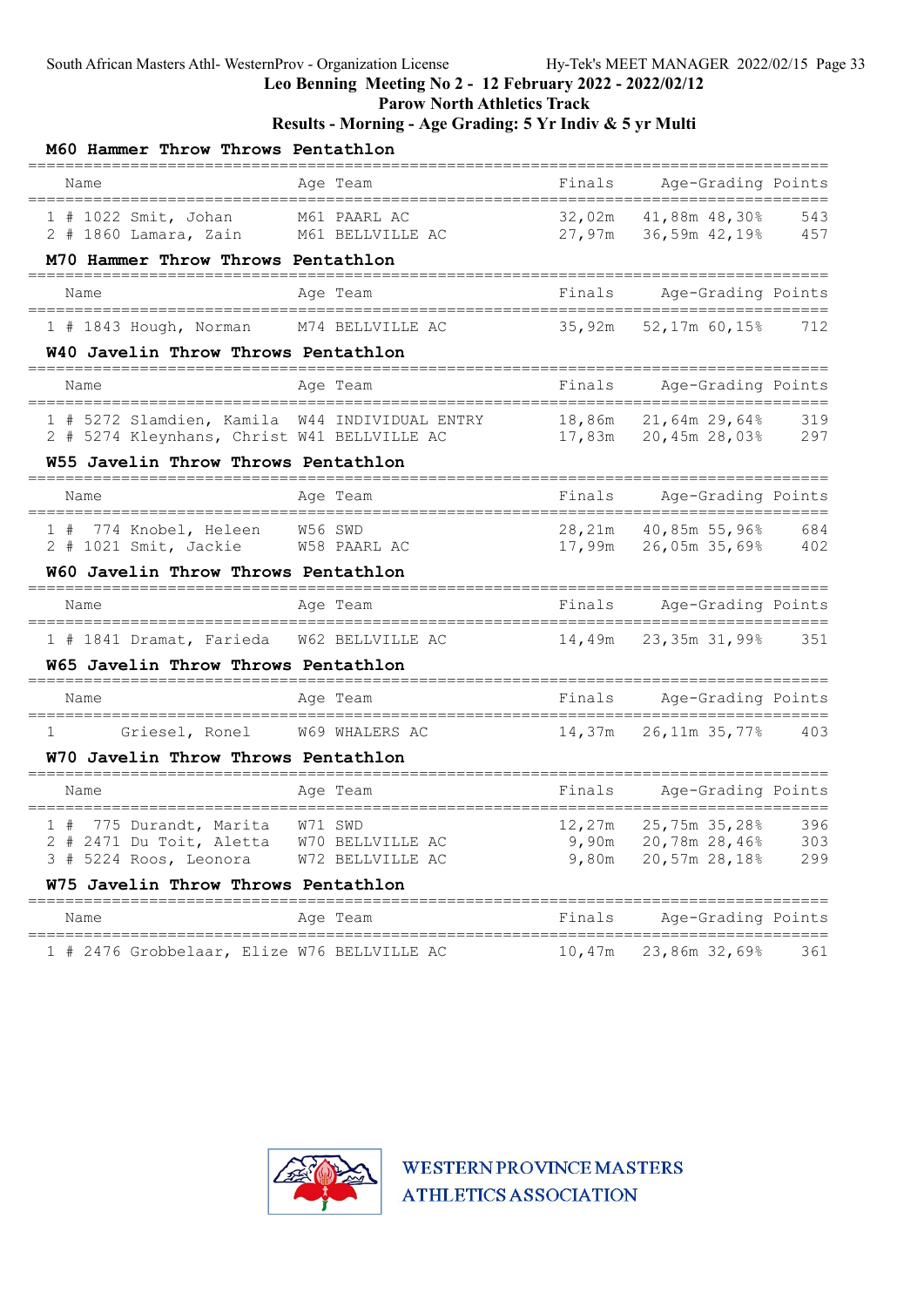Leo Benning Meeting No 2 - 12 February 2022 - 2022/02/12

Parow North Athletics Track

Results - Morning - Age Grading: 5 Yr Indiv & 5 yr Multi

| M40 Javelin Throw Throws Pentathlon                                               |                               |                |                                               |            |
|-----------------------------------------------------------------------------------|-------------------------------|----------------|-----------------------------------------------|------------|
| Name                                                                              | Aqe Team                      | Finals         | Age-Grading Points                            |            |
| 232 Wiener, Shukri<br>1#                                                          | M40 PINELANDS AC              | 42,31m         | 45,95m 46,67%                                 | 529        |
| M50 Javelin Throw Throws Pentathlon                                               |                               |                |                                               |            |
| Name                                                                              | Aqe Team                      | Finals         | Age-Grading Points                            |            |
| 753 Isaacs, Duncan M53 NEDBANK WP<br>1#                                           |                               | 15,79m         | 19,38m 19,69%                                 | 153        |
| M60 Javelin Throw Throws Pentathlon                                               |                               |                |                                               |            |
| Name                                                                              | Age Team                      | Finals         | Age-Grading Points                            |            |
| 1 # 1022 Smit, Johan M61 PAARL AC                                                 |                               | 23,24m         | 32,86m 33,37% 340                             |            |
| M65 Javelin Throw Throws Pentathlon                                               |                               |                |                                               |            |
| Name                                                                              | Age Team                      | Finals         | Age-Grading Points<br>======================= |            |
| 1 # 5638 Wale, Anton M69 PINELANDS AC                                             |                               | 31,22m         | 48,76m 49,52% 570                             |            |
| M70 Javelin Throw Throws Pentathlon                                               |                               |                |                                               |            |
| Name                                                                              | Age Team                      | Finals         | Age-Grading Points<br>======================= |            |
| 1 # 1843 Hough, Norman M74 BELLVILLE AC                                           |                               |                | 29,63m 49,78m 50,55% 585                      |            |
| W40 Weight Throw Throws Pentathlon                                                |                               |                |                                               |            |
| Name                                                                              | Age Team                      | Finals         | Age-Grading Points                            | =====      |
| 1 # 5272 Slamdien, Kamila W44 INDIVIDUAL ENTRY                                    |                               |                | 5,62m 6,66m 28,23% 292<br>5,18m 6,13m 26,02%  |            |
| 2 # 5274 Kleynhans, Christ W41 BELLVILLE AC<br>W55 Weight Throw Throws Pentathlon |                               |                |                                               | 260        |
| Name                                                                              | Age Team                      |                | Finals Age-Grading Points                     |            |
| 774 Knobel, Heleen<br>1#                                                          | W56 SWD                       | 12,91m         | 16,67m 70,66%                                 | 906        |
| 2 # 1021 Smit, Jackie                                                             | W58 PAARL AC                  | 9,91m          | 12,80m 54,24%                                 | 665        |
| W60 Weight Throw Throws Pentathlon                                                |                               |                |                                               |            |
| Name<br>=====================================                                     | Age Team                      |                | Finals Age-Grading Points                     |            |
| 1 # 1841 Dramat, Farieda                                                          | W62 BELLVILLE AC              | 8,48m          | $10,26m$ 43,51%                               | 509        |
| W65 Weight Throw Throws Pentathlon                                                | =========<br>================ |                | ________________________________              |            |
| Name<br>=====================================                                     | Age Team                      | Finals         | Age-Grading Points                            |            |
| Griesel, Ronel<br>1<br>2 # 1840 Stoffberg, Tertia W67 BELLVILLE AC                | W69 WHALERS AC                | 8 <b>,</b> 41m | 11,15m 47,25%<br>7,55m 10,01m 42,42%          | 563<br>493 |

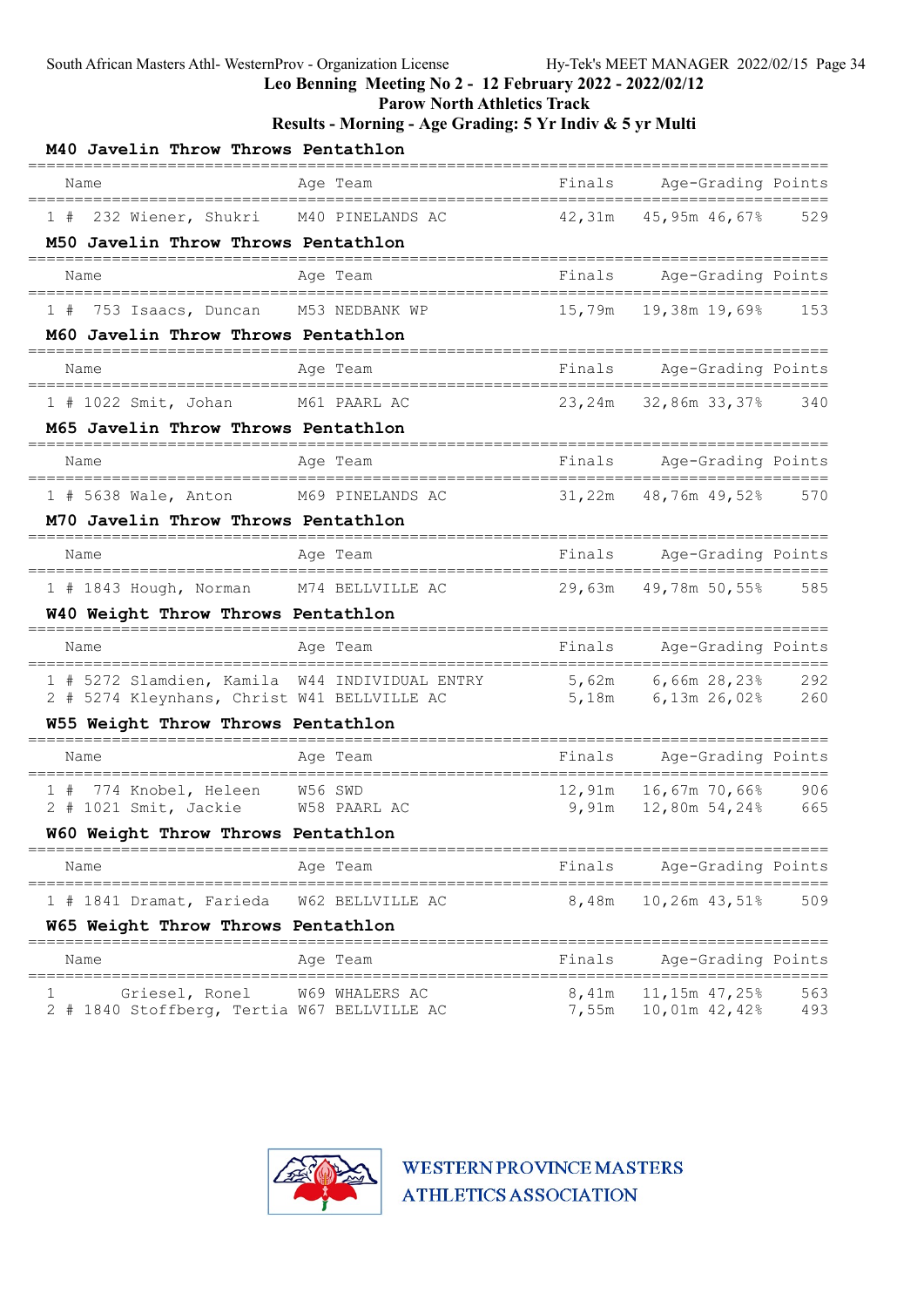Parow North Athletics Track

| W70 Weight Throw Throws Pentathlon                                                                                      |                                                                                                                   |                              |                                                                                |             |
|-------------------------------------------------------------------------------------------------------------------------|-------------------------------------------------------------------------------------------------------------------|------------------------------|--------------------------------------------------------------------------------|-------------|
| Name<br>===================================                                                                             | Age Team<br>=====================                                                                                 | Finals                       | Age-Grading Points                                                             |             |
| 1 # 775 Durandt, Marita W71 SWD<br>2 # 2471 Du Toit, Aletta W70 BELLVILLE AC<br>3 # 5224 Roos, Leonora W72 BELLVILLE AC |                                                                                                                   |                              | 8,23m 12,07m 51,15% 620<br>7,71m   11,30m   47,92%   572<br>5,09m 7,46m 31,63% | 339         |
| W75 Weight Throw Throws Pentathlon<br>============================                                                      |                                                                                                                   |                              |                                                                                |             |
| Name                                                                                                                    | Age Team                                                                                                          |                              | Finals Age-Grading Points                                                      |             |
| 1 # 2476 Grobbelaar, Elize W76 BELLVILLE AC                                                                             |                                                                                                                   | 9,79m                        | 13,66m 57,89%                                                                  | 718         |
| M40 Weight Throw Throws Pentathlon                                                                                      |                                                                                                                   |                              |                                                                                |             |
| Name<br>;==============================                                                                                 | Age Team<br>-----------------------                                                                               |                              | Finals Age-Grading Points<br>=======================                           |             |
| 1 # 232 Wiener, Shukri M40 PINELANDS AC                                                                                 |                                                                                                                   |                              | $12,57m$ $13,69m$ $52,97\%$ 660                                                |             |
| M50 Weight Throw Throws Pentathlon                                                                                      |                                                                                                                   |                              |                                                                                |             |
| Name                                                                                                                    | Age Team                                                                                                          |                              | Finals Age-Grading Points                                                      |             |
| 1 # 753 Isaacs, Duncan M53 NEDBANK WP                                                                                   |                                                                                                                   |                              | 7,97m 8,35m 32,32%                                                             | 360         |
| M60 Weight Throw Throws Pentathlon                                                                                      |                                                                                                                   |                              |                                                                                |             |
| Name                                                                                                                    | Age Team                                                                                                          |                              | Finals Age-Grading Points                                                      |             |
| 1 # 1022 Smit, Johan M61 PAARL AC                                                                                       |                                                                                                                   |                              |                                                                                | 501         |
| M65 Weight Throw Throws Pentathlon                                                                                      |                                                                                                                   |                              |                                                                                |             |
| Name                                                                                                                    | Age Team                                                                                                          |                              | Finals Age-Grading Points                                                      |             |
| 1 # 5638 Wale, Anton M69 PINELANDS AC                                                                                   |                                                                                                                   | 11,91m                       | 13,28m 51,36% 637                                                              |             |
| M70 Weight Throw Throws Pentathlon                                                                                      |                                                                                                                   |                              |                                                                                |             |
| Name                                                                                                                    | Age Team                                                                                                          |                              | Finals Age-Grading Points                                                      |             |
| $1$ # 1843 Hough, Norman                                                                                                | M74 BELLVILLE AC                                                                                                  | 14,94m                       | ========================<br>17,04m 65,90%                                      | 852         |
| W40 5000 Meter Race Walk                                                                                                |                                                                                                                   |                              |                                                                                |             |
| 40 SA Record: N 23:44,10<br>40 WP Record: P 27:20,76<br>27:50,00<br>32:34,00<br>Name                                    | 1999/05/28<br>Barbara Nell, CGA<br>T. Carstens<br>40 SA Nat colours std<br>40 WPS WP Colours Standard<br>Age Team | Finals                       |                                                                                | Age-Grading |
| 1#<br>34 Sandi, Fundiswa<br>$2 +$<br>531 van Deventer, Ann W42 BOLMA                                                    | W41 RAVENSMEAD AC                                                                                                 | 30:53,68 WPS<br>31:46,76 WPS | 29:44,1766,53%<br>30:35,2664,68%                                               |             |

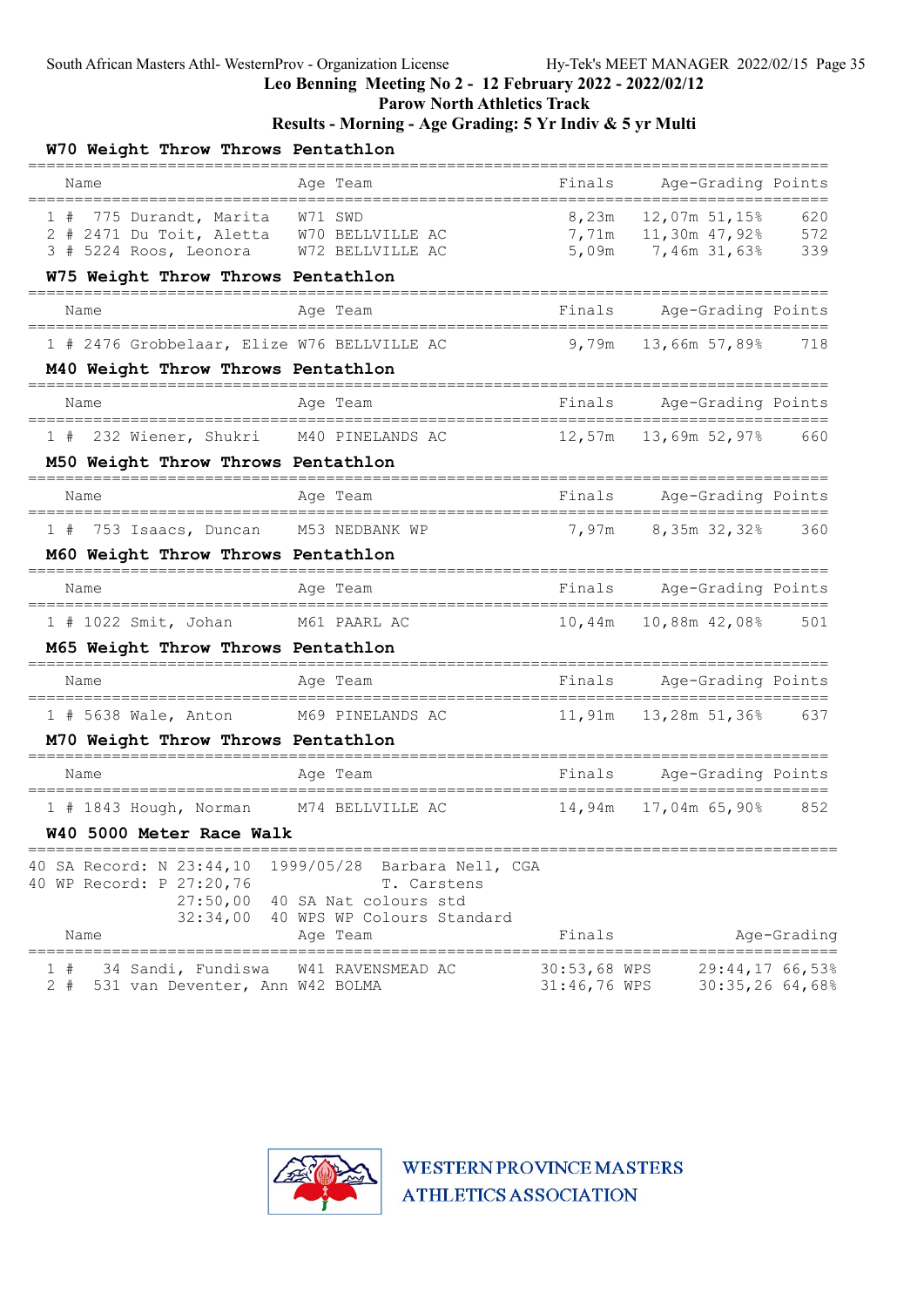Leo Benning Meeting No 2 - 12 February 2022 - 2022/02/12

Parow North Athletics Track

### Results - Morning - Age Grading: 5 Yr Indiv & 5 yr Multi

| W50 5000 Meter Race Walk                                                                                                             |                                                                                                                                         |                                                              |                                                                                      |
|--------------------------------------------------------------------------------------------------------------------------------------|-----------------------------------------------------------------------------------------------------------------------------------------|--------------------------------------------------------------|--------------------------------------------------------------------------------------|
| 50 SA Record: N 25:05,10 2006/04/28 Barbara Nell, CGA<br>50 WP Record: P 28:45,81<br>30:05,00<br>35:12,00                            | E Brandt<br>50 SA Nat colours std<br>50 WPS WP Colours Standard                                                                         |                                                              |                                                                                      |
| Name                                                                                                                                 | Age Team                                                                                                                                | Finals                                                       | Age-Grading                                                                          |
| $1$ # 137 Lategan, Jill<br>2 # 2153 Race, Anne                                                                                       | W50 GOODWOOD HARRIERS<br>W54 SPARTAN HARRIERS AC 35:41,07                                                                               | 34:33,40 WPS                                                 | $30:38,28$ 64,57%<br>$31:38,28$ 62,53%                                               |
| W55 5000 Meter Race Walk                                                                                                             |                                                                                                                                         |                                                              |                                                                                      |
| 55 SA Record: N 26:19,66 2001/04/29 Barbara Nell, CGA<br>55 WP Record: P 28:43,53                                                    | J. Cowley<br>31:35,00 55 SA Nat colours std<br>36:57,00 55 WPS WP Colours Standard                                                      |                                                              |                                                                                      |
| Name<br>-------------------------                                                                                                    | Age Team<br>=====================================                                                                                       | Finals                                                       | Age-Grading<br>=========================                                             |
| 1#<br>2#                                                                                                                             | 405 Horn-Botha, Debor W56 VARSITY OLD BOYS AC 30:47,79 SA<br>162 Gilmour, Patricia W59 VARSITY OLD BOYS AC 34:08,21 WPS 28:50,95 68,58% |                                                              | 26:01,57 76,01%                                                                      |
| W60 5000 Meter Race Walk                                                                                                             |                                                                                                                                         |                                                              |                                                                                      |
| 60 SA Record: N 27:32,00 10/2016<br>60 WP Record: P 28:45,21<br>38:48,00<br>Name                                                     | Barbara Nell, CGA<br>Lindsay Hatz<br>33:10,00 60 SA Nat colours std<br>60 WPS WP Colours Standard<br>Age Team                           | Finals                                                       | Age-Grading                                                                          |
| 1 # 3260 Goosen, Jacquelin W60 DURBANVILLE AC 32:47,32 SA 26:14,85 75,37%<br>2 # 2282 Sutherland, Joy W61 WEST COAST AC 35:40,43 WPS |                                                                                                                                         |                                                              | 28:33,42 69,28%                                                                      |
| W65 5000 Meter Race Walk                                                                                                             |                                                                                                                                         |                                                              |                                                                                      |
| 65 SA Record: N 29:28,70 2013/04/26 Elsa Meyer, AGN<br>65 WP Record: P 29:55,42<br>35:10,00<br>41:09,00<br>Name                      | H. Rothman<br>65 SA Nat colours std<br>65 WPS WP Colours Standard<br>Age Team                                                           | Finals                                                       | Age-Grading                                                                          |
| $1$ # 1864 Roux, Isabel                                                                                                              | W69 BELLVILLE AC                                                                                                                        | 38:05,83 WPS                                                 | 28:40,78 68,98%                                                                      |
| W70 5000 Meter Race Walk                                                                                                             |                                                                                                                                         |                                                              |                                                                                      |
| ===============<br>70 SA Record: N 30:33,72<br>70 WP Record: P 33:21,35<br>37:25,00<br>43:47,00<br>Name                              | 10/2016<br>Elsa Meyer, AGN<br>H. Rothman<br>70 SA Nat colours std<br>70 WPS WP Colours Standard<br>Age Team                             | Finals                                                       | Age-Grading                                                                          |
| 3111 Brand, Edna<br>1<br>#<br>2 # 2805 Blignaut, Frieda<br>3<br>#<br>649 Nel, Elizabeth<br>4#<br>773 Joseph, Jackie                  | W70 STRAND AC<br>W71 SANLAM AC<br>W72 SPARTAN HARRIERS AC<br>W72 SPARTAN HARRIERS AC                                                    | 30:44,81PSA<br>$34:17,97$ SA<br>40:45,21 WPS<br>41:45,86 WPS | ======<br>$21:35,06$ 91,66%<br>24:04,70 82,16%<br>28:36,54 69,15%<br>29:19,12 67,48% |

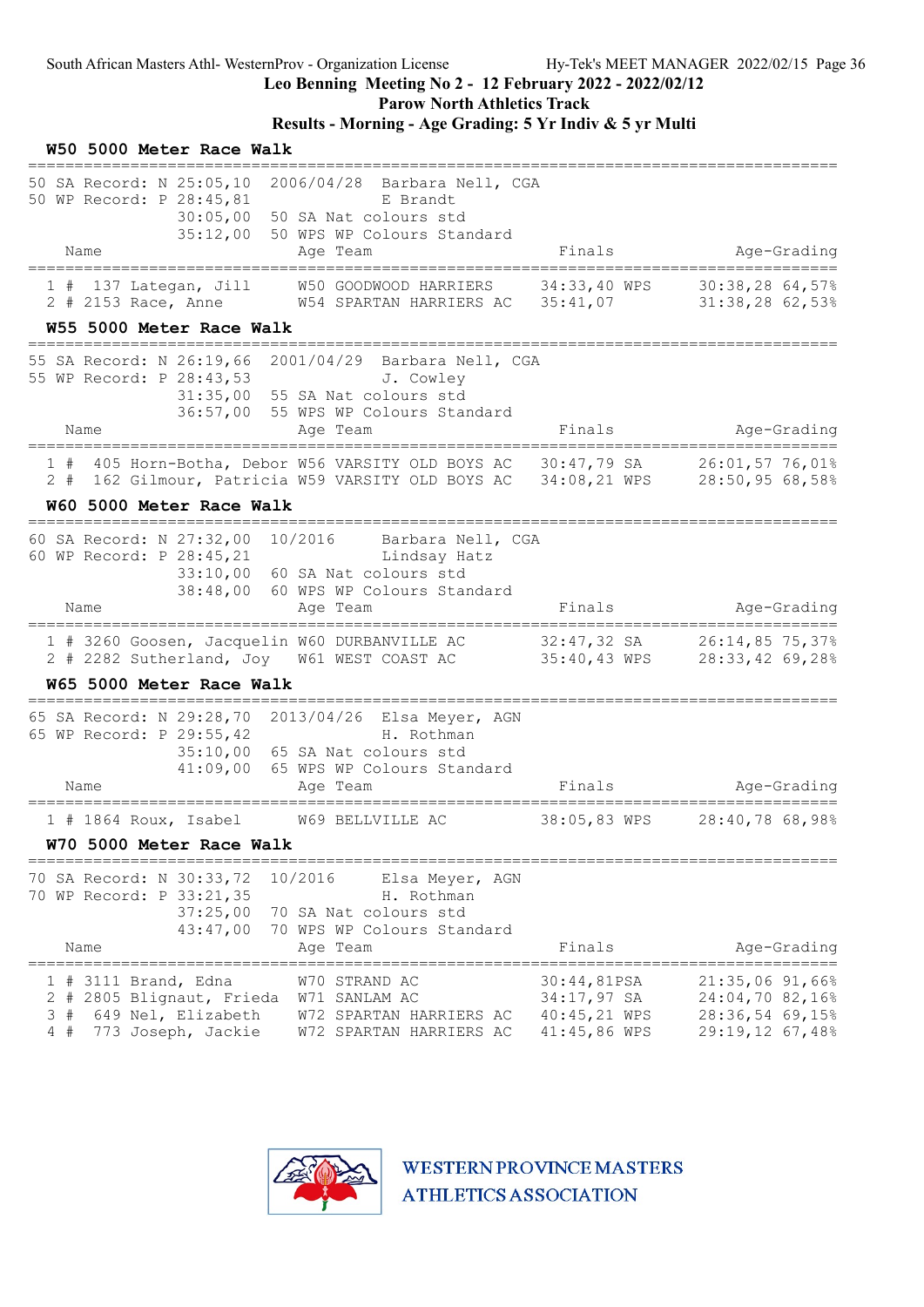#### Leo Benning Meeting No 2 - 12 February 2022 - 2022/02/12

Parow North Athletics Track

### Results - Morning - Age Grading: 5 Yr Indiv & 5 yr Multi

| W75 5000 Meter Race Walk                                                                                                                                                                |                                                                                                          |                                              |                                                      |
|-----------------------------------------------------------------------------------------------------------------------------------------------------------------------------------------|----------------------------------------------------------------------------------------------------------|----------------------------------------------|------------------------------------------------------|
| 75 SA Record: N 34:00,10 2003/02/21 A. Villet, WPA<br>75 WP Record: P 34:00,10<br>40:00,00<br>46:48,00<br>Name                                                                          | A. Villet<br>75 SA Nat colours std<br>75 WPS WP Colours Standard<br>Age Team                             | Finals                                       | Age-Grading                                          |
| 1 # 3770 Aver, Carol-Ann<br>2 #14842 Schipper, Mary W75 BELLVILLE AC<br>-- # 2139 Botes, Helen W75 SPARTAN HARRIERS AC<br>W80 5000 Meter Race Walk                                      | W76 RUNWALK FOR LIFE AC                                                                                  | 38:46,00 SA<br>$39:52,90$ SA<br>DNF          | 25:07,72 78,73%<br>25:51,08 76,53%                   |
| 80 SA Record: N 38:08,75 2018/04/28 Peggy Reid, WPA<br>80 WP Record: P 38:08,75 2018/04/27 Peggy Reid<br>52:16,00<br>Name                                                               | 44:40,00 80 SA Nat colours std<br>80 WPS WP Colours Standard<br>Age Team                                 | Finals                                       | Age-Grading                                          |
| 1 # 477 Vey, Hildegard W80 VARSITY OLD BOYS AC 38:25,52 SA 22:43,03 87,09%<br>2 # 2182 Norton, Margaret W82 SPARTAN HARRIERS AC 42:30,16 SA 25:07,66 78,73%<br>W85 5000 Meter Race Walk |                                                                                                          |                                              |                                                      |
| Name                                                                                                                                                                                    | 50:00,00 85 SA Nat colours std<br>58:30,00 85 WPS WP Colours Standard<br>Age Team                        | Finals                                       | Age-Grading                                          |
| 1 # 685 Reid, Peggy M85 SPARTAN HARRIERS AC 44:42,79 SA 23:44,84 83,31%<br>M50 5000 Meter Race Walk                                                                                     |                                                                                                          |                                              |                                                      |
| 50 SA Record: N 23:01,40<br>50 WP Record: P 23:01,40<br>26:45,00<br>31:18,00<br>Name                                                                                                    | Jurgen Spencer, WPA<br>Jurgen Spencer<br>50 SA Nat colours std<br>50 WPS WP Colours Standard<br>Age Team | Finals                                       | Age-Grading<br>===============                       |
| 1<br>Jacobs, Reon<br>2 # 3542 Jefra, Nicholas M53 EASTERN KRAAIFON<br>3 # 2980 Hines, Dennis M54 STRAND AC<br>M55 5000 Meter Race Walk                                                  | M51 SPARTAN HARRIERS AC                                                                                  | 32:07,89<br>32:17,72<br>32:27,19             | 28:08,64 63,81%<br>28:17,2563,49%<br>28:25,55 63,18% |
| 55 SA Record: N 23:52,24<br>55 WP Record: P 23:52,24<br>27:55,00<br>32:40,00<br>Name                                                                                                    | Jurgen Spencer, WPA<br>Jurgen Spencer<br>55 SA Nat colours std<br>55 WPS WP Colours Standard<br>Age Team | Finals                                       | Age-Grading                                          |
| ======================<br>$1$ # 4655 Papier, Adam                                                                                                                                       | M59 OMMIDRAAI                                                                                            | ____________________________<br>29:13,34 WPS | 24:31,06 73,25%                                      |